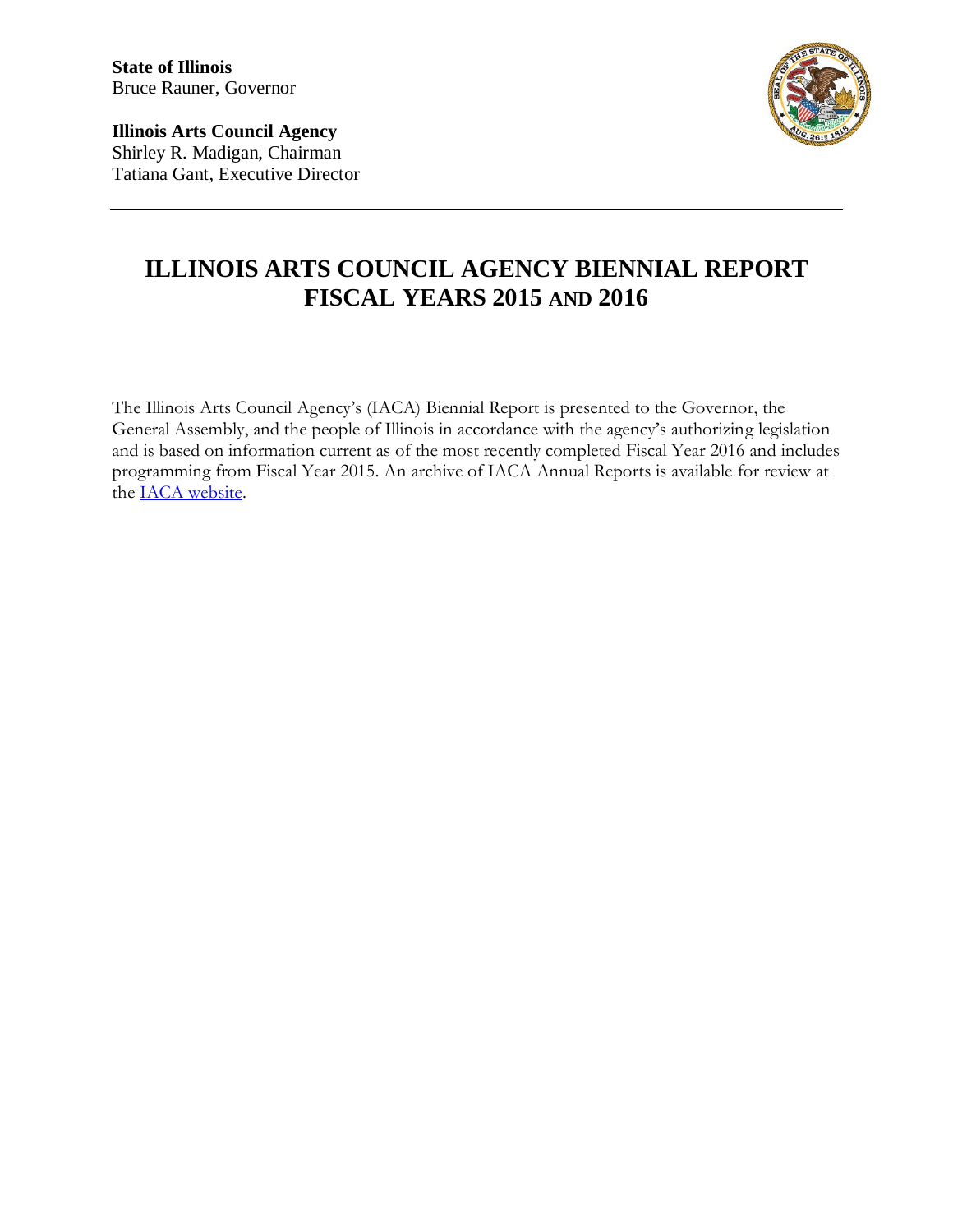# TABLE OF CONTENTS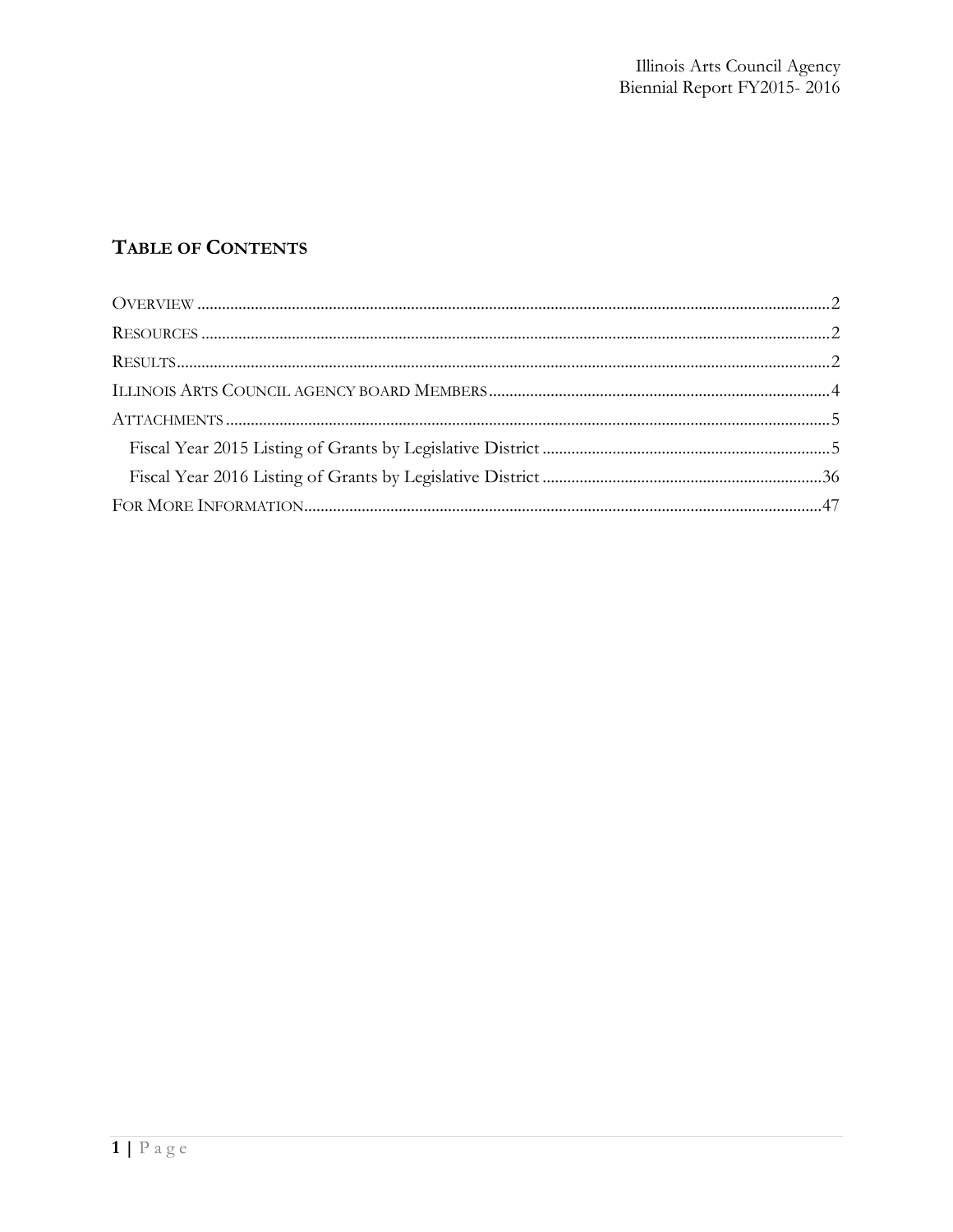# <span id="page-2-0"></span>**OVERVIEW**

The Illinois Arts Council Agency (IACA) was created with the Arts Council Act in 1965. The IACA advances its mission *to build a strong, creative, and connected Illinois through the arts* with resources and opportunities designed to nurture emerging ideas and to sustain artistic excellence. IACA programs, partnerships, and collaborative efforts achieve benefits of widespread and unique value to the people of Illinois.

The IACA improves economic vitality and quality of life in Illinois by promoting an encouraging atmosphere for creative artists to live and work, and by providing catalytic support to build strong communities. Through investments in small businesses, cultural organizations, and individual artists, the IACA spurs economic development in communities throughout the state.

A small professional staff, with in-depth knowledge of the arts, develops and administers IACA grant programs, provides technical assistance, and facilitates the responsible and impactful distribution of funds. The IACA interacts with Federal, State, and local governments and entities in national conversations on arts, culture, and education.

# <span id="page-2-1"></span>**RESOURCES**

Financial resources to support the IACA are provided by the Governor and General Assembly of Illinois. The IACA receives Federal support from the National Endowment for the Arts (NEA) through a Partnership Agreement to carry out the cultural priorities established by its residents.

The IACA began FY2015 with a General Revenue Fund (GRF) appropriation equal to the previous fiscal year. In January 2015, all state agencies were ordered to cease spending and fund balances were swept; the IACA experienced a 20% reduction. In Fiscal Year 2016 the IACA did not receive a GRF appropriation; only Federal funds from the NEA were appropriated and expended.

| FY   | <b>State (GRF)</b> | <b>Reduction</b> | <b>Federal (NEA)</b> | <b>Total Revenue</b> |
|------|--------------------|------------------|----------------------|----------------------|
| 2015 | \$10,109,300       | $(\$2,136,731)$  | \$837,500            | \$8,810,069          |
| 2016 | \$O                |                  | \$851,900            | \$851,900            |

# <span id="page-2-2"></span>**RESULTS**

The significant drop in resources in this biennium has presented many challenges. The quality of education suffered as schools had fewer arts learning opportunities. Communities, particularly those with negative economic conditions and geographic isolation, had decreased access to the arts. Cultural organizations had job losses, canceled public arts programming, and some permanently closed.

Keeping the cultural sector of Illinois connected during tumultuous times was essential. In the fall of 2015 the IACA, in cooperation with Arts Alliance Illinois, hosted the eighth biennial [One State:](http://onestateillinois.com/about/)  [Together in the Arts](http://onestateillinois.com/about/) conference. Through inspiring stories from artists and cultural workers, the conference explored how creative activity promotes positive change. Technology increased statewide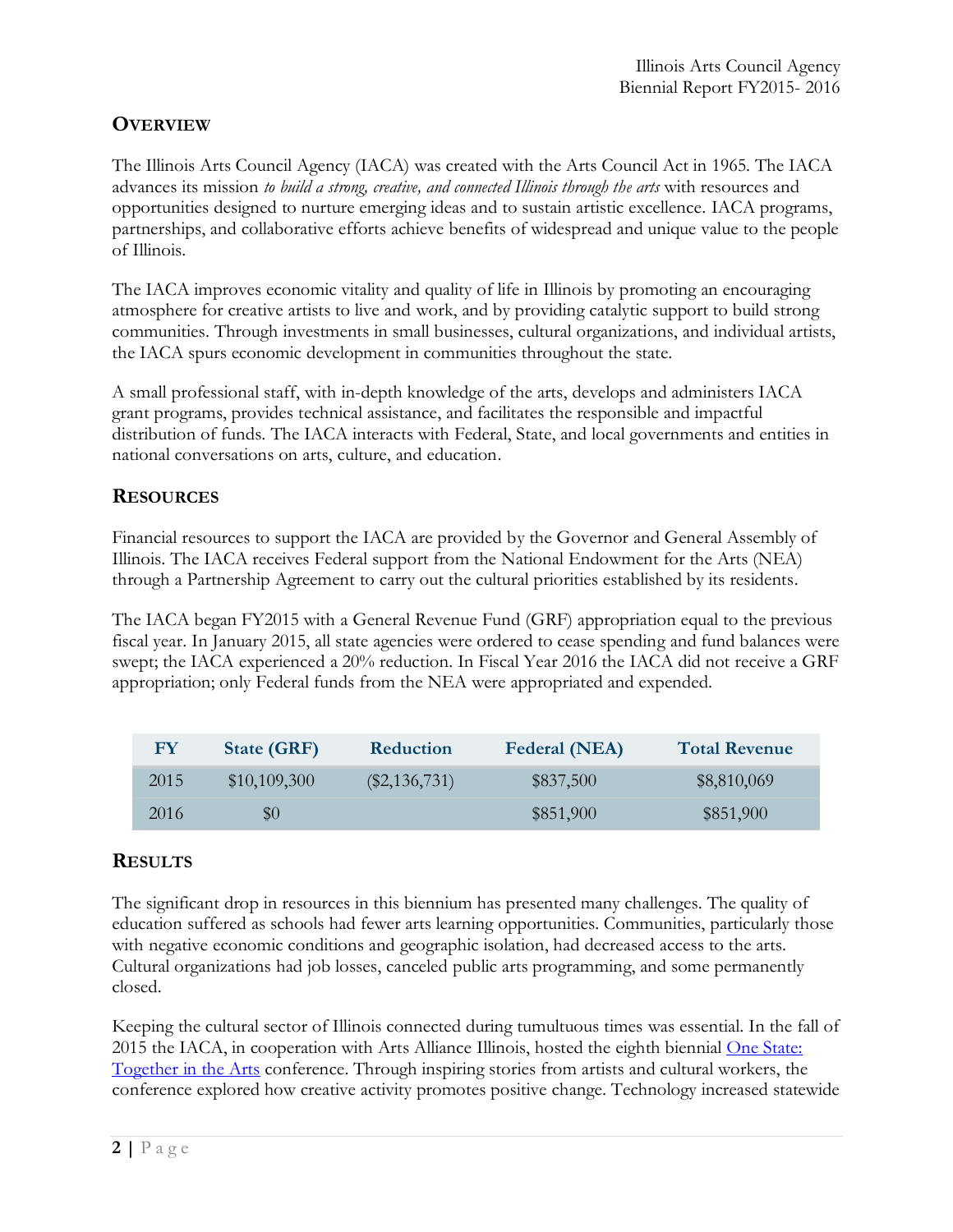access with many attendees participating via free live stream. The publically accessible video archive has drawn hundreds of views.

The IACA implemented a limited number of programs in this biennium, with priority placed on those that advanced the IACA mission, met the priority for Federal funding, and had the broadest geographic distribution. Because of this strategic investment the IACA was able to maintain funding in nearly every Senate and House district. See attached Grant Lists by Legislative District for details.

Retirements and attrition reduced the IACA's Full Time Equivalent (FTE) to eight staff members by the end of FY2016, less than half of the authorized headcount. Staff duties have been redistributed to insure that essential functions are maintained. The IACA lacks the staff to be adequately involved in initiatives aimed at improving state operations.

The IACA measures its impact through the Budgeting for Results (BRF) principles that 'strengthen cultural and environmental vitality'. Among the successes that the IACA can celebrate in this biennium are:

- Continued statewide reach of the NEA program Poetry Out Loud which reaches more than 8,000 students and teachers annually.
- Opportunities for diverse learning with stipend support for paid student internships at cultural organizations.
- Greater reach to traditional folk artists with NEA support for the IACA Master/Apprentice Program.

Support to the IACA is a direct benefit to the citizens of Illinois.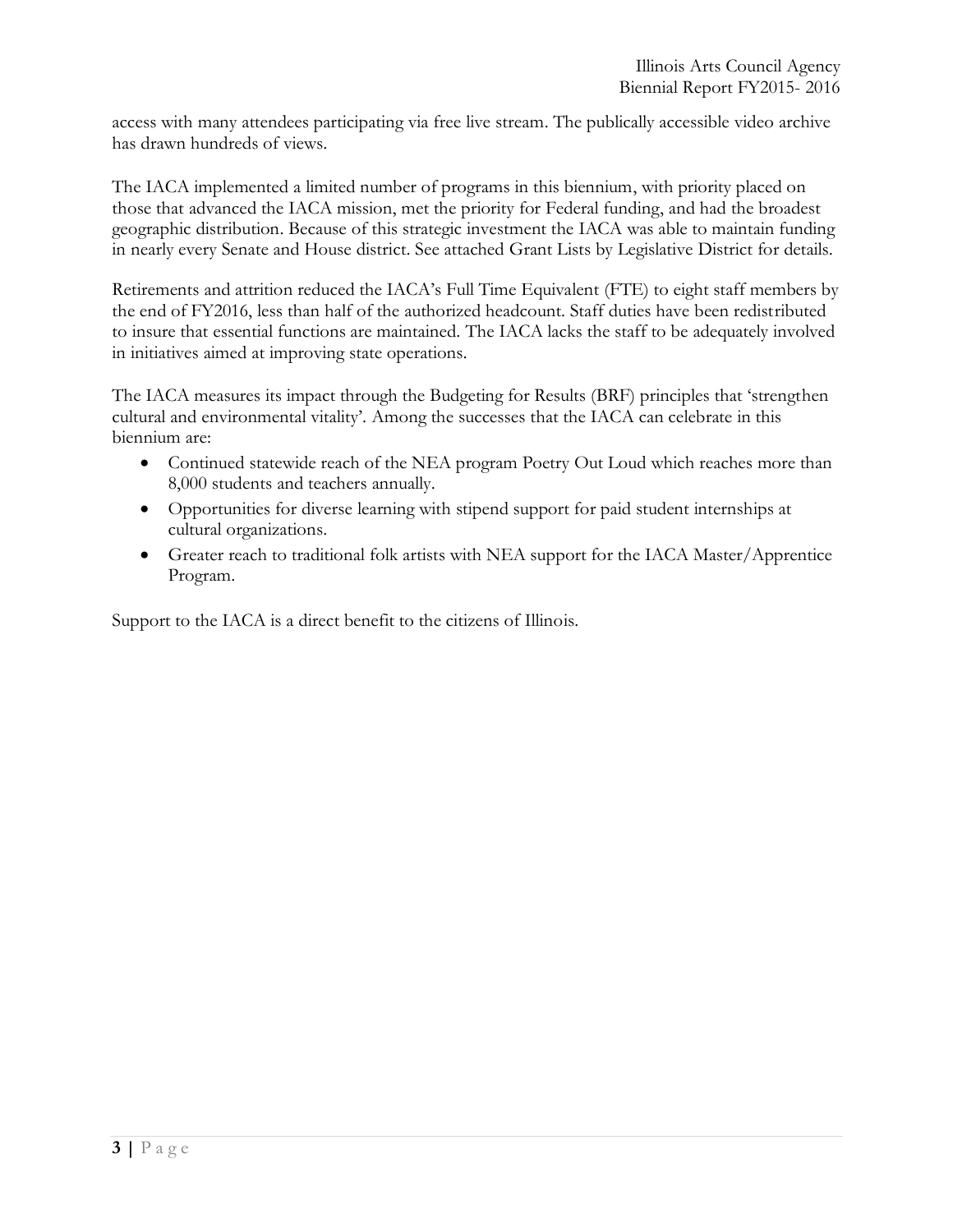# <span id="page-4-0"></span>**ILLINOIS ARTS COUNCIL AGENCY BOARD MEMBERS**

The IACA is governed by a Board comprised of up to 21 private citizens from throughout Illinois who are appointed by the Governor. These members serve in a voluntary, non-paid, capacity for four-year terms. Board members are charged with developing the state's public arts policy, fostering quality culturally diverse programs, and approving grants expenditures.

The list below represents Illinois Arts Council Agency Board members who served full or partial terms during Fiscal Year 2015 and 2016.

Shirley R. Madigan, Chair, Chicago Andy Van Meter, Secretary, Springfield (FY2015) Rhoda A. Pierce, Vice-Chair, Highland Park

Jill Arena, Chicago Nadia Daley, South Elgin \* Lisa Dent Bielefeldt, St. Charles Virginia G. Bobins, Chicago (FY2015) William E. Brattain, Colchester (Deceased) Patrice Bugelas-Brandt, Winnetka Rich Daniels, Evergreen Park Beth Boosalis Davis, Evanston Christina Kemper Gidwitz, Chicago Henry Godinez, Chicago Desiree Grode, Chicago Jodie Shagrin Kavensky, Rock Island

Valerie King, Chicago Jennifer Levine, Chicago Gary Matts, Darien Peggy A. Montes, Chicago Sheila M. O'Brien, Glenview Cecilia Rodhe, Chicago Erika Spyropoulos, Oak Brook \* Christina Steelman, Bushnell (FY2016) Tim Touhy, Chicago (FY2016) Howard A. Tullman, Chicago Donald T. Wiener, Chicago

\*Served January 2015 – December 2015

For the most up-to-date list, visit<http://appointments.illinois.gov/>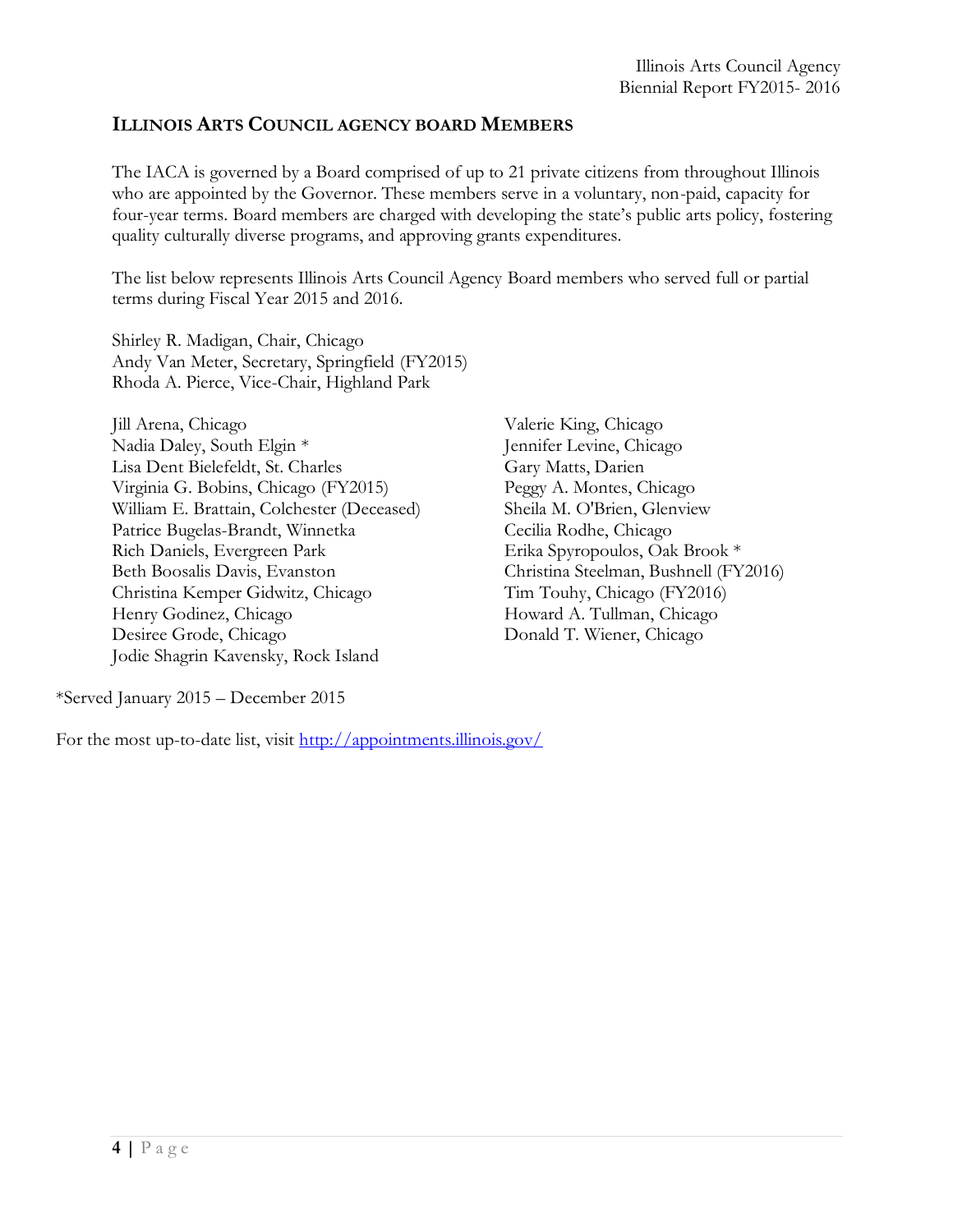# <span id="page-5-0"></span>**ATTACHMENTS**

<span id="page-5-1"></span>Fiscal Year 2015 Listing of Grants by Legislative District

Fiscal Year 2016 Listing of Grants by Legislative District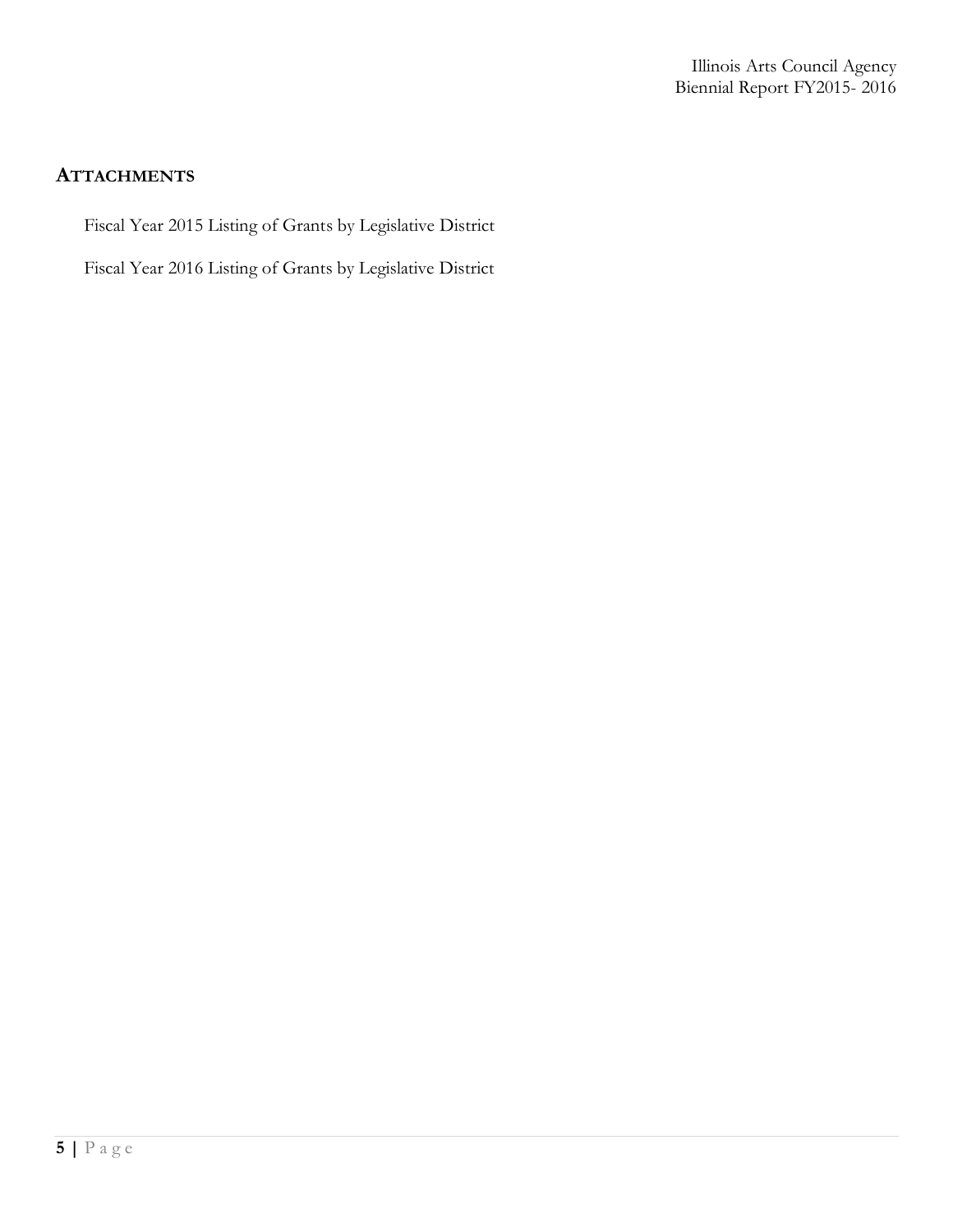# **Fiscal Year 2015 Listing of Grants by Legislative District**

The following Fiscal Year 2015 grants reflect all those awarded by the Illinois Arts Council. Some awards were not claimed and must remain part of the record.

#### **Senate District #1**

#### House District #2

| Artists Coop Residency/Exhibit Project | for general operating support              | Chicago | 3,700     |
|----------------------------------------|--------------------------------------------|---------|-----------|
| Changing Worlds                        | for general operating support              | Chicago | 11,350    |
| Chicago Film Archives NFP              | for general operating support              | Chicago | 3,175     |
| Chicago Public Art Group               | for general operating support              | Chicago | 9,350     |
| Clinard Dance Theatre                  | for general operating support              | Chicago | 1,985     |
| Elevarte Community Studio              | for general operating support              | Chicago | 11,350    |
| Elevarte Community Studio              | for a Youth Employment in the Arts project | Chicago | 5,940     |
| High Concept Laboratories NFP          | for general operating support              | Chicago | 3,175     |
| Jason Jermaine Howard                  | for an IAS Professional Development grant  | Chicago | 1,000     |
| Mexican Folkloric Dance Co of Chicago  | for general operating support              | Chicago | 2,125     |
| National Museum of Mexican Art         | for general operating support              | Chicago | 34,950    |
| Redmoon Theater                        | for general operating support              | Chicago | 12,400    |
| Redmoon Theater                        | for a Youth Employment in the Arts project | Chicago | 5,940     |
|                                        | House District #2 Total                    |         | \$106,440 |

#### **Senate District #2**

#### House District #4

| Artistic Home Acting Ensemble            | for general operating support              | Chicago | 3,175  |
|------------------------------------------|--------------------------------------------|---------|--------|
| Community Television Network             | for general operating support              | Chicago | 8,300  |
| DFBRL8R Ltd                              | for general operating support              | Chicago | 2,650  |
| <b>Esperanza Community Services</b>      | for general operating support              | Chicago | 2,245  |
| Jyl Fehrenkamp                           | for an IAS Artist Project grant            | Chicago | 2,360  |
| Hromovytsia Ukrainian Dance Ensemble     | for general operating support              | Chicago | 2,125  |
| Jaclyn Jemc                              | for an IAS Professional Development grant  | Chicago | 1,000  |
| Kent B Lambert                           | for an IAS Artist Project grant            | Chicago | 3,000  |
| Midwest Film Inc                         | for general operating support              | Chicago | 3,700  |
| National Museum Puerto Rican Art/Culture | for general operating support              | Chicago | 11,350 |
| Near Northwest Arts Council              | for general operating support              | Chicago | 1,025  |
| Northwestern Univ Settlement Assn        | for Adventure Stage operating support      | Chicago | 10,325 |
| Opera-Matic NFP                          | for general operating support              | Chicago | 2,650  |
| Roots & Culture NFP                      | for general operating support              | Chicago | 1,175  |
| Soham Dance Space NFP                    | for general operating support              | Chicago | 3,175  |
| Young Chicago Authors                    | for a Youth Employment in the Arts project | Chicago | 4,800  |
| Young Chicago Authors                    | for general operating support              | Chicago | 11,350 |

# House District #4 Total \$74,405

**Senate District #1 Total \$106,440** 

### **Senate District #2 Total \$74,405**

### **Senate District #3**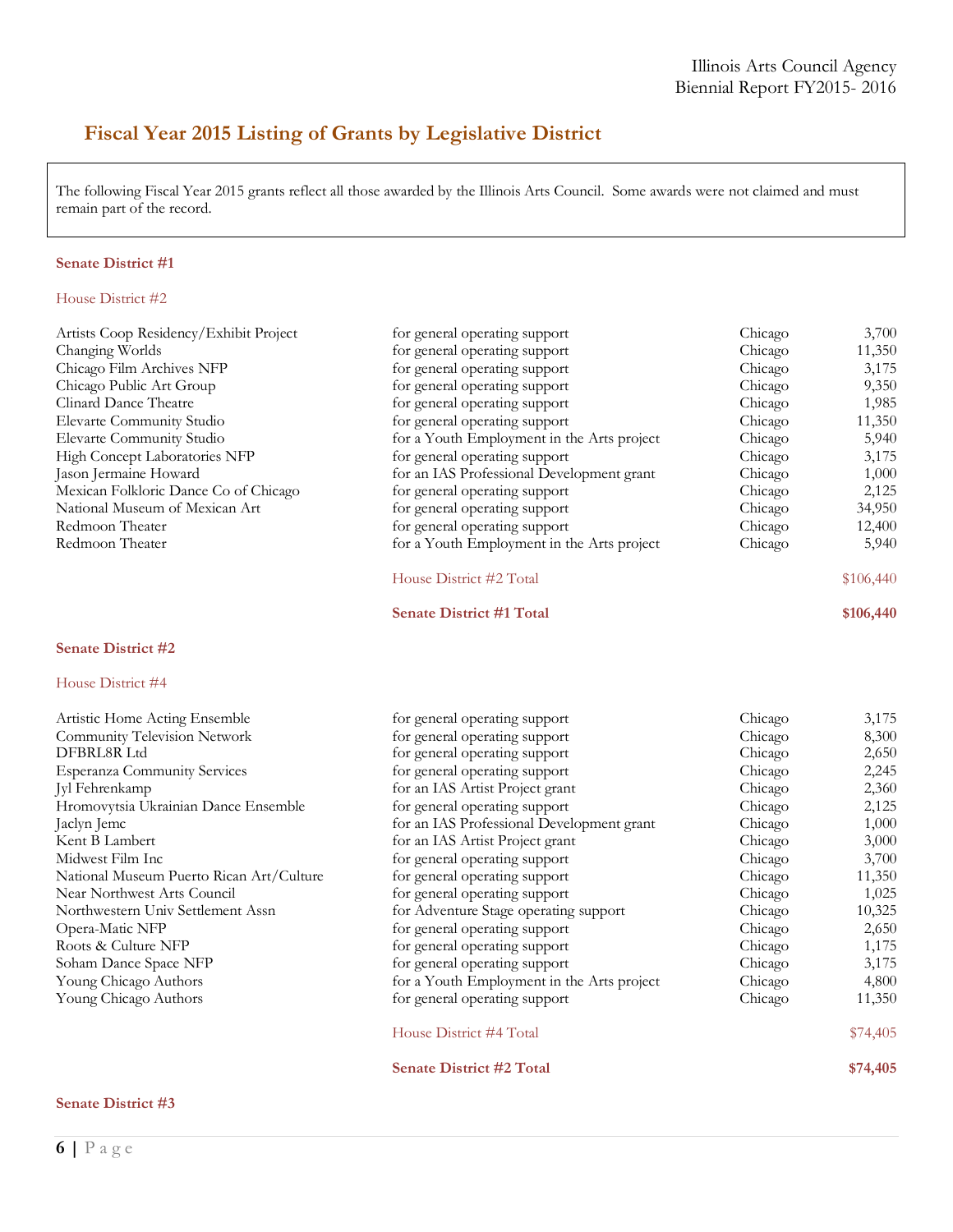| Access Living of Metro Chicago            | for Arts & Culture Project support               | Chicago | 5,200            |
|-------------------------------------------|--------------------------------------------------|---------|------------------|
| American Blues Theater                    | for general operating support                    | Chicago | 8,300            |
| The Art Institute of Chicago              | for general operating support                    | Chicago | 60,700           |
| Arts & Business Council of Chicago        | for general operating support                    | Chicago | 11,350           |
| Audience Architects NFP                   | for general operating support                    | Chicago | 6,000            |
| Auditorium Theatre of Roosevelt Univ      | for a music performance by Rodrick Dixon         | Chicago | 21,000           |
| Auditorium Theatre of Roosevelt Univ      | for general operating support                    | Chicago | 11,350           |
| <b>Ballet Chicago Company</b>             | for general operating support                    | Chicago | 10,325           |
| <b>Baroque Band</b>                       | for general operating support                    | Chicago | 5,200            |
| Catholic Charities Archdiocese of Chicago | for Visions Of My Life project support           | Chicago | 2,125            |
| Cerqua Rivera Art Experience              | for general operating support                    | Chicago | 4,425            |
| Chicago Acting in Film Meetup NFP         | for general operating support                    | Chicago | 1,350            |
| Chicago Architecture Fndn                 | for general operating support                    | Chicago | 10,325           |
| Chicago Arts Partnerships in Ed           | for general operating support                    | Chicago | 11,350           |
| The Chicago Children's Choir              | for general operating support                    | Chicago | 12,400           |
| Chicago Composers Orchestra               | for general operating support                    | Chicago | 1,350            |
| Chicago Cultural Alliance                 | for general operating support                    | Chicago | 8,300            |
| Chicago Dept of Cultural Aff/Spec Events  | for Community Arts Access Program                | Chicago | 145,945          |
| Chicago Dept of Cultural Aff/Spec Events  | for general operating support                    | Chicago | 44,450           |
| Chicago Human Rhythm Project              | for general operating support                    | Chicago | 11,350           |
| Chicago Humanities Festival               | for general operating support                    | Chicago | 11,350           |
| Chicago Opera Theater                     | for general operating support                    | Chicago | 11,350           |
| Chicago Poetry Slam Inc                   | for general operating support                    | Chicago | 1,925            |
| Chicago Sinfonietta                       | for a performance by Giordano Dance Chicago      | Chicago | 7,920            |
| Chicago Sinfonietta                       | for general operating support                    | Chicago | 12,400           |
| Chicago Symphony Orchestra                | for general operating support                    | Chicago | 60,700           |
| Chicago Symphony Orchestra                | for Civic Orchestra project support              | Chicago | 12,400           |
| Chicago Youth Symphony Orchestras         | for general operating support                    | Chicago | 12,400           |
| Chicago Youth Symphony Orchestras         | for a Youth Employment in the Arts project       | Chicago | 1,500            |
| The Classical Symphony Orchestra          | for general operating support                    | Chicago | 4,425            |
| Columbia College Chicago                  | for Dance Center operating support               | Chicago | 11,350           |
| Columbia College Chicago                  | for Photography Museum operating support         | Chicago | 12,400           |
| Columbia College Chicago                  | for Black Music Research Ctr operating support   | Chicago | 8,300            |
| Columbia College Chicago                  | for Story Week Fest project support              | Chicago | 6,000            |
| Columbia College Chicago                  | for Center for Book/Paper Art operating support  | Chicago | 12,400           |
| Columbia College Chicago                  | for A+D Gallery operating support                | Chicago | 5,200            |
| Columbia College Chicago                  | for Sherwood Music School operating support      | Chicago | 10,325           |
| Columbia College Chicago                  | for Belic Institute operating support            | Chicago | 6,250            |
| Columbia College Chicago                  | for Community Arts Partnership operating support | Chicago | 12,400           |
| Columbia College Chicago                  | for Anchor Graphics operating support            | Chicago | 1,625            |
| DanceWorks Chicago Inc NFP                | for general operating support                    | Chicago | 8,300            |
| Deeply Rooted Productions                 | for general operating support                    | Chicago | 6,750            |
| Deeply Rooted Productions                 | for a Youth Employment in the Arts project       | Chicago | 4,400            |
| Fifth House Ensemble                      | for general operating support                    | Chicago | 8,300            |
| Gus Giordano's Jazz Dance Chicago         | for general operating support                    | Chicago | 11,350           |
| Hedwig Dances Inc                         | for general operating support                    | Chicago | 8,300            |
| Illinois Arts Alliance                    | for One State Together In The Arts support       | Chicago | 50,000           |
| Illinois Arts Alliance                    | for general operating support                    | Chicago | 12,400           |
| The Illinois Humanities Council Inc       | for humanities programs operating expense        | Chicago | 417,000          |
| Ingenuity Inc Chicago                     | for general operating support                    | Chicago |                  |
| Instituto Cervantes Of Chicago Inc        | for general operating support                    | Chicago | 12,400<br>10,325 |
| International Music Foundation            | for general operating support                    | Chicago | 8,300            |
| Jazz Institute of Chicago                 | for general operating support                    | Chicago |                  |
| The Joffrey Ballet                        | for general operating support                    | Chicago | 12,400<br>25,550 |
| Kalapriya Fndn Ctr Indian Perf Arts       | for general operating support                    | Chicago | 2,380            |
|                                           |                                                  |         |                  |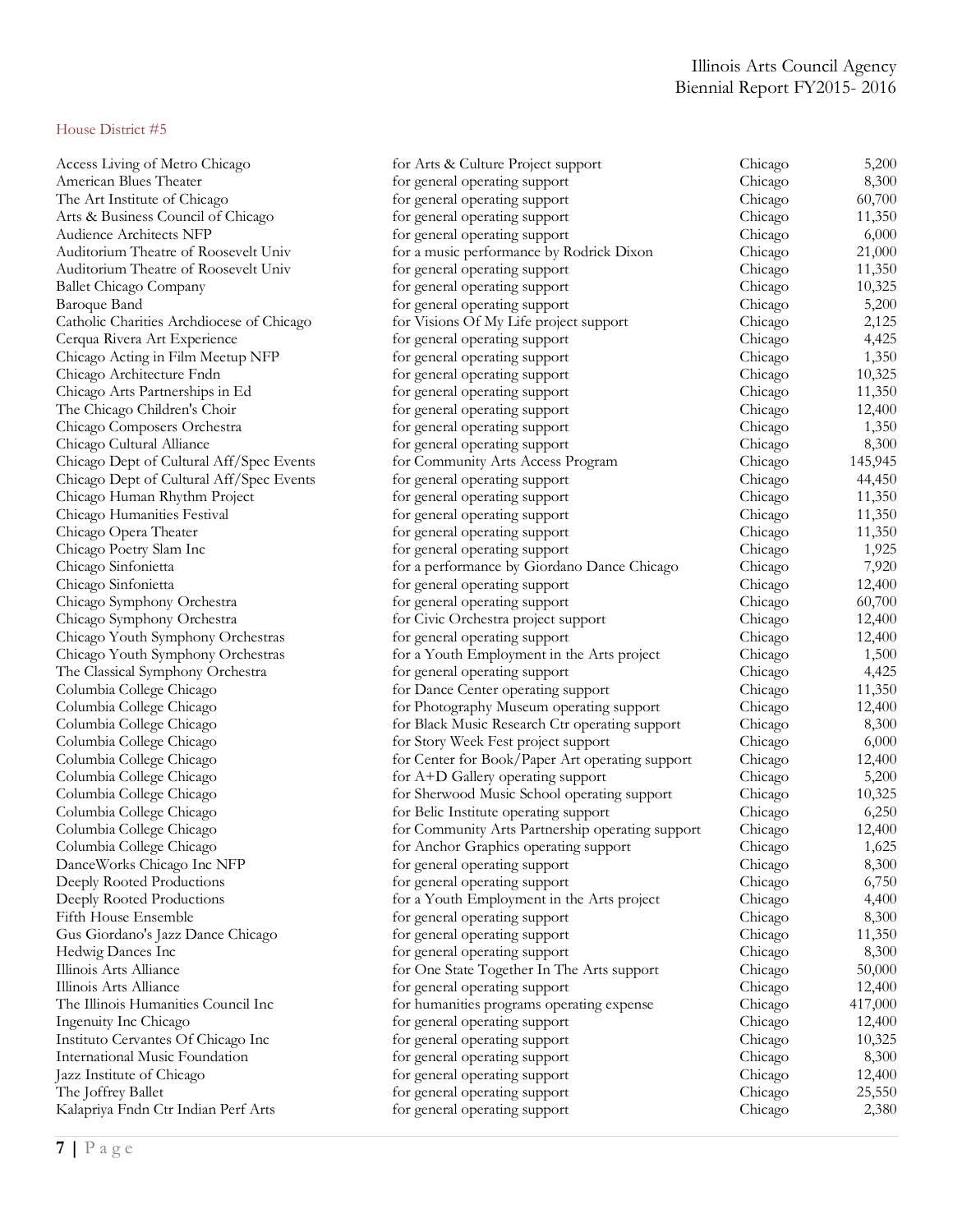| League of Chicago Theatres Fndn          | for general operating support                 | Chicago | 11,350 |
|------------------------------------------|-----------------------------------------------|---------|--------|
| Mordine & Company Dance Theatre          | for general operating support                 | Chicago | 1,600  |
| Music of the Baroque Concerts            | for general operating support                 | Chicago | 12,400 |
| Najwa Dance Corps                        | for general operating support                 | Chicago | 2,650  |
| Natya Dance Theatre                      | for general operating support                 | Chicago | 8,300  |
| Ruth Page Foundation                     | for general operating support                 | Chicago | 11,350 |
| Palette & Chisel Acad/Fine Art           | for general operating support                 | Chicago | 6,250  |
| PianoForte Foundation NFP                | for general operating support                 | Chicago | 4,425  |
| Reading In Motion                        | for general operating support                 | Chicago | 8,300  |
| River North Dance Company                | for general operating support                 | Chicago | 12,400 |
| <b>Rush Hour Concerts NFP</b>            | for general operating support                 | Chicago | 9,350  |
| School of the Art Institute              | for Siskel Film Center operating support      | Chicago | 11,350 |
| School of the Art Institute              | for Visiting Artist Program operating support | Chicago | 3,650  |
| School of the Art Institute              | for Video Data Bank operating support         | Chicago | 10,325 |
| School of the Art Institute              | for Exhibition Dept operating support         | Chicago | 11,350 |
| ShawChicago Theater Co                   | for general operating support                 | Chicago | 5,725  |
| South Shore Drill Team/Perf Art Ensemble | for a Youth Employment in the Arts project    | Chicago | 5,940  |
| South Shore Drill Team/Perf Art Ensemble | for general operating support                 | Chicago | 8,300  |
| True Star Foundation                     | for Digital Media/Radio Broadcast support     | Chicago | 8,300  |

#### House District #6

| 137 Films NFP                        |
|--------------------------------------|
| Apollo Chorus of Chicago             |
| Apollo Chorus of Chicago             |
| Chicago Philharmonic Society         |
| Chicago Theatre Group-Goodman        |
| Cinema/Chicago                       |
| City Colleges of Chicago             |
| Gilloury Institute                   |
| Katherine McQuillen Howe             |
| Inner-City Muslim Action Network     |
| International Latino Cultural Center |
| Live the Spirit Residency            |
| Lyric Opera of Chicago               |
| Ryan Opera Center                    |
| Seanachai Theatre Company            |
| Urban Gateways                       |
| Frank Lloyd Wright Trust             |
| Frank Lloyd Wright Trust             |
| <b>WYCC Television</b>               |
| <b>WYCC Television</b>               |
|                                      |

#### **Senate District #4**

#### House District #7

| Chicago | 8,300       |
|---------|-------------|
| Chicago | 8,300       |
|         |             |
|         | \$1,366,885 |
|         |             |

| 137 Films NFP                        | for general operating support                 | Chicago | 1,925     |
|--------------------------------------|-----------------------------------------------|---------|-----------|
| Apollo Chorus of Chicago             | for general operating support                 | Chicago | 8,300     |
| Apollo Chorus of Chicago             | for a performance by Renovo Strings Orchestra | Chicago | 7,340     |
| Chicago Philharmonic Society         | for general operating support                 | Chicago | 12,400    |
| Chicago Theatre Group-Goodman        | for general operating support                 | Chicago | 39,950    |
| Cinema/Chicago                       | for general operating support                 | Chicago | 11,350    |
| City Colleges of Chicago             | for WYCC operating support                    | Chicago | 10,325    |
| Gilloury Institute                   | for general operating support                 | Chicago | 11,350    |
| Katherine McQuillen Howe             | for an IAS Professional Development grant     | Chicago | 950       |
| Inner-City Muslim Action Network     | for general operating support                 | Chicago | 7,275     |
| International Latino Cultural Center | for general operating support                 | Chicago | 11,350    |
| Live the Spirit Residency            | for general operating support                 | Chicago | 2,650     |
| Lyric Opera of Chicago               | for general operating support                 | Chicago | 60,650    |
| Ryan Opera Center                    | for general operating support                 | Chicago | 11,350    |
| Seanachai Theatre Company            | for general operating support                 | Chicago | 1,350     |
| Urban Gateways                       | for general operating support                 | Chicago | 26,950    |
| Frank Lloyd Wright Trust             | for general operating support                 | Chicago | 11,350    |
| Frank Lloyd Wright Trust             | for a Youth Employment in the Arts project    | Chicago | 1,365     |
| <b>WYCC Television</b>               | for Public Radio & Television Operating Grant | Chicago | 37,910    |
| WYCC Television                      | for Public Radio & Television Basic Grant     | Chicago | 50,300    |
|                                      | House District #6 Total                       |         | \$326,390 |

#### Brandie R Booker for an IAS Professional Development grant Chicago 1,000<br>Dominican University for Performing Arts Center operating support River Forest 8,300 for Performing Arts Center operating support River Forest 8,300 Dominican University **Formance by Corky Siegel** River Forest 4,400 Illinois Storytelling Inc **formulate 1999** of general operating support **For all Primes River Forest** 775

**Senate District #3 Total \$1,693,275**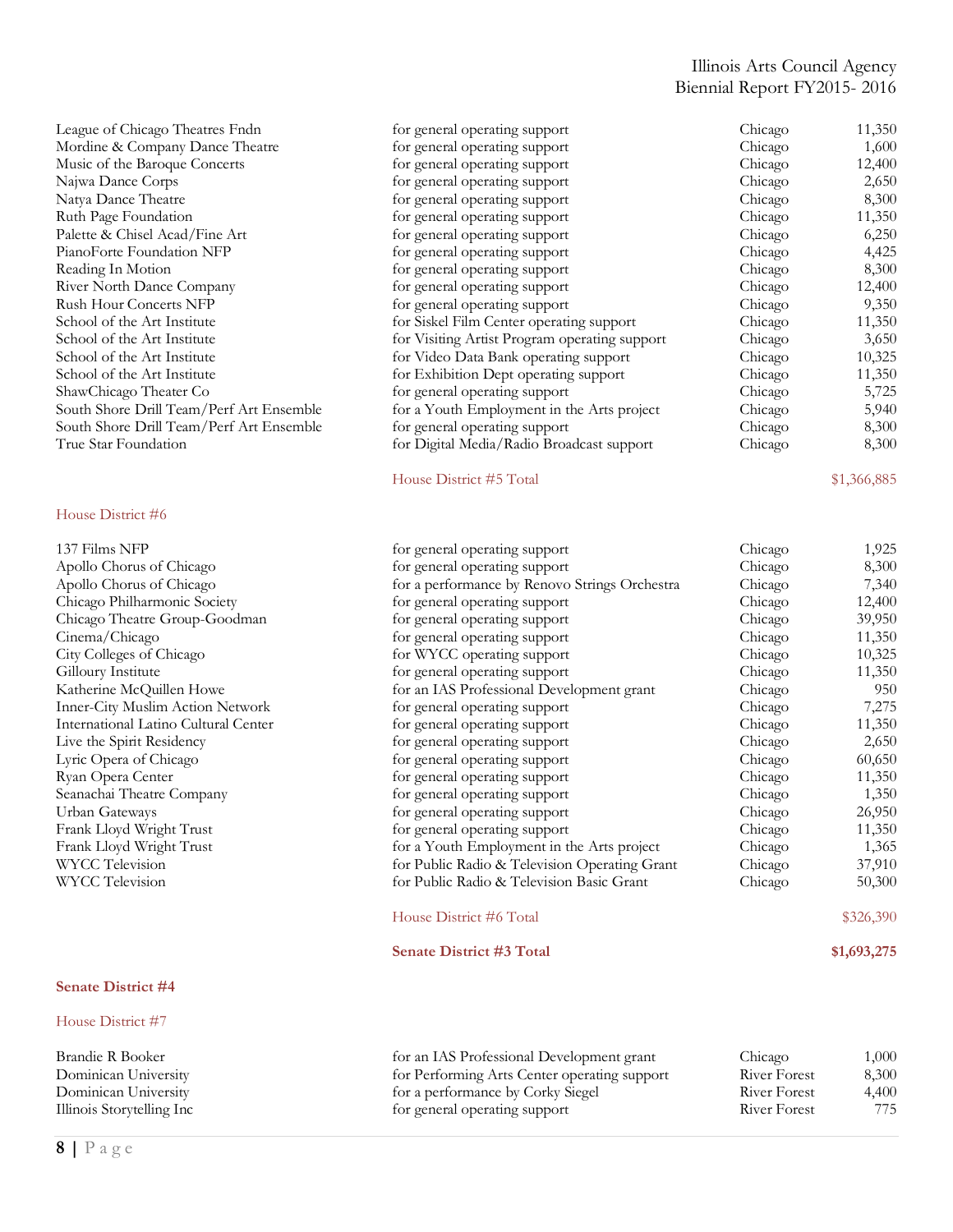| Maywood Fine Arts Assn          | for a Youth Employment in the Arts project   | Maywood      | 3,720    |
|---------------------------------|----------------------------------------------|--------------|----------|
| Maywood Fine Arts Assn          | for general operating support                | Maywood      | 10,325   |
| Symphony of Oak Park/Riv Forest | for general operating support                | River Forest | 3,175    |
|                                 | House District #7 Total                      |              | \$31,695 |
| House District #8               |                                              |              |          |
| Tatsuyuki Aoki                  | for an apprenticeship in Japanese Lute music | Oak Park     | 3,000    |
| Schola Antiqua of Chicago Fndn  | for Lion's Ear Series project support        | Oak Park     | 1,625    |
| Steckman Studio of Music        | for general operating support                | Oak Park     | 3,175    |
|                                 | House District #8 Total                      |              | \$7,800  |
|                                 | <b>Senate District #4 Total</b>              |              | \$39,495 |
| <b>Senate District #5</b>       |                                              |              |          |

# House District #9

| Bella Voce                     | for general operating support                | Chicago | 3,175  |
|--------------------------------|----------------------------------------------|---------|--------|
| Chicago Access Corporation     | for general operating support                | Chicago | 11,350 |
| Chicago Artists' Coalition     | for general operating support                | Chicago | 11,350 |
| Chicago Jazz Philharmonic      | for general operating support                | Chicago | 11,350 |
| Community Renewal Chorus       | for general operating support                | Chicago | 1,075  |
| Free Spirit Media              | for a Youth Employment in the Arts project   | Chicago | 6,000  |
| Free Spirit Media              | for general operating support                | Chicago | 12,400 |
| Hubbard Street Dance Chicago   | for general operating support                | Chicago | 23,450 |
| Lawyers for the Creative Arts  | for general operating support                | Chicago | 8,300  |
| Marwen Foundation              | for a Youth Employment in the Arts project   | Chicago | 3,400  |
| Marwen Foundation              | for general operating support                | Chicago | 12,400 |
| Merit School of Music          | for general operating support                | Chicago | 12,400 |
| Snow City Arts Foundation      | for general operating support                | Chicago | 11,350 |
| Steppenwolf Theatre Company    | for general operating support                | Chicago | 32,600 |
| Storycatchers Theatre          | for Gender-Specific Programs project support | Chicago | 10,325 |
| Storycatchers Theatre          | for a Youth Employment in the Arts project   | Chicago | 4,620  |
| Threewalls NFP                 | for general operating support                | Chicago | 9,350  |
| University of Illinois/Chicago | for Gallery 400 operating support            | Chicago | 8,300  |

House District #9 Total \$193,195

| 826CHI Inc NFP                              | for a Youth Employment in the Arts project | Chicago | 400    |
|---------------------------------------------|--------------------------------------------|---------|--------|
| 826CHI Inc NFP                              | for general operating support              | Chicago | 6,250  |
| The Arts of Life Inc                        | for a Youth Employment in the Arts project | Chicago | 5,200  |
| The Arts of Life Inc                        | for general operating support              | Chicago | 12,400 |
| Chicago Children's Theatre                  | for a Youth Employment in the Arts project | Chicago | 1,980  |
| Chicago Children's Theatre                  | for general operating support              | Chicago | 12,400 |
| Chicago Dramatists                          | for general operating support              | Chicago | 10,325 |
| Chicago West Comm Music Center              | for a Youth Employment in the Arts project | Chicago | 1,920  |
| Chicago West Comm Music Center              | for general operating support              | Chicago | 5,725  |
| Collaboraction Theatre Company              | for general operating support              | Chicago | 7,275  |
| Divine Purpose Youth Performing Arts Center | for general operating support              | Chicago | 775    |
| Filter Photo                                | for general operating support              | Chicago | 3,700  |
| Free Street Theater                         | for general operating support              | Chicago | 4,700  |
| Free Street Theater                         | for a Youth Employment in the Arts project | Chicago | 5,940  |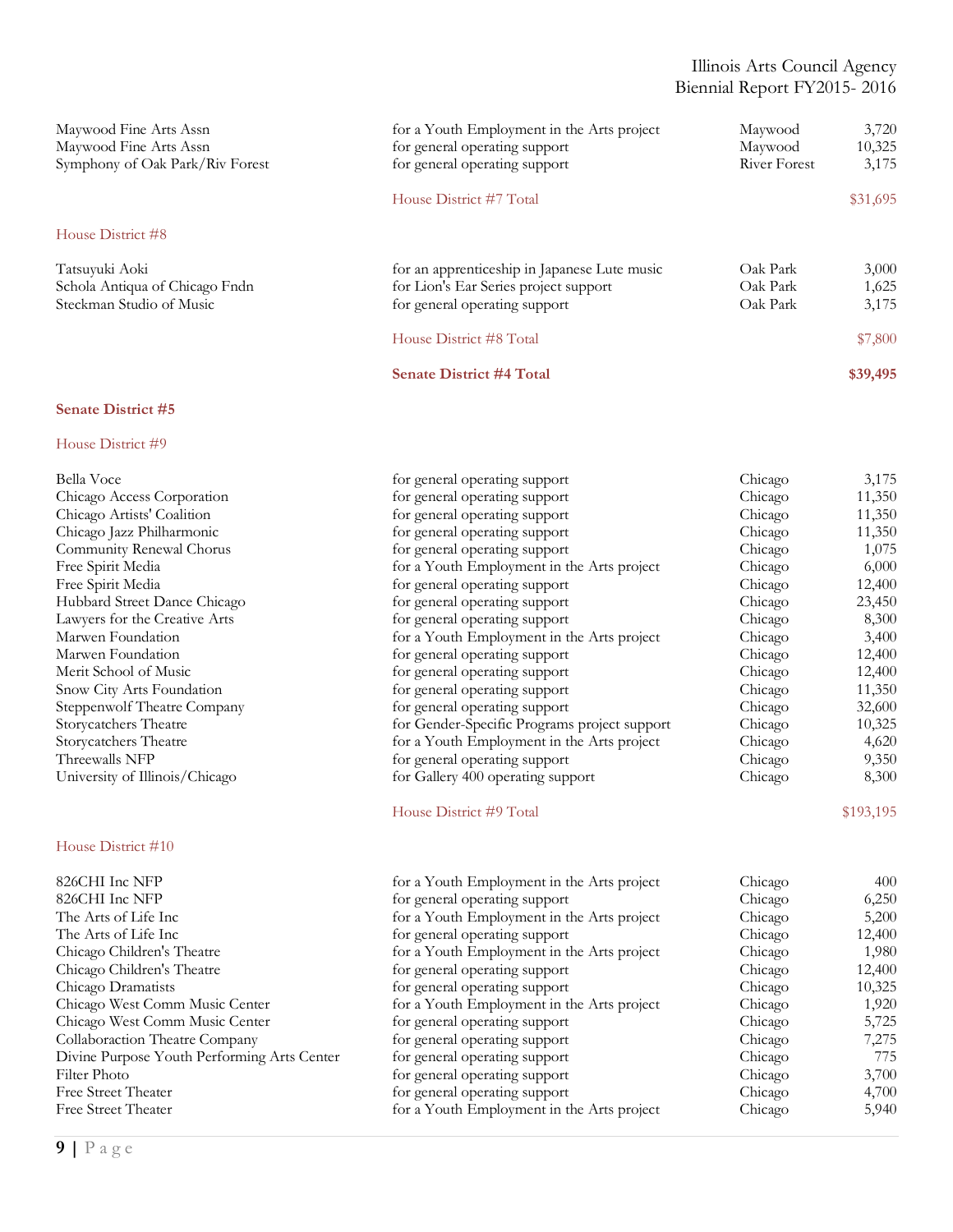| Fund for Innovative TV              | for general operating support              | Chicago | 4,425     |
|-------------------------------------|--------------------------------------------|---------|-----------|
| Garfield Park Conservatory Alliance | for general operating support              | Chicago | 10,325    |
| Heaven Gallery                      | for general operating support              | Chicago | 2,125     |
| Holy Trinity Polish Mission         | for Lajkonik Ensemble operating support    | Chicago | 3,175     |
| Homeroom NFP                        | for general operating support              | Chicago | 775       |
| Independent Feature Project Midwest | for general operating support              | Chicago | 1,350     |
| Mitchell Elem School #15672         | for a fourteen-week dance residency        | Chicago | 14,565    |
| The New Colony NFP                  | for general operating support              | Chicago | 2,125     |
| The Space Movement Project NFP      | for general operating support              | Chicago | 1,350     |
| Spudnik Press Cooperative           | for general operating support              | Chicago | 6,000     |
| Street-Level Youth Media            | for a Youth Employment in the Arts project | Chicago | 6,000     |
| Street-Level Youth Media            | for general operating support              | Chicago | 12,400    |
| Suzuki-Orff School of Music         | for general operating support              | Chicago | 10,325    |
| Thodos Dance Chicago                | for general operating support              | Chicago | 11,350    |
| Ukrainian Institute of Modern Art   | for general operating support              | Chicago | 5,200     |
| Maureen Warren                      | for an IAS Professional Development grant  | Chicago | 1,000     |
| Woman Made                          | for general operating support              | Chicago | 6,000     |
| Zephyr Dance Ensemble               | for general operating support              | Chicago | 2,650     |
|                                     | House District #10 Total                   |         | \$180,130 |

**Senate District #5 Total \$373,325**

#### **Senate District #6**

#### House District #11

20% Theatre Company for general operating support Chicago 900 Albany Park Theater Project **for general operating support** Chicago Chicago 12,400 Albany Park Theater Project **for a Youth Employment in the Arts project** Chicago 6,000 American Theater Company for general operating support Chicago 10,325 ARC Educational Foundation for general operating support chicago chicago 1,350 Bridget E Boland **Formulate Chicago for an IAS Professional Development grant** Chicago 1,000 Chicago a cappella for a performance by Ensemble Espanol Chicago 1,440 Chicago a cappella **for general operating support** Chicago 8,300 Chicago Arts Orchestra for general operating support Chicago 1,625 Chicago Improv Productions for a Youth Employment in the Arts project Chicago 480 Chicago Improv Productions for general operating support Chicago 3,650<br>The Chicago Mosaic School for general operating support Chicago 5,725 The Form general operating support Chicago 5,725<br>
for general operating support Chicago 5,700 Chicago Moving Company for general operating support Chicago 3,700 Chinese Fine Arts Society for general operating support Chicago 7,800<br>
Common Times for general operating support Chicago 775 for general operating support Chicago 775 Congo Square Theatre Co for general operating support Chicago 8,300<br>
Corn Productions for general operating support Chicago 8,300 for general operating support Chicago 1,600 Dal Niente New Music NFP for general operating support Chicago 4,425 Eclipse Theatre Company for general operating support Chicago 1,985<br>
Eighth Blackbird Performing Arts Association for general operating support Chicago 11,350 Eighth Blackbird Performing Arts Association for general operating support Chicago 11,350 Emerald City Theatre for several operation of general operating support chicago chicago the 11,350 Erasing the Distance for general operating support Chicago 6,750 Foundations of Music for general operating support Chicago 6,250 The Hypocrites for general operating support Chicago 8,300 Imagination Theater Inc for seneral operating support chicago 7,275 Kartemquin Educational Films for general operating support Chicago 12,400 Kidworks Touring Theatre Co for general operating support Chicago 2,125 Korean American Comm Services for Root East/Root West project support Chicago 1,025 Links Hall Inc 6,300 for general operating support Chicago 8,300 Lucky Plush Productions for general operating support Chicago 8,300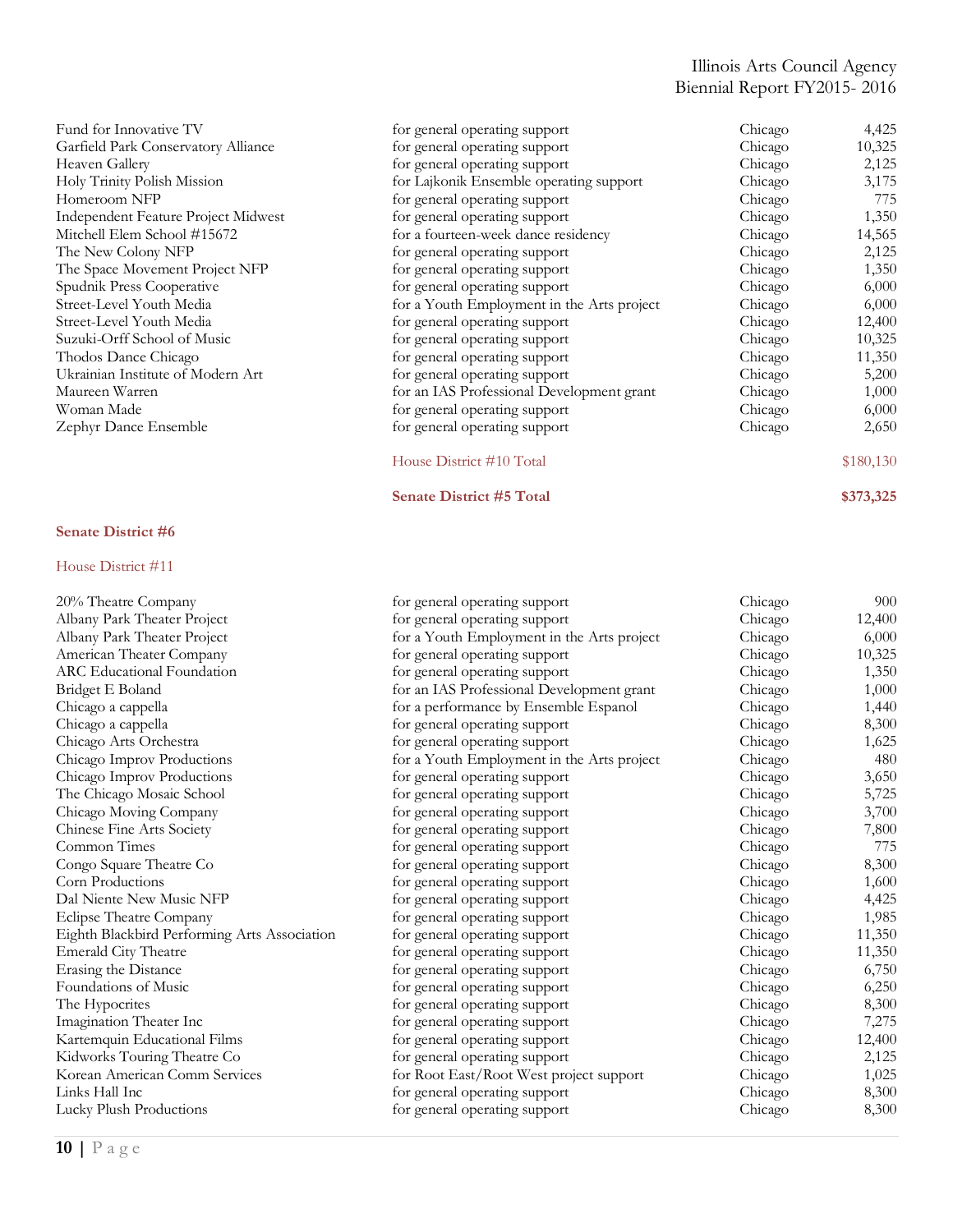| Lukaba Productions               |
|----------------------------------|
| Perceptual Motion Inc            |
| Pint-Size Publications           |
| Red Tape Theatre Co LLC          |
| Remy Bumppo Theatre Company      |
| Same Planet Different World      |
| Shattered Globe Theatre          |
| Stage Left Inc                   |
|                                  |
| Striding Lion InterArts Workshop |
| Theater Wit NFP                  |
| Third Coast Percussion NFP       |
| Blair Thomas & Company           |
| Trap Door Productions            |

#### House District #12

| Chicago Chamber Choir               |
|-------------------------------------|
| Chicago History Museum              |
| Chicago Metro Symphony Orchestra    |
| Chicago Photography Center NFP      |
| Chicago Repertory Ballet            |
| Fulcrum Point New Music Project     |
| Genesis Theatrical Productions NFP  |
| Hawthorne Scholastic Academy        |
| International College of Surgeons   |
| International Contemp Ensemble Fndn |
| Moving Dock Theatre Co NFP          |
| Nomi Dance Company                  |
| <b>Oracle Productions NFP</b>       |
| Pavement Group                      |
| Profiles Performance Ensemble       |
| A Red Orchid Theatre                |
| Second Unitarian Church of Chicago  |
| Strawdog Theatre Co                 |
| Time of Your Life Players           |
| TimeLine Theatre Company            |

#### **Senate District #7**

#### House District #13

| 3,700  |
|--------|
|        |
| 11,350 |
| 1,500  |
| 5,725  |
| 1,025  |
| 7,275  |
| 12,400 |
| 3,700  |
|        |

House District #11 Total \$248,325

| Chicago Chamber Choir                    | for general operating support               | Chicago | 1,600     |
|------------------------------------------|---------------------------------------------|---------|-----------|
| Chicago History Museum                   | for general operating support               | Chicago | 10,325    |
| Chicago Metro Symphony Orchestra         | for general operating support               | Chicago | 900       |
| Chicago Photography Center NFP           | for general operating support               | Chicago | 8,300     |
| Chicago Repertory Ballet                 | for general operating support               | Chicago | 1,350     |
| Fulcrum Point New Music Project          | for general operating support               | Chicago | 7,275     |
| Genesis Theatrical Productions NFP       | for general operating support               | Chicago | 525       |
| Hawthorne Scholastic Academy             | for a eight-week theatre residency          | Chicago | 6,820     |
| <b>International College of Surgeons</b> | for Anatomy In The Gallery project support  | Chicago | 6,750     |
| International Contemp Ensemble Fndn      | for general operating support               | Chicago | 11,350    |
| Moving Dock Theatre Co NFP               | for general operating support               | Chicago | 1,025     |
| Nomi Dance Company                       | for general operating support               | Chicago | 1,625     |
| <b>Oracle Productions NFP</b>            | for general operating support               | Chicago | 1,075     |
| Pavement Group                           | for general operating support               | Chicago | 775       |
| Profiles Performance Ensemble            | for general operating support               | Chicago | 7,275     |
| A Red Orchid Theatre                     | for general operating support               | Chicago | 6,250     |
| Second Unitarian Church of Chicago       | for a performance by Crossing Borders Music | Chicago | 730       |
| Strawdog Theatre Co                      | for general operating support               | Chicago | 4,700     |
| Time of Your Life Players                | for general operating support               | Chicago | 775       |
| TimeLine Theatre Company                 | for general operating support               | Chicago | 12,400    |
|                                          | House District #12 Total                    |         | \$91,825  |
|                                          | <b>Senate District #6 Total</b>             |         | \$340,150 |

For general operating support Chicago 10,325<br>
for general operating support Chicago 2,245

For general operating support Chicago 775 For general operating support Chicago 1,625 For general operating support Chicago 11,350<br>
For general operating support Chicago 1,175 for general operating support Chicago 1,175 For general operating support Chicago 4,425<br>
for general operating support Chicago 2,650

for general operating support Chicago 3,700 for general operating support Chicago 10,325 for general operating support Chicago 4,425 for general operating support Chicago 3,175 for general operating support Chicago 3,175 for general operating support Chicago 23,750

For general operating support Chicago

For general operating support Chicago 2,650 Chicago 2,650 Chicago 2,650 Chicago 2,650 Chicago 2,650 Chicago 2,650 Chicago 2,650 Chicago 2,650 Chicago 2,650 Chicago 2,650 Chicago 2,650 Chicago 2,650 Chicago 2,650 Chicago 2,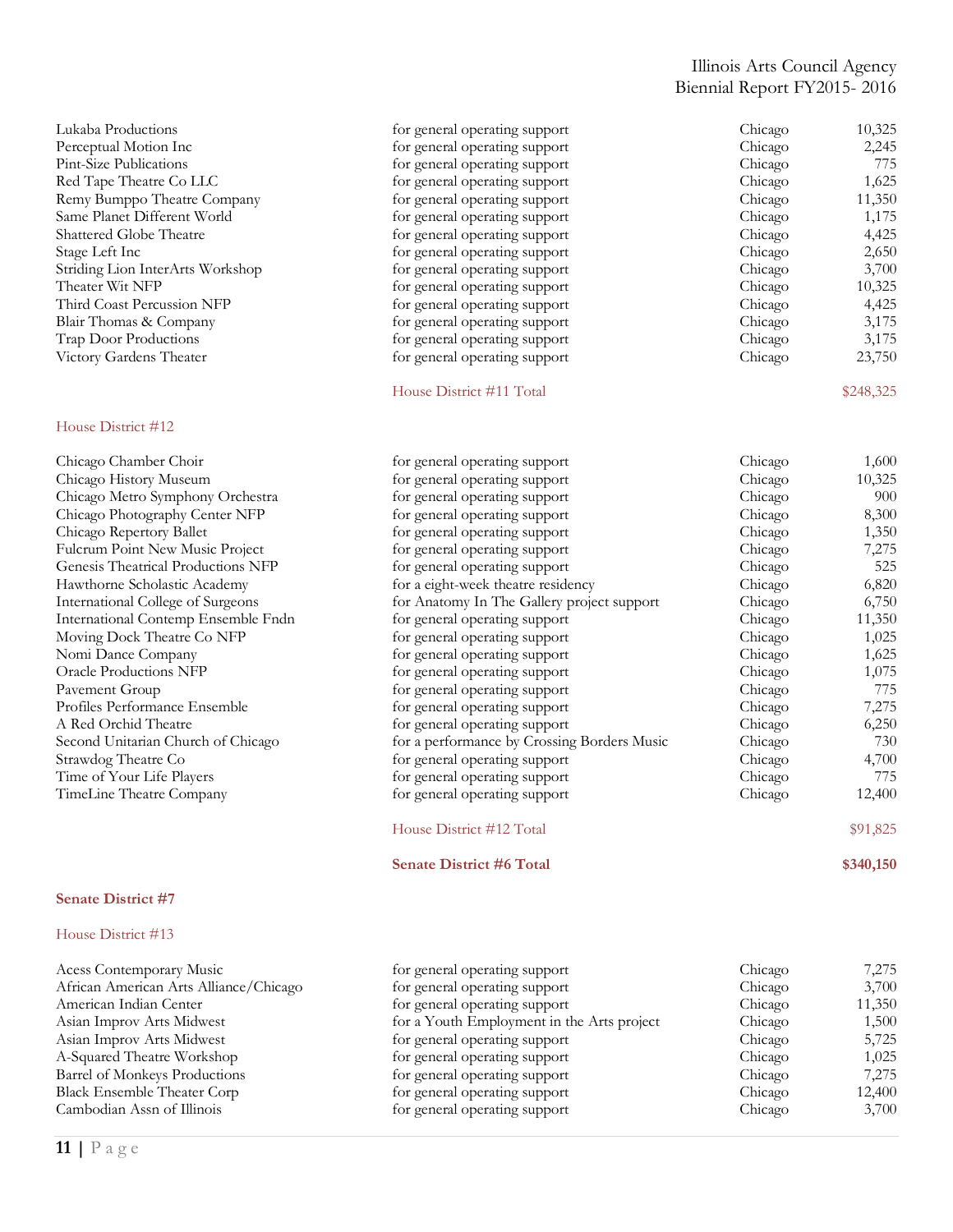| Chicago Dance Crash NFP                  | for general operating support                  | Chicago            | 4,425     |
|------------------------------------------|------------------------------------------------|--------------------|-----------|
| The Chicago Ensemble                     | for general operating support                  | Chicago            | 1,350     |
| Chicago Sacred Harp Singers              | for general operating support                  | Chicago            | 775       |
| Chicago Tap Theatre NFP                  | for general operating support                  | Chicago            | 3,175     |
| Chicspeare Production Co                 | for general operating support                  | Chicago            | 675       |
| CircEsteem                               | for general operating support                  | Chicago            | 8,300     |
| Elements Contemporary Ballet NFP         | for general operating support                  | Chicago            | 2,125     |
| <b>Esoteric Dance Project</b>            | for general operating support                  | Chicago            | 600       |
| Experimental Sound Studio                | for general operating support                  | Chicago            | 5,725     |
| Griffin Theatre Company                  | for general operating support                  | Chicago            | 7,275     |
| Haitian American Museum                  | for a performance by Crossing Borders Music    | Chicago            | 660       |
| Holsten Human Capital Development NFP    | for a seven-week theatre residency             | Chicago            | 18,000    |
| The House Theatre of Chicago             | for general operating support                  | Chicago            | 11,350    |
| <b>International Chamber Artists</b>     | for general operating support                  | Chicago            | 2,125     |
| David A Krofta Jr                        | for an IAS Artist Project grant                | Chicago            | 1,130     |
| Kuumba Lynx                              | for general operating support                  | Chicago            | 6,750     |
| Kuumba Lynx                              | for a Youth Employment in the Arts project     | Chicago            | 6,000     |
| Kazuhiro Masuda                          | for an apprenticeship in Japanese dance        | Chicago            | 3,000     |
| Linsey N Maughan                         | for an IAS Professional Development grant      | Chicago            | 650       |
| Midsommer Flight NFP                     | for general operating support                  | Chicago            | 525       |
| Jovan D Mihailovic                       | for an apprenticeship in Serbian Folk Violin   | Chicago            |           |
| The Neo-Futurists                        |                                                |                    | 3,000     |
|                                          | for general operating support                  | Chicago<br>Chicago | 8,300     |
| New Millennium Theatre Co                | for general operating support                  |                    | 775       |
| Old Town School of Folk Music            | for general operating support                  | Chicago            | 37,050    |
| People's Music School                    | for general operating support                  | Chicago            | 11,350    |
| Pride Films and Plays                    | for general operating support                  | Chicago            | 3,175     |
| Quest Theatre Ensemble NFP               | for general operating support                  | Chicago            | 1,350     |
| Raven Theatre Company                    | for general operating support                  | Chicago            | 10,325    |
| Raven Theatre Company                    | for a Youth Employment in the Arts project     | Chicago            | 4,080     |
| The Ruckus Theater                       | for general operating support                  | Chicago            | 1,625     |
| Sones De Mexico Ensemble                 | for general operating support                  | Chicago            | 6,750     |
| Stir-Friday Night!                       | for general operating support                  | Chicago            | 1,025     |
| Synapse Arts Collective                  | for general operating support                  | Chicago            | 1,025     |
| TPA Network Inc                          | for Visual Arts Program project support        | Chicago            | 675       |
| Vidvuds Zviedris                         | for an IAS Artist Project grant                | Chicago            | 3,000     |
|                                          | House District #13 Total                       |                    | \$232,070 |
| House District #14                       |                                                |                    |           |
| 6018North                                | for general operating support                  | Chicago            | 1,175     |
| 6018North                                | for a Youth Employment in the Arts project     | Chicago            | 3,510     |
| <b>About Face Theatre Collective</b>     | for general operating support                  | Chicago            | 10,325    |
| Akvavit Theatre                          | for general operating support                  | Chicago            | 1,075     |
| Artemisia A Chicago Theatre NFP          | for general operating support                  | Chicago            | 1,025     |
| AstonRep                                 | for general operating support                  | Chicago            | 1,175     |
| Anna Melika Bass                         | for an Artist Fellowship in Media Arts         | Chicago            | 15,000    |
| Bohemian Theatre Ensemble NFP            | for general operating support                  | Chicago            | 3,175     |
| Cedille Chicago NFP                      | for general operating support                  | Chicago            | 11,350    |
| Center for Intl Performance & Exhibition | for general operating support                  | Chicago            | 1,600     |
| Chicago City Theatre Company             | for general operating support                  | Chicago            | 8,300     |
| Chicago Filmmakers                       | for general operating support                  | Chicago            | 9,350     |
| Chicago Gay Men's Chorus                 | for general operating support                  | Chicago            | 7,275     |
| Civitas Ensemble                         | for general operating support                  | Chicago            | 775       |
| Company of Folk                          | for folk art fieldwork/tech assistance support | Chicago            | 25,000    |
| Company of Folk                          | for general operating support                  | Chicago            | 3,700     |
| Convent of the Sacred Heart              | for a four-week theatre residency              | Chicago            | 9,375     |
|                                          |                                                |                    |           |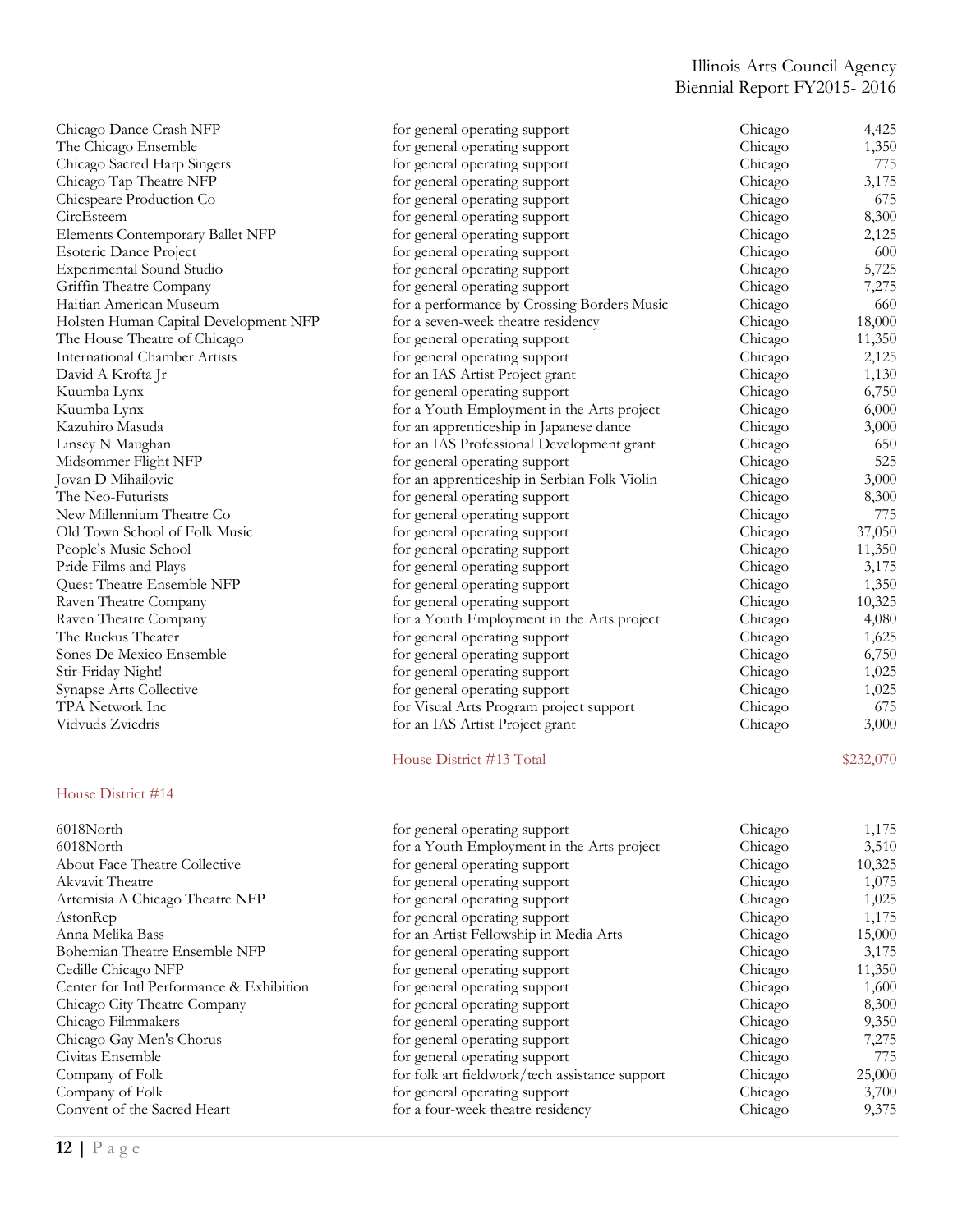for general operating support Chicago 8,300

for general operating support Chicago 4,425

House District #14 Total \$220,540

**Senate District #7 Total \$452,610**

Cube for general operating support Chicago 765 The Factory Theater for general operating support Chicago 1,625 William Ferris Chorale **for general operating support** Chicago 3,175 The Guild Complex for general operating support Chicago 4,250 Kathleen Keane **for an apprenticeship in Irish Traditional Music** Chicago 3,000 Khecari **for general operating support** Chicago 900 Kilmer Elem School for a residency with Mudlark Theater Chicago 2,000<br>Lifeline Productions Inc for eneral operating support Chicago 11.350 Lifeline Productions Inc for general operating support Chicago 11,350<br>The Lira Ensemble for general operating support Chicago 8,300 Loyola University of Chicago for Arts Programming operating support Chicago 8,300 Loyola University of Chicago for Museum of Art operating support Chicago 12,400 Loyola University of Chicago for a Youth Employment in the Arts project Chicago 3,960 Mary-Arrchie Theatre Co for general operating support Chicago 5,725 MPAACT for general operating support Chicago 5,455<br>The Newberry Consort for general operating support Chicago 5,175 The Newberry Consort for general operating support Chicago 3,175, 2014 Polarity Ensemble Theatre NFP for general operating support Chicago 775<br>Redtwist Theatre 1999 for general operating support Chicago 4,425 Rivendell Theatre Ensemble for general operating support Chicago 5,200 Sideshow Theatre Company NFP for general operating support Chicago 2,650 Steep Theatre Company for general operating support Chicago 4,425 Swedish Am Museum Assn of Chicago for general operating support Chicago Chicago 11,350 The Utopian Theatre Asyslum for general operating support Chicago 1,625 Vicarious Theatre Co for general operating support Chicago 1,625 The Viola Project **for general operating support** Chicago 900

#### **Senate District #8**

#### House District #15

| Child's Play Touring Theatre  | for general operating support                    | Chicago | 5,725     |
|-------------------------------|--------------------------------------------------|---------|-----------|
| Culture Shock Chicago NFP     | for general operating support                    | Chicago | 1,075     |
| Ensemble Espanol              | for general operating support                    | Chicago | 8,300     |
| Ensemble Espanol              | for a Youth Employment in the Arts project       | Chicago | 3,165     |
| Flood Editions NFP            | for general operating support                    | Chicago | 1,625     |
| Lake Shore Symphony Orchestra | for general operating support                    | Chicago | 1,925     |
| North Branch Arts             | for general operating support                    | Chicago | 2,125     |
| Wildwood Elem School          | for a six-week dance residency with Pranita Jain | Chicago | 5,100     |
| WTTW Communications Inc       | for Public Radio & Television Operating Grant    | Chicago | 220,150   |
| WTTW Communications Inc       | for general operating support                    | Chicago | 23,150    |
| WTTW Communications Inc       | for Public Radio & Television Basic Grant        | Chicago | 50,300    |
|                               | House District #15 Total                         |         | \$322,640 |

| T Daniel Productions NFP<br>Korean Amer Resource/Cultural Ctr<br>Theater Oobleck | for general operating support<br>for general operating support<br>for general operating support | Chicago<br>Chicago<br>Chicago | 895<br>2,125<br>2,125 |
|----------------------------------------------------------------------------------|-------------------------------------------------------------------------------------------------|-------------------------------|-----------------------|
|                                                                                  | House District #16 Total                                                                        |                               | \$5,145               |
|                                                                                  | <b>Senate District #8 Total</b>                                                                 |                               | \$327,785             |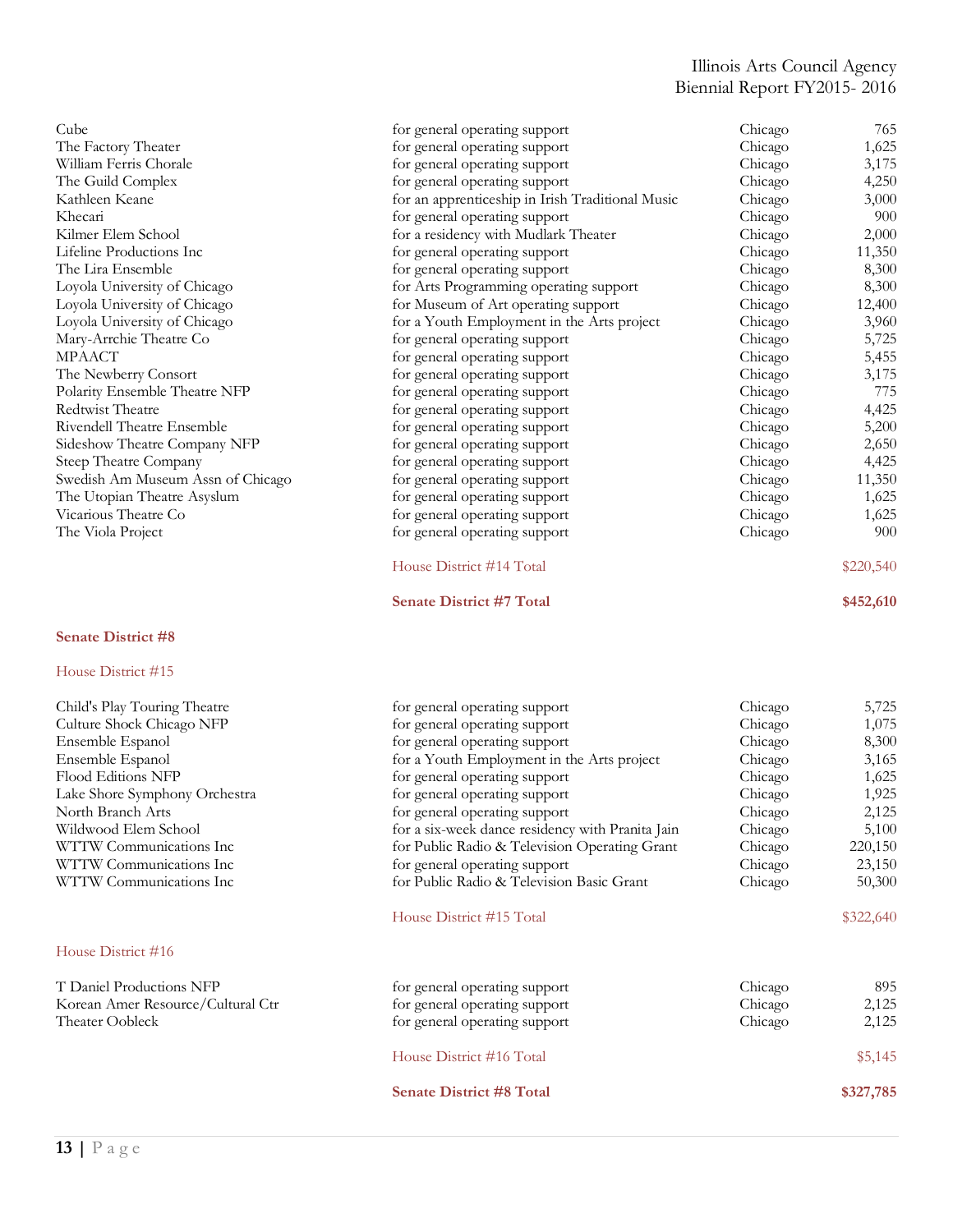#### **Senate District #9**

#### House District #17

#### House District #18

| <b>Anatomically Correct</b>            | for general operating support              | Skokie   | 1,025  |
|----------------------------------------|--------------------------------------------|----------|--------|
| Chicago Jazz Orchestra Assn            | for general operating support              | Skokie   | 3,175  |
| Evanston Symphony Orch Assn            | for general operating support              | Evanston | 5,200  |
| Holocaust Memorial Fndn of Illinois    | for general operating support              | Skokie   | 11,350 |
| Journeycare Inc                        | for Expressive Therapies operating support | Glenview | 5,725  |
| Kohl Children's Museum/Greater Chicago | for general operating support              | Glenview | 11,350 |
| North Shore Choral Society             | for general operating support              | Evanston | 3,175  |
| Northlight Theatre Inc                 | for general operating support              | Skokie   | 20,550 |
| Northwest Ctr Trad Polish Folk Dancers | for general operating support              | Glenview | 2,125  |
| Sing to Live Live to Sing NFP          | for general operating support              | Glenview | 1,625  |
| Skokie Park District                   | for Festival Of Cultures project support   | Skokie   | 5,200  |
| Skokie Valley Orchestral Assn          | for general operating support              | Skokie   | 2,650  |
| Claire A Tighe                         | for an IAS Professional Development grant  | Wilmette | 1,000  |
|                                        |                                            |          |        |

#### House District #17 Total \$74,150

| The Actors Gymnasium Inc        | for a Youth Employment in the Arts project | Evanston   | 5,280     |
|---------------------------------|--------------------------------------------|------------|-----------|
| The Actors Gymnasium Inc        | for general operating support              | Evanston   | 11,350    |
| Art Encounter                   | for general operating support              | Evanston   | 8,300     |
| Bach Week in Evanston           | for general operating support              | Evanston   | 2,125     |
| CoCoDaCo Dance Chicago          | for general operating support              | Evanston   | 525       |
| <b>Esprit des Concerts</b>      | for general operating support              | Evanston   | 1,025     |
| Evanston Art Center             | for a Youth Employment in the Arts project | Evanston   | 4,000     |
| <b>Evanston Art Center</b>      | for general operating support              | Evanston   | 12,400    |
| <b>Evanston Arts Council</b>    | for general operating support              | Evanston   | 8,300     |
| <b>Evanston Arts Council</b>    | for Community Arts Access Program          | Evanston   | 9,595     |
| <b>Evanston Dance Ensemble</b>  | for general operating support              | Evanston   | 5,200     |
| Lakeside Singers Inc            | for general operating support              | Evanston   | 5,725     |
| Light Opera Works               | for general operating support              | Wilmette   | 11,350    |
| Literature for All of Us        | for Poetry Out Loud project support        | Evanston   | 10,000    |
| Literature for All of Us        | for general operating support              | Evanston   | 10,325    |
| Mudlark Theater Company NFP     | for general operating support              | Evanston   | 4,425     |
| Music Institute of Chicago      | for general operating support              | Evanston   | 11,350    |
| Next Theatre Company            | for general operating support              | Evanston   | 6,250     |
| North Shore Art League          | for general operating support              | Winnetka   | 8,300     |
| Northbrook Symphony Orchestra   | for general operating support              | Northbrook | 7,275     |
| Northshore Concert Band         | for general operating support              | Evanston   | 5,200     |
| Northwestern University         | for Block Museum of Art operating support  | Evanston   | 12,400    |
| Open Studio Project             | for general operating support              | Evanston   | 4,425     |
| Piven Theatre Workshop          | for general operating support              | Evanston   | 8,300     |
| Piven Theatre Workshop          | for a Youth Employment in the Arts project | Evanston   | 4,000     |
| The Poetry Forum Inc            | for general operating support              | Evanston   | 1,175     |
| Renovo String Orchestra         | for general operating support              | Evanston   | 1,600     |
| The Savoyaires                  | for general operating support              | Chicago    | 1,625     |
| Youth Choral Theater of Chicago | for general operating support              | Evanston   | 8,300     |
|                                 | House District #18 Total                   |            | \$190,125 |
|                                 | <b>Senate District #9 Total</b>            |            | \$264,275 |

#### **Senate District #10**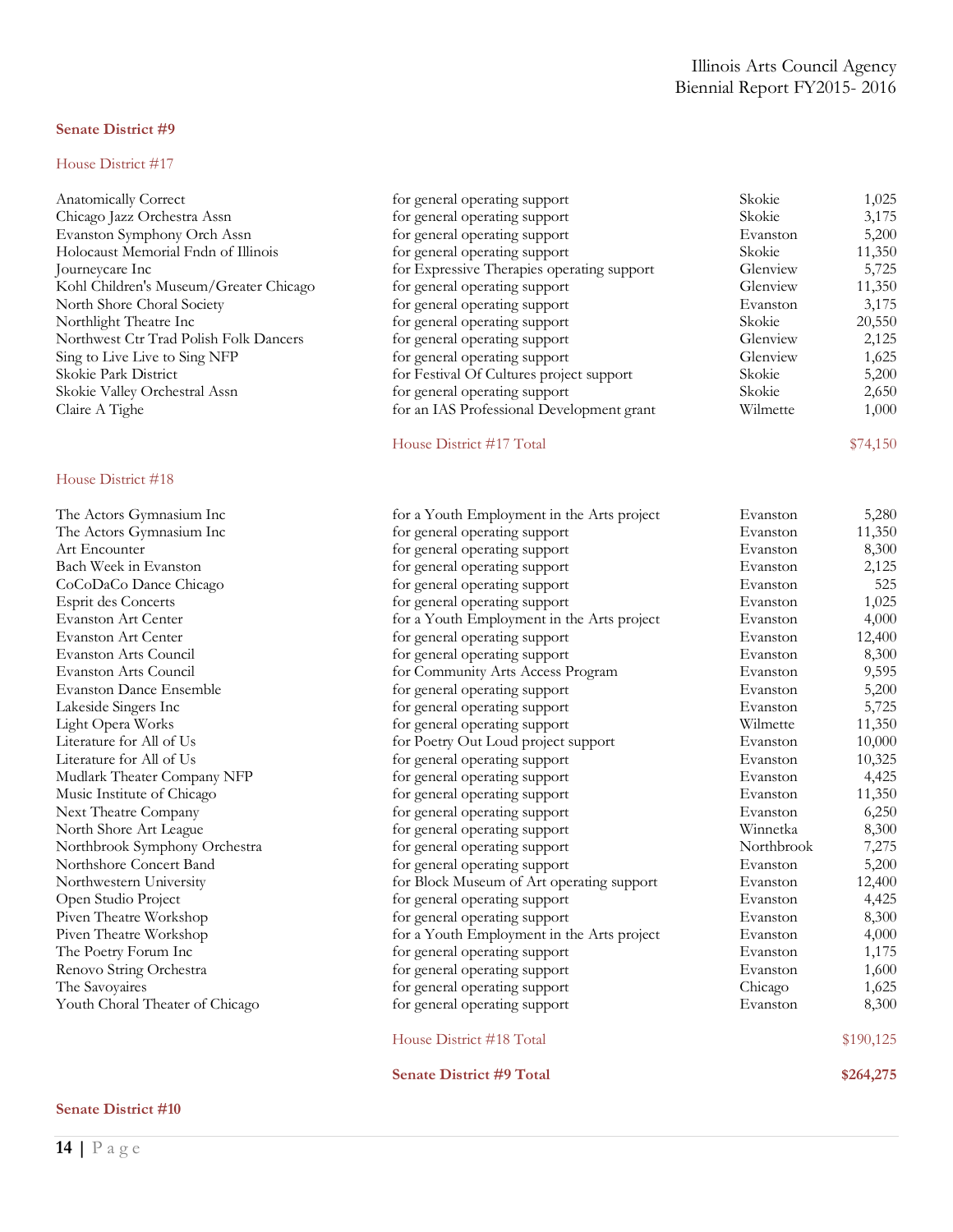| Chicago Kids Company<br>Lutheran Choir of Chicago<br>Paderewski Symphony Orchestra | for general operating support<br>for general operating support<br>for general operating support                        | Chicago<br>Chicago<br>Chicago       | 7,275<br>1,075<br>2,650 |
|------------------------------------------------------------------------------------|------------------------------------------------------------------------------------------------------------------------|-------------------------------------|-------------------------|
|                                                                                    | House District #19 Total                                                                                               |                                     | \$11,000                |
| House District #20                                                                 |                                                                                                                        |                                     |                         |
| Brickton Art Center                                                                | for general operating support                                                                                          | Park Ridge                          | 6,000                   |
|                                                                                    | House District #20 Total                                                                                               |                                     | \$6,000                 |
|                                                                                    | <b>Senate District #10 Total</b>                                                                                       |                                     | \$17,000                |
| <b>Senate District #11</b>                                                         |                                                                                                                        |                                     |                         |
| House District #21                                                                 |                                                                                                                        |                                     |                         |
| Acappellago NFP<br>Latinos Progresando<br>Riverside Arts Center                    | for general operating support<br>for Teatro Americano operating support<br>for general operating support               | Forest View<br>Chicago<br>Riverside | 1,025<br>1,215<br>6,000 |
|                                                                                    | House District #21 Total                                                                                               |                                     | \$8,240                 |
| House District #22                                                                 |                                                                                                                        |                                     |                         |
| Balzekas Museum/Lithuanian Culture                                                 | for general operating support                                                                                          | Chicago                             | 8,300                   |
|                                                                                    | House District #22 Total                                                                                               |                                     | \$8,300                 |
|                                                                                    | <b>Senate District #11 Total</b>                                                                                       |                                     | \$16,540                |
| <b>Senate District #12</b>                                                         |                                                                                                                        |                                     |                         |
| House District #24                                                                 |                                                                                                                        |                                     |                         |
| The 16th Street Theater NFP<br>Village of Brookfield<br>Village of Brookfield      | for general operating support<br>for a performance by Chicago Cuatro Orchestra<br>for a performance by Small Time Dave | Berwyn<br>Brookfield<br>Brookfield  | 5,200<br>495<br>990     |
|                                                                                    | House District #24 Total                                                                                               |                                     | \$6,685                 |
|                                                                                    | <b>Senate District #12 Total</b>                                                                                       |                                     | \$6,685                 |
| <b>Senate District #13</b>                                                         |                                                                                                                        |                                     |                         |
| House District #25                                                                 |                                                                                                                        |                                     |                         |
| Africa International House USA                                                     | for general operating support                                                                                          | Chicago                             | 11.350                  |

| Africa International House USA | for general operating support                     | Chicago | 11,350 |
|--------------------------------|---------------------------------------------------|---------|--------|
| Capoeira Chicago               | for Batizado Workshop/Afro-Brazil project support | Chicago | 1,985  |
| Chicago Chorale                | for general operating support                     | Chicago | 3,175  |
| Chicago Community Chorus NFP   | for general operating support                     | Chicago | 1,600  |
| Court Theatre Fund             | for general operating support                     | Chicago | 22,150 |
| Hyde Park Art Center           | for general operating support                     | Chicago | 13,470 |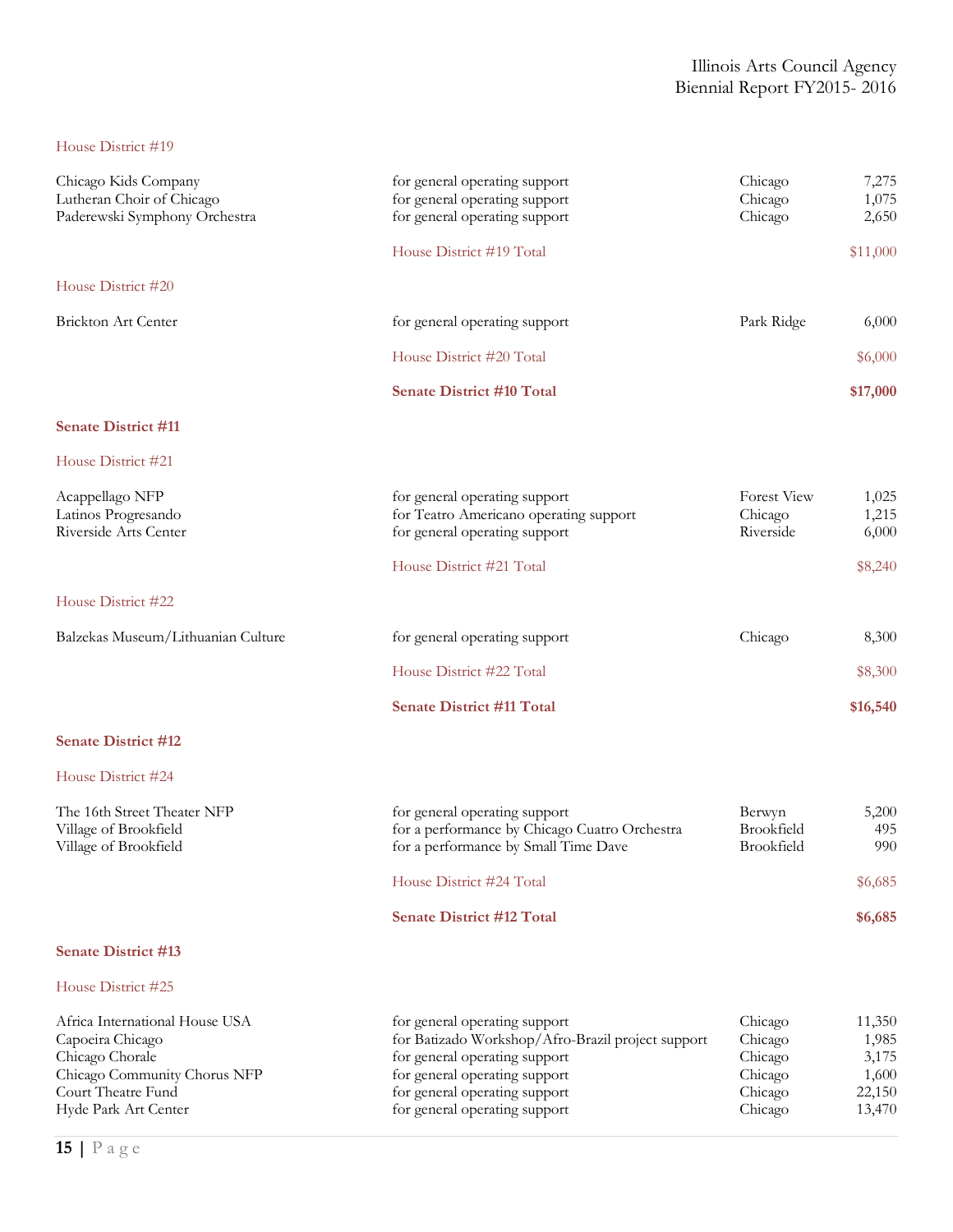| Hyde Park Suzuki Institute<br>Hyde Park Youth Symphony<br>Intonation Music Workshop<br>Renaissance Society at U/Chicago<br><b>SkyART NFP</b><br><b>SkyART NFP</b><br>Sarah J Wald<br>West Point Fellowship Inc<br>West Point Fellowship Inc                                                                                                                                                                                                                                                                                                                                                                                                                                                                                              | for general operating support<br>for general operating support<br>for general operating support<br>for general operating support<br>for a Youth Employment in the Arts project<br>for general operating support<br>for an IAS Professional Development grant<br>for general operating support<br>for a Youth Employment in the Arts project                                                                                                                                                                                                                                                                                                                                                                                                                                                                                                                                                                                                                     | Chicago<br>Chicago<br>Chicago<br>Chicago<br>Chicago<br>Chicago<br>Chicago<br>Chicago<br>Chicago                                                                                                                                                                                 | 6,250<br>2,245<br>5,725<br>12,400<br>5,940<br>7,275<br>1,000<br>900<br>6,000                                                                                                                                                                            |
|------------------------------------------------------------------------------------------------------------------------------------------------------------------------------------------------------------------------------------------------------------------------------------------------------------------------------------------------------------------------------------------------------------------------------------------------------------------------------------------------------------------------------------------------------------------------------------------------------------------------------------------------------------------------------------------------------------------------------------------|-----------------------------------------------------------------------------------------------------------------------------------------------------------------------------------------------------------------------------------------------------------------------------------------------------------------------------------------------------------------------------------------------------------------------------------------------------------------------------------------------------------------------------------------------------------------------------------------------------------------------------------------------------------------------------------------------------------------------------------------------------------------------------------------------------------------------------------------------------------------------------------------------------------------------------------------------------------------|---------------------------------------------------------------------------------------------------------------------------------------------------------------------------------------------------------------------------------------------------------------------------------|---------------------------------------------------------------------------------------------------------------------------------------------------------------------------------------------------------------------------------------------------------|
|                                                                                                                                                                                                                                                                                                                                                                                                                                                                                                                                                                                                                                                                                                                                          | House District #25 Total                                                                                                                                                                                                                                                                                                                                                                                                                                                                                                                                                                                                                                                                                                                                                                                                                                                                                                                                        |                                                                                                                                                                                                                                                                                 | \$101,465                                                                                                                                                                                                                                               |
| House District #26                                                                                                                                                                                                                                                                                                                                                                                                                                                                                                                                                                                                                                                                                                                       |                                                                                                                                                                                                                                                                                                                                                                                                                                                                                                                                                                                                                                                                                                                                                                                                                                                                                                                                                                 |                                                                                                                                                                                                                                                                                 |                                                                                                                                                                                                                                                         |
| Archi-treasures Association<br>Chicago Children's Museum<br>Chicago Dancing Company NFP<br>Chicago Public Media Inc<br>Chicago Public Media Inc<br>Chicago Public Media Inc<br>Chicago Shakespeare Theater<br>Community Film Workshop/Chicago<br>Field Museum of Natural History<br>Grant Park Orchestral Assn<br>Lampo Inc<br>Lookingglass Theatre Company<br>Muntu Dance Theatre<br>Museum of Contemporary Art<br>Music & Dance Theater Chicago Inc<br>Pegasus Theatre Chicago<br>Pegasus Theatre Chicago<br>Caroline Rau<br>Rembrandt Chamber Players<br>Tellin' Tales Theatre<br>Third Coast Intl Audio Festival<br>The University of Chicago<br>The University of Chicago<br>The University of Chicago<br>The University of Chicago | for general operating support<br>for general operating support<br>for general operating support<br>for Public Radio & Television Operating Grant<br>for general operating support<br>for Public Radio & Television Basic Grant<br>for general operating support<br>for general operating support<br>for general operating support<br>for general operating support<br>for general operating support<br>for general operating support<br>for general operating support<br>for general operating support<br>for general operating support<br>for a Youth Employment in the Arts project<br>for general operating support<br>for an IAS Artist Project grant<br>for general operating support<br>for general operating support<br>for general operating support<br>for Smart Museum operating support<br>for U of Chicago Presents operating support<br>for International House operating support<br>for The Network operating support<br>House District #26 Total | Chicago<br>Chicago<br>Chicago<br>Chicago<br>Chicago<br>Chicago<br>Chicago<br>Chicago<br>Chicago<br>Chicago<br>Chicago<br>Chicago<br>Chicago<br>Chicago<br>Chicago<br>Chicago<br>Chicago<br>Chicago<br>Chicago<br>Chicago<br>Chicago<br>Chicago<br>Chicago<br>Chicago<br>Chicago | 5,725<br>11,350<br>11,350<br>71,240<br>11,350<br>12,575<br>28,750<br>1,625<br>30,650<br>13,470<br>1,625<br>11,350<br>12,400<br>35,550<br>11,350<br>6,000<br>3,175<br>2,375<br>2,650<br>2,125<br>8,300<br>13,470<br>7,275<br>7,275<br>2,650<br>\$325,655 |
|                                                                                                                                                                                                                                                                                                                                                                                                                                                                                                                                                                                                                                                                                                                                          |                                                                                                                                                                                                                                                                                                                                                                                                                                                                                                                                                                                                                                                                                                                                                                                                                                                                                                                                                                 |                                                                                                                                                                                                                                                                                 |                                                                                                                                                                                                                                                         |
|                                                                                                                                                                                                                                                                                                                                                                                                                                                                                                                                                                                                                                                                                                                                          | <b>Senate District #13 Total</b>                                                                                                                                                                                                                                                                                                                                                                                                                                                                                                                                                                                                                                                                                                                                                                                                                                                                                                                                |                                                                                                                                                                                                                                                                                 | \$427,120                                                                                                                                                                                                                                               |
| <b>Senate District #14</b>                                                                                                                                                                                                                                                                                                                                                                                                                                                                                                                                                                                                                                                                                                               |                                                                                                                                                                                                                                                                                                                                                                                                                                                                                                                                                                                                                                                                                                                                                                                                                                                                                                                                                                 |                                                                                                                                                                                                                                                                                 |                                                                                                                                                                                                                                                         |
| House District #27                                                                                                                                                                                                                                                                                                                                                                                                                                                                                                                                                                                                                                                                                                                       |                                                                                                                                                                                                                                                                                                                                                                                                                                                                                                                                                                                                                                                                                                                                                                                                                                                                                                                                                                 |                                                                                                                                                                                                                                                                                 |                                                                                                                                                                                                                                                         |
| Southwest Symphony Orchestra                                                                                                                                                                                                                                                                                                                                                                                                                                                                                                                                                                                                                                                                                                             | for general operating support                                                                                                                                                                                                                                                                                                                                                                                                                                                                                                                                                                                                                                                                                                                                                                                                                                                                                                                                   | Palos Heights                                                                                                                                                                                                                                                                   | 2,650                                                                                                                                                                                                                                                   |
|                                                                                                                                                                                                                                                                                                                                                                                                                                                                                                                                                                                                                                                                                                                                          | House District #27 Total                                                                                                                                                                                                                                                                                                                                                                                                                                                                                                                                                                                                                                                                                                                                                                                                                                                                                                                                        |                                                                                                                                                                                                                                                                                 | \$2,650                                                                                                                                                                                                                                                 |
|                                                                                                                                                                                                                                                                                                                                                                                                                                                                                                                                                                                                                                                                                                                                          | <b>Senate District #14 Total</b>                                                                                                                                                                                                                                                                                                                                                                                                                                                                                                                                                                                                                                                                                                                                                                                                                                                                                                                                |                                                                                                                                                                                                                                                                                 | \$2,650                                                                                                                                                                                                                                                 |
| <b>Senate District #17</b>                                                                                                                                                                                                                                                                                                                                                                                                                                                                                                                                                                                                                                                                                                               |                                                                                                                                                                                                                                                                                                                                                                                                                                                                                                                                                                                                                                                                                                                                                                                                                                                                                                                                                                 |                                                                                                                                                                                                                                                                                 |                                                                                                                                                                                                                                                         |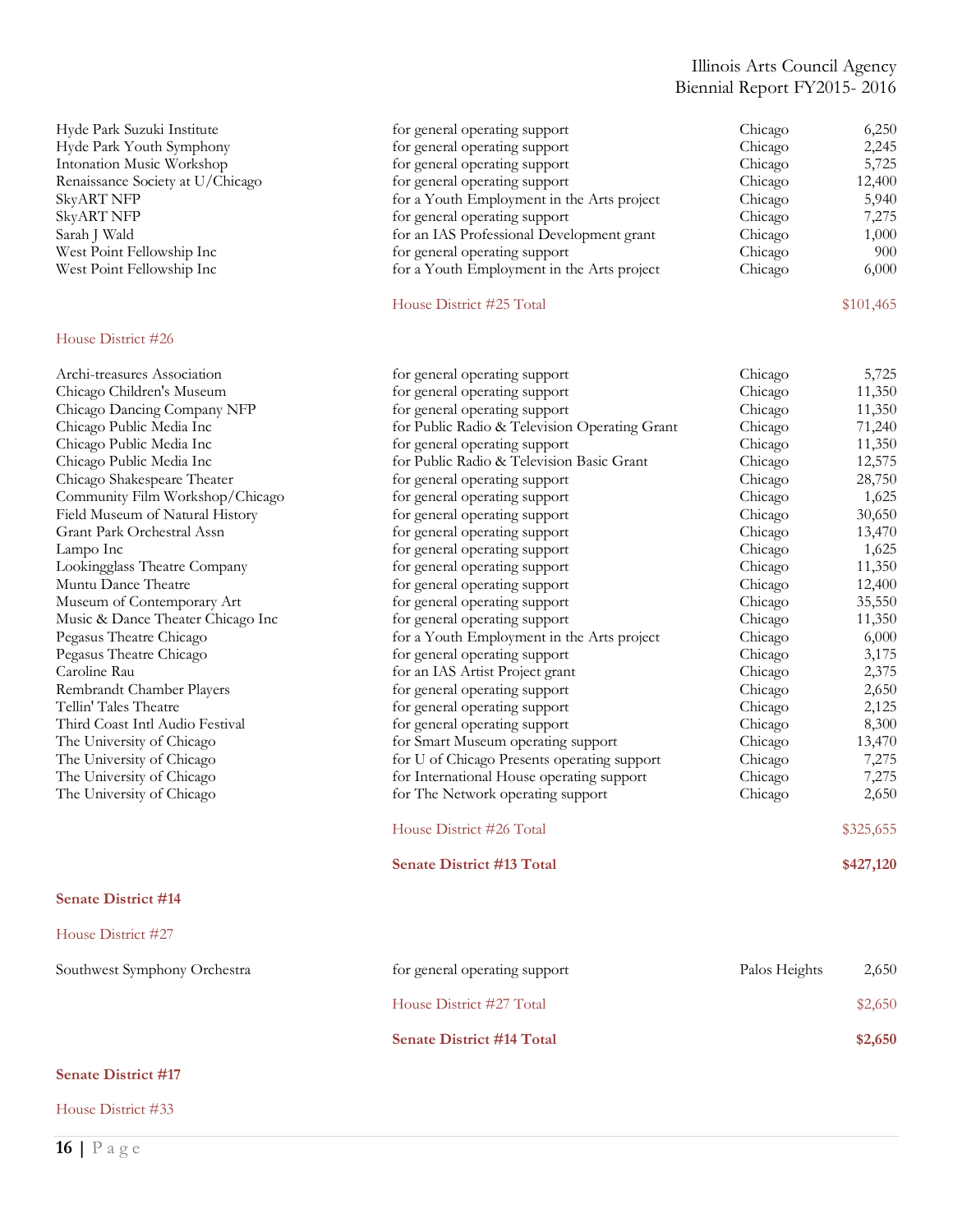| Bronzeville Children's Museum<br>for general operating support<br>Chicago<br>House District #33 Total<br><b>Senate District #17 Total</b><br><b>Senate District #18</b><br>House District #35<br>Chicago<br>Beverly Arts Center of Chicago<br>for a Youth Employment in the Arts project<br>Illinois Music Education Assn<br>for general operating support<br>Palos Heights<br>for general operating support<br>Osmosis Educ Mentoring Initiative<br>Chicago<br>for general operating support<br>Terra Nova Films Inc<br>Chicago<br>House District #35 Total<br>House District #36<br>McCord House NFP<br>for general operating support<br>Palos Park<br>Moraine Valley Comm College<br>for Performance Series operating support<br>Palos Hills<br>Mother McAuley Lib Art High School<br>for Summer Theatre Festival operating support<br>Chicago<br>House District #36 Total<br><b>Senate District #18 Total</b><br>New Lenox<br>for general operating support<br>for an IAS Artist Project grant<br>Downers Grove<br>Orland Park<br>for Mountain Anthology project support<br>House District #37 Total<br>for a performance by Chris Vallillo, musician<br>Tinley Park<br>Richton Park<br>for general operating support<br>House District #38 Total<br><b>Senate District #19 Total</b><br>Chicago<br>for general operating support<br>for general operating support<br>Chicago<br>for general operating support<br>Chicago |  |                                                    |
|-------------------------------------------------------------------------------------------------------------------------------------------------------------------------------------------------------------------------------------------------------------------------------------------------------------------------------------------------------------------------------------------------------------------------------------------------------------------------------------------------------------------------------------------------------------------------------------------------------------------------------------------------------------------------------------------------------------------------------------------------------------------------------------------------------------------------------------------------------------------------------------------------------------------------------------------------------------------------------------------------------------------------------------------------------------------------------------------------------------------------------------------------------------------------------------------------------------------------------------------------------------------------------------------------------------------------------------------------------------------------------------------------------------------------------|--|----------------------------------------------------|
|                                                                                                                                                                                                                                                                                                                                                                                                                                                                                                                                                                                                                                                                                                                                                                                                                                                                                                                                                                                                                                                                                                                                                                                                                                                                                                                                                                                                                               |  | 4,700                                              |
|                                                                                                                                                                                                                                                                                                                                                                                                                                                                                                                                                                                                                                                                                                                                                                                                                                                                                                                                                                                                                                                                                                                                                                                                                                                                                                                                                                                                                               |  | \$4,700                                            |
|                                                                                                                                                                                                                                                                                                                                                                                                                                                                                                                                                                                                                                                                                                                                                                                                                                                                                                                                                                                                                                                                                                                                                                                                                                                                                                                                                                                                                               |  | \$4,700                                            |
|                                                                                                                                                                                                                                                                                                                                                                                                                                                                                                                                                                                                                                                                                                                                                                                                                                                                                                                                                                                                                                                                                                                                                                                                                                                                                                                                                                                                                               |  |                                                    |
|                                                                                                                                                                                                                                                                                                                                                                                                                                                                                                                                                                                                                                                                                                                                                                                                                                                                                                                                                                                                                                                                                                                                                                                                                                                                                                                                                                                                                               |  |                                                    |
|                                                                                                                                                                                                                                                                                                                                                                                                                                                                                                                                                                                                                                                                                                                                                                                                                                                                                                                                                                                                                                                                                                                                                                                                                                                                                                                                                                                                                               |  | 2,400<br>10,325<br>3,175<br>8,300                  |
|                                                                                                                                                                                                                                                                                                                                                                                                                                                                                                                                                                                                                                                                                                                                                                                                                                                                                                                                                                                                                                                                                                                                                                                                                                                                                                                                                                                                                               |  | \$24,200                                           |
|                                                                                                                                                                                                                                                                                                                                                                                                                                                                                                                                                                                                                                                                                                                                                                                                                                                                                                                                                                                                                                                                                                                                                                                                                                                                                                                                                                                                                               |  |                                                    |
| <b>Senate District #19</b><br>House District #37<br>Curtain Call Comm Theatre<br>Margaret E Capettini Poplawski<br>Tall Grass Writers Guild Inc<br>House District #38<br>Tinley Park Public Library<br>Tinni Feet Cultural Arts Co<br><b>Senate District #20</b><br>House District #39<br>Aguijon Theater Co/Chicago<br>Valerie Alpert Dance Co<br>The Chicago Ballet                                                                                                                                                                                                                                                                                                                                                                                                                                                                                                                                                                                                                                                                                                                                                                                                                                                                                                                                                                                                                                                         |  | 7,275<br>11,350<br>1,025                           |
|                                                                                                                                                                                                                                                                                                                                                                                                                                                                                                                                                                                                                                                                                                                                                                                                                                                                                                                                                                                                                                                                                                                                                                                                                                                                                                                                                                                                                               |  | \$19,650                                           |
|                                                                                                                                                                                                                                                                                                                                                                                                                                                                                                                                                                                                                                                                                                                                                                                                                                                                                                                                                                                                                                                                                                                                                                                                                                                                                                                                                                                                                               |  | \$43,850                                           |
|                                                                                                                                                                                                                                                                                                                                                                                                                                                                                                                                                                                                                                                                                                                                                                                                                                                                                                                                                                                                                                                                                                                                                                                                                                                                                                                                                                                                                               |  |                                                    |
|                                                                                                                                                                                                                                                                                                                                                                                                                                                                                                                                                                                                                                                                                                                                                                                                                                                                                                                                                                                                                                                                                                                                                                                                                                                                                                                                                                                                                               |  |                                                    |
|                                                                                                                                                                                                                                                                                                                                                                                                                                                                                                                                                                                                                                                                                                                                                                                                                                                                                                                                                                                                                                                                                                                                                                                                                                                                                                                                                                                                                               |  | 4,425<br>1,665<br>1,025                            |
|                                                                                                                                                                                                                                                                                                                                                                                                                                                                                                                                                                                                                                                                                                                                                                                                                                                                                                                                                                                                                                                                                                                                                                                                                                                                                                                                                                                                                               |  | \$7,115                                            |
|                                                                                                                                                                                                                                                                                                                                                                                                                                                                                                                                                                                                                                                                                                                                                                                                                                                                                                                                                                                                                                                                                                                                                                                                                                                                                                                                                                                                                               |  |                                                    |
|                                                                                                                                                                                                                                                                                                                                                                                                                                                                                                                                                                                                                                                                                                                                                                                                                                                                                                                                                                                                                                                                                                                                                                                                                                                                                                                                                                                                                               |  | 520<br>1,175                                       |
|                                                                                                                                                                                                                                                                                                                                                                                                                                                                                                                                                                                                                                                                                                                                                                                                                                                                                                                                                                                                                                                                                                                                                                                                                                                                                                                                                                                                                               |  | \$1,695                                            |
|                                                                                                                                                                                                                                                                                                                                                                                                                                                                                                                                                                                                                                                                                                                                                                                                                                                                                                                                                                                                                                                                                                                                                                                                                                                                                                                                                                                                                               |  | \$8,810                                            |
|                                                                                                                                                                                                                                                                                                                                                                                                                                                                                                                                                                                                                                                                                                                                                                                                                                                                                                                                                                                                                                                                                                                                                                                                                                                                                                                                                                                                                               |  |                                                    |
|                                                                                                                                                                                                                                                                                                                                                                                                                                                                                                                                                                                                                                                                                                                                                                                                                                                                                                                                                                                                                                                                                                                                                                                                                                                                                                                                                                                                                               |  |                                                    |
| Elastic Arts Foundation<br>for general operating support<br>Chicago<br>Filament Theatre Ensemble NFP<br>for Crossing Six Corners project support<br>Chicago<br>for general operating support<br>Chicago<br>Logan Square Chamber of Arts                                                                                                                                                                                                                                                                                                                                                                                                                                                                                                                                                                                                                                                                                                                                                                                                                                                                                                                                                                                                                                                                                                                                                                                       |  | 2,125<br>1,025<br>3,175<br>8,300<br>1,350<br>1,625 |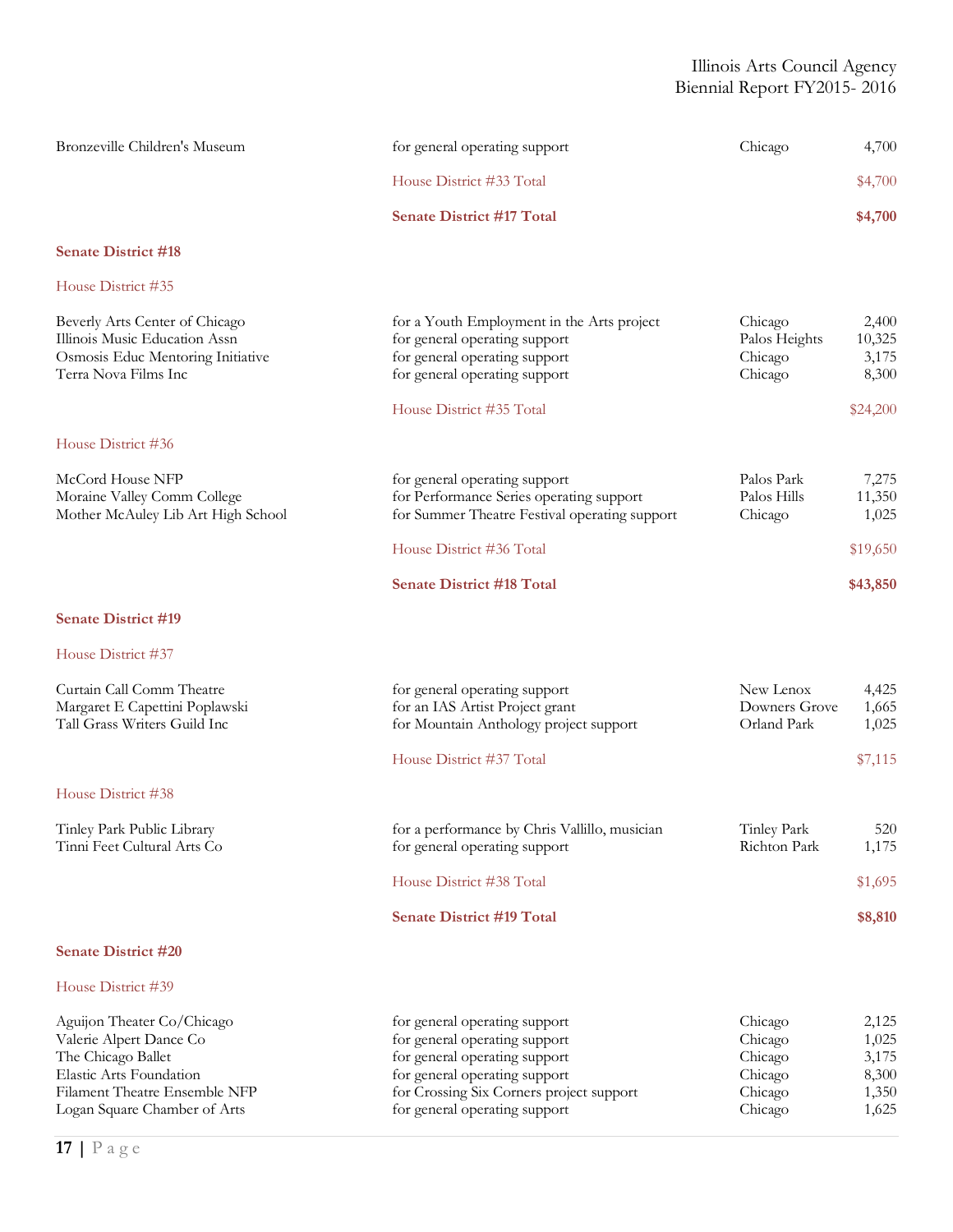| MAKE Literary Productions NFP    |
|----------------------------------|
| National Vietnam Vets Art Museum |
| Porchlight Music Theatre Chicago |
| Project Danztheatre Company      |
| Shakespeare Project of Chicago   |
| Strangeloop Theatre NFP          |
| Voice of the City                |
|                                  |

#### House District #40

| Aerial Dance Chicago            |
|---------------------------------|
| Curious Theatre Branch          |
| The Dance COLEctive             |
| Cynthia Gallaher-Cumpian        |
| Global Explorers Kids           |
| Halcyon Theatre                 |
| <b>InFusion Theatre Company</b> |
| Prop Theater Group              |
| Prop Theater Group              |
| Puerto Rican Arts Alliance      |
| Puerto Rican Arts Alliance      |
| Puerto Rican Arts Alliance      |
| Puerto Rican Arts Alliance      |
| Puerto Rican Arts Alliance      |
| Paul Leslie Tyler               |
| Benjamin Holliday Wardell       |
|                                 |

#### **Senate District #21**

### House District #41

| Dong Fang Chinese Performing Arts Assn |
|----------------------------------------|
| DuPage Children's Museum               |
| Elmhurst Choral Union                  |
| Fair Lady Productions Inc              |
| Fair Lady Productions Inc              |
| Naperville Park District               |
| North Central College                  |
| North Central College                  |
| Rajeswari Pariti                       |
| The Summer Place Inc                   |
| Warrenville Park District              |
| Young Naperville Singers               |
| Young Naperville Singers               |
|                                        |

## House District #42

| Agape Ringers               |  |
|-----------------------------|--|
| The Callipygian Players NFP |  |

| <b>MAKE Literary Productions NFP</b> | for general operating support | Chicago | 1,345  |
|--------------------------------------|-------------------------------|---------|--------|
| National Vietnam Vets Art Museum     | for general operating support | Chicago | 9,350  |
| Porchlight Music Theatre Chicago     | for general operating support | Chicago | 10,325 |
| Project Danztheatre Company          | for general operating support | Chicago | 2,650  |
| Shakespeare Project of Chicago       | for general operating support | Chicago | 2,245  |
| Strangeloop Theatre NFP              | for general operating support | Chicago | 775    |
| Voice of the City                    | for general operating support | Chicago | 4,425  |
|                                      |                               |         |        |

#### House District #39 Total \$48,715

| Aerial Dance Chicago            | for general operating support                     | Chicago | 2,125     |
|---------------------------------|---------------------------------------------------|---------|-----------|
| Curious Theatre Branch          | for general operating support                     | Chicago | 1,625     |
| The Dance COLEctive             | for general operating support                     | Chicago | 1,600     |
| Cynthia Gallaher-Cumpian        | for an IAS Professional Development grant         | Chicago | 1,000     |
| Global Explorers Kids           | for general operating support                     | Chicago | 1,350     |
| Halcyon Theatre                 | for general operating support                     | Chicago | 1,925     |
| <b>InFusion Theatre Company</b> | for general operating support                     | Chicago | 1,600     |
| Prop Theater Group              | for a residency with Fay/Glassman Performance     | Chicago | 2,000     |
| Prop Theater Group              | for general operating support                     | Chicago | 4,425     |
| Puerto Rican Arts Alliance      | for a Youth Employment in the Arts project        | Chicago | 4,800     |
| Puerto Rican Arts Alliance      | for a music/dance performance by Buya             | Chicago | 1,000     |
| Puerto Rican Arts Alliance      | for a performance by Los Hermanos Olavarria       | Chicago | 1,500     |
| Puerto Rican Arts Alliance      | for annual Cuatro Festival support                | Chicago | 10,000    |
| Puerto Rican Arts Alliance      | for general operating support                     | Chicago | 11,350    |
| Paul Leslie Tyler               | for an apprenticeship in Old Time Fiddle Music    | Chicago | 3,000     |
| Benjamin Holliday Wardell       | for an Artist Fellowship in Performance-based Art | Chicago | 15,000    |
|                                 | House District #40 Total                          |         | \$64,300  |
|                                 | <b>Senate District #20 Total</b>                  |         | \$113,015 |

| Dong Fang Chinese Performing Arts Assn | for general operating support                  | Naperville   | 1,600    |
|----------------------------------------|------------------------------------------------|--------------|----------|
| DuPage Children's Museum               | for general operating support                  | Naperville   | 10,325   |
| Elmhurst Choral Union                  | for general operating support                  | Elmhurst     | 1,350    |
| Fair Lady Productions Inc              | for a Youth Employment in the Arts project     | Naperville   | 5,940    |
| Fair Lady Productions Inc              | for general operating support                  | Naperville   | 7,275    |
| Naperville Park District               | for Dance Program operating support            | Naperville   | 1,350    |
| North Central College                  | for Self Employment In Arts project support    | Naperville   | 3,175    |
| North Central College                  | for Fine Arts Program operating support        | Naperville   | 11,350   |
| Rajeswari Pariti                       | for an apprenticeship in Indian Carnatic music | Naperville   | 3,000    |
| The Summer Place Inc                   | for general operating support                  | Naperville   | 1,600    |
| Warrenville Park District              | for Art Program operating support              | Warrenville  | 2,650    |
| Young Naperville Singers               | for a Youth Employment in the Arts project     | Naperville   | 1,320    |
| Young Naperville Singers               | for general operating support                  | Naperville   | 7,275    |
|                                        | House District #41 Total                       |              | \$58,210 |
| House District #42                     |                                                |              |          |
| Agape Ringers                          | for general operating support                  | Carol Stream | 3,175    |

The Callippygian Players NFP for general operating support Lisle 1,025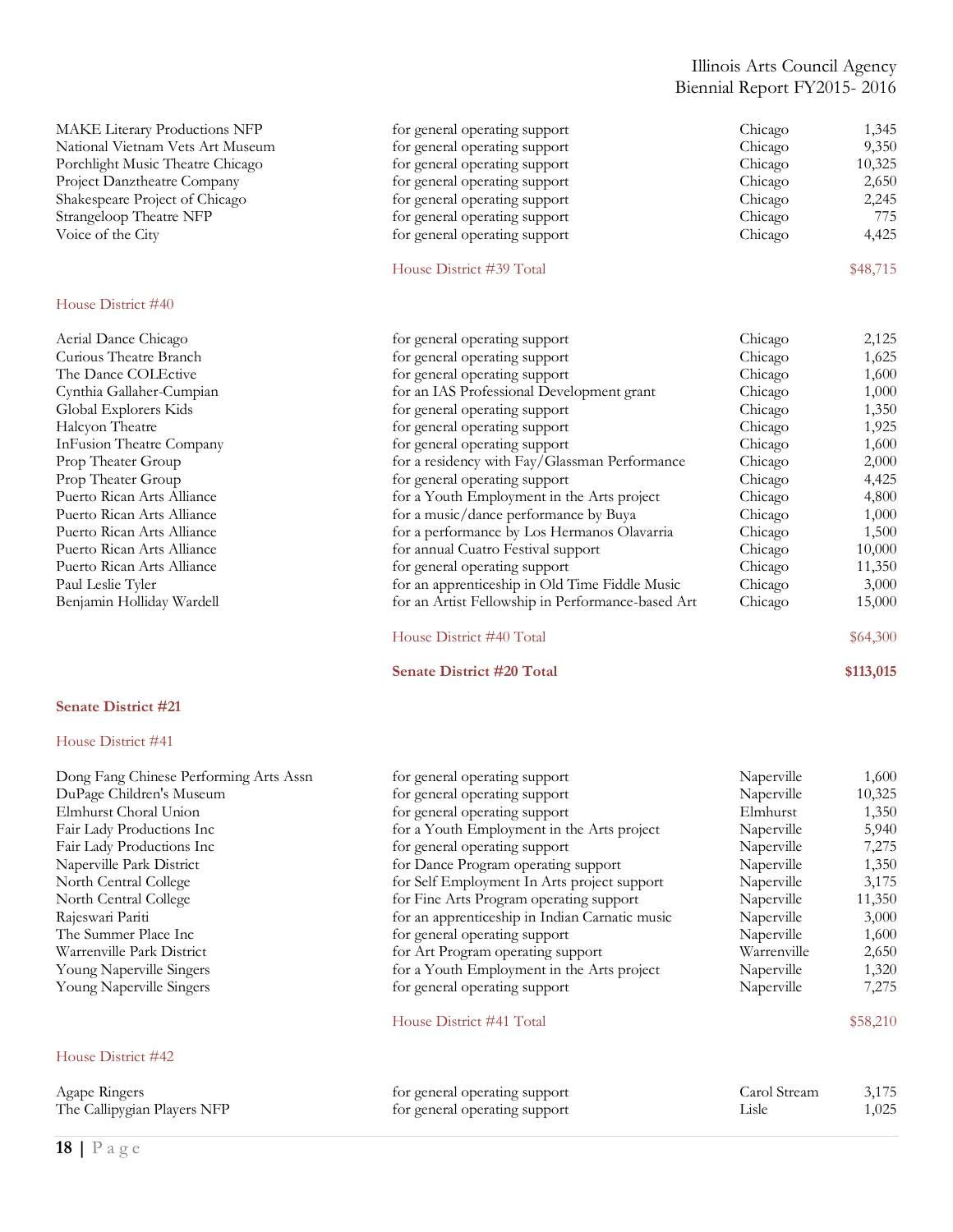| House District #42 Total         | \$7,200  |
|----------------------------------|----------|
| <b>Senate District #21 Total</b> | \$65,410 |

#### **Senate District #22**

#### House District #43

| Children's Theatre of Elgin<br>The Elgin Children's Chorus<br>Elgin Master Chorale<br>Elgin School District U-46<br>Elgin Symphony Orchestra Assn<br>Elgin Symphony Orchestra Assn<br>Elgin Theatre Company Inc<br>Elgin Youth Symphony Orch | for general operating support<br>for general operating support<br>for general operating support<br>for Arts & Foreign Language Planning Assistance<br>for a performance by Elgin Master Chorale<br>for general operating support<br>for general operating support<br>for general operating support<br>House District #43 Total | Elgin<br>Elgin<br>Elgin<br>Elgin<br>Elgin<br>Elgin<br>Elgin<br>Elgin      | 5,725<br>5,200<br>5,725<br>25,000<br>4,800<br>21,650<br>1,025<br>11,350<br>\$80,475 |  |
|----------------------------------------------------------------------------------------------------------------------------------------------------------------------------------------------------------------------------------------------|--------------------------------------------------------------------------------------------------------------------------------------------------------------------------------------------------------------------------------------------------------------------------------------------------------------------------------|---------------------------------------------------------------------------|-------------------------------------------------------------------------------------|--|
|                                                                                                                                                                                                                                              | <b>Senate District #22 Total</b>                                                                                                                                                                                                                                                                                               |                                                                           | \$80,475                                                                            |  |
| <b>Senate District #23</b>                                                                                                                                                                                                                   |                                                                                                                                                                                                                                                                                                                                |                                                                           |                                                                                     |  |
| House District #45                                                                                                                                                                                                                           |                                                                                                                                                                                                                                                                                                                                |                                                                           |                                                                                     |  |
| Arts in Bartlett NFP<br>Arts in Bartlett NFP                                                                                                                                                                                                 | for general operating support<br>for a Youth Employment in the Arts project                                                                                                                                                                                                                                                    | Bartlett<br>Bartlett                                                      | 1,925<br>2,400                                                                      |  |
|                                                                                                                                                                                                                                              | House District #45 Total                                                                                                                                                                                                                                                                                                       |                                                                           | \$4,325                                                                             |  |
| House District #46                                                                                                                                                                                                                           |                                                                                                                                                                                                                                                                                                                                |                                                                           |                                                                                     |  |
| Addison Center for the Arts<br>Addison Center for the Arts<br>Addison Center for the Arts<br>Chicago Tyagaraja Utsavam<br>Chicago Tyagaraja Utsavam<br>Illinois Theatre Association                                                          | for general operating support<br>for a performance by The Associates<br>for a performance by Limited Edition Big Band<br>for general operating support<br>for a Youth Employment in the Arts project<br>for general operating support<br>House District #46 Total                                                              | Addison<br>Addison<br>Addison<br>Villa Park<br>Villa Park<br>Glendale Hts | 1,625<br>500<br>375<br>3,175<br>5,940<br>8,300<br>\$19,915                          |  |
|                                                                                                                                                                                                                                              | <b>Senate District #23 Total</b>                                                                                                                                                                                                                                                                                               |                                                                           | \$24,240                                                                            |  |
| <b>Senate District #24</b>                                                                                                                                                                                                                   |                                                                                                                                                                                                                                                                                                                                |                                                                           |                                                                                     |  |
|                                                                                                                                                                                                                                              |                                                                                                                                                                                                                                                                                                                                |                                                                           |                                                                                     |  |
| House District #47                                                                                                                                                                                                                           |                                                                                                                                                                                                                                                                                                                                |                                                                           |                                                                                     |  |

| for general operating support           | Glendale Hts    | 8,300  |
|-----------------------------------------|-----------------|--------|
| for general operating support           | Elmhurst        | 12,400 |
| for general operating support           | Elmhurst        | 1,175  |
| for general operating support           | Elmhurst        | 8,300  |
| for general operating support           | Clarendon Hills | 8,300  |
| for general operating support           | Elmhurst        | 1,625  |
| for general operating support           | Elmhurst        | 7,275  |
| for an apprenticeship in Bharathanatyam | Oak Brook       | 3,000  |
|                                         |                 |        |

Hema Rajagopalan

Bengali Assn of Greater Chicago

GreenMan Theatre Troupe NFP Lizzadro Museum of Lapidary Arts

Elmhurst Art Museum Elmhurst Artists Guild Elmhurst Symphony Assn First Folio Theatre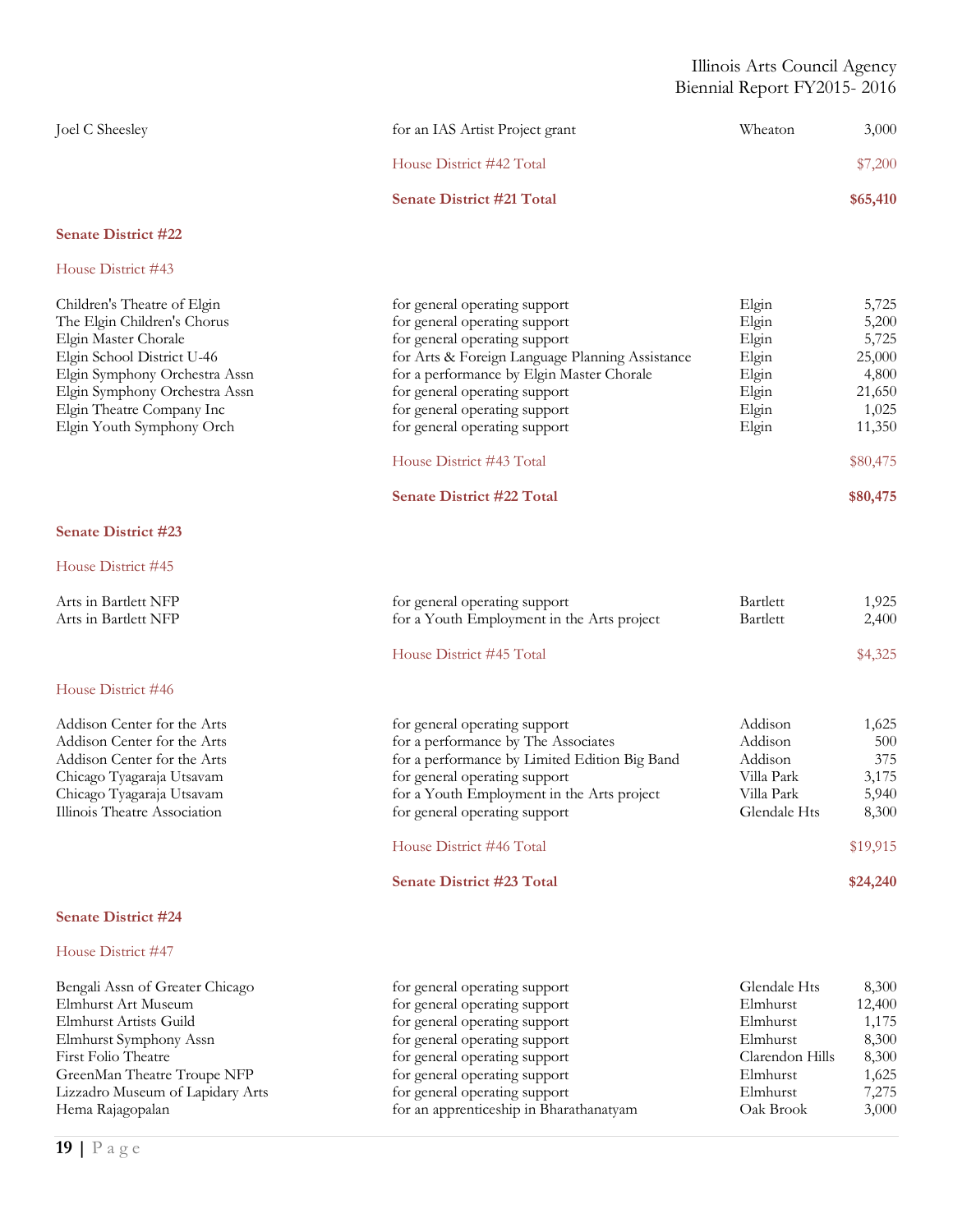| Salt Creek Ballet              |
|--------------------------------|
| Salt Creek Ballet              |
| Spirito!                       |
| Unitarian Church of Hinsdale   |
| West Suburban Symphony Society |

#### House District #48

| ClaySpace NFP                    |
|----------------------------------|
| College of DuPage                |
| Friends of the Lisle Library     |
| Glen Ellyn Children's Chorus     |
| Glen Ellyn/Wheaton Comm Chorale  |
| Maple St Chapel Preservation Soc |
| The Morton Arboretum             |
| Schiesher Elem School            |
| WDCB-FM                          |
| WDCB-FM                          |
| Wheaton College                  |

#### **Senate District #25**

#### House District #49

| Agape Connection                 |
|----------------------------------|
| Batavia Artists Assn NFP         |
| Batavia Artists Assn NFP         |
| Chicagoland Theater Company Inc  |
| DuPage Symphony Orchestra Inc    |
| The Festival Chorus              |
| Skokie Northshore Sculpture Park |
| St Charles Public Library        |

#### House District #50

Chicago Brass Band Assn for Ghicago 1,925 for general operation of the Ghicago 1,925 for Ghicago 1,925 for Ghi

# for general operating support Westmont 11,350<br>for a performance by Chicago Fed of Musicians Westmont 9,360 for a performance by Chicago Fed of Musicians Westmont 9,360 for general operating support Cak Brook 8,300 for Acoustic Concerts operating support Hinsdale 1,025<br>for general operating support Hinsdale 4,425 for general operating support Hinsdale 4,425 House District #47 Total \$84,835

| ClaySpace NFP                    | for general operating support                 | Lisle      | 5,200    |
|----------------------------------|-----------------------------------------------|------------|----------|
| College of DuPage                | for McAninch Center operating support         | Glen Ellyn | 24,950   |
| Friends of the Lisle Library     | for a performance by Chris Vallillo, musician | Lisle      | 810      |
| Glen Ellyn Children's Chorus     | for general operating support                 | Glen Ellyn | 12,400   |
| Glen Ellyn/Wheaton Comm Chorale  | for general operating support                 | Glen Ellyn | 1,350    |
| Maple St Chapel Preservation Soc | for Concert Series project support            | Lombard    | 1,175    |
| The Morton Arboretum             | for Arts Programming operating support        | Lisle      | 11,350   |
| Schiesher Elem School            | for a music residency with David Stocker      | Lisle      | 1,985    |
| WDCB-FM                          | for Public Radio & Television Basic Grant     | Glen Ellyn | 12,575   |
| WDCB-FM                          | for Public Radio & Television Operating Grant | Glen Ellyn | 4,800    |
| Wheaton College                  | for Artist Series operating support           | Wheaton    | 4,700    |
|                                  | House District #48 Total                      |            | \$81,295 |
|                                  | _____________                                 |            |          |

**Senate District #24 Total \$166,130**

| Agape Connection                 | for general operating support                | Aurora        | 580      |
|----------------------------------|----------------------------------------------|---------------|----------|
| Batavia Artists Assn NFP         | for general operating support                | Batavia       | 7,800    |
| Batavia Artists Assn NFP         | for a residency with Danielle Dobies         | Batavia       | 1,500    |
| Chicagoland Theater Company Inc  | for general operating support                | Saint Charles | 8,300    |
| DuPage Symphony Orchestra Inc    | for general operating support                | Naperville    | 4,425    |
| The Festival Chorus              | for general operating support                | Bartlett      | 1,600    |
| Skokie Northshore Sculpture Park | for general operating support                | Skokie        | 1,625    |
| St Charles Public Library        | for a vocal performance by Maureen Christine | Saint Charles | 365      |
|                                  | House District #49 Total                     |               | \$26,195 |
|                                  |                                              |               |          |

| for general operating support    | Chicago | 1.925    |
|----------------------------------|---------|----------|
| House District #50 Total         |         | \$1,925  |
| <b>Senate District #25 Total</b> |         | \$28,120 |

#### **Senate District #26**

| David Adler Cultural Center     |
|---------------------------------|
| Barrington Youth Dance Ensemble |
| Barrington Youth Dance Ensemble |

| David Adler Cultural Center     | for general operating support              | Libertyville | 10,325   |
|---------------------------------|--------------------------------------------|--------------|----------|
| Barrington Youth Dance Ensemble | for a Youth Employment in the Arts project | Barrington   | 660      |
| Barrington Youth Dance Ensemble | for general operating support              | Barrington   | 7,275    |
|                                 | House District #51 Total                   |              | \$18,260 |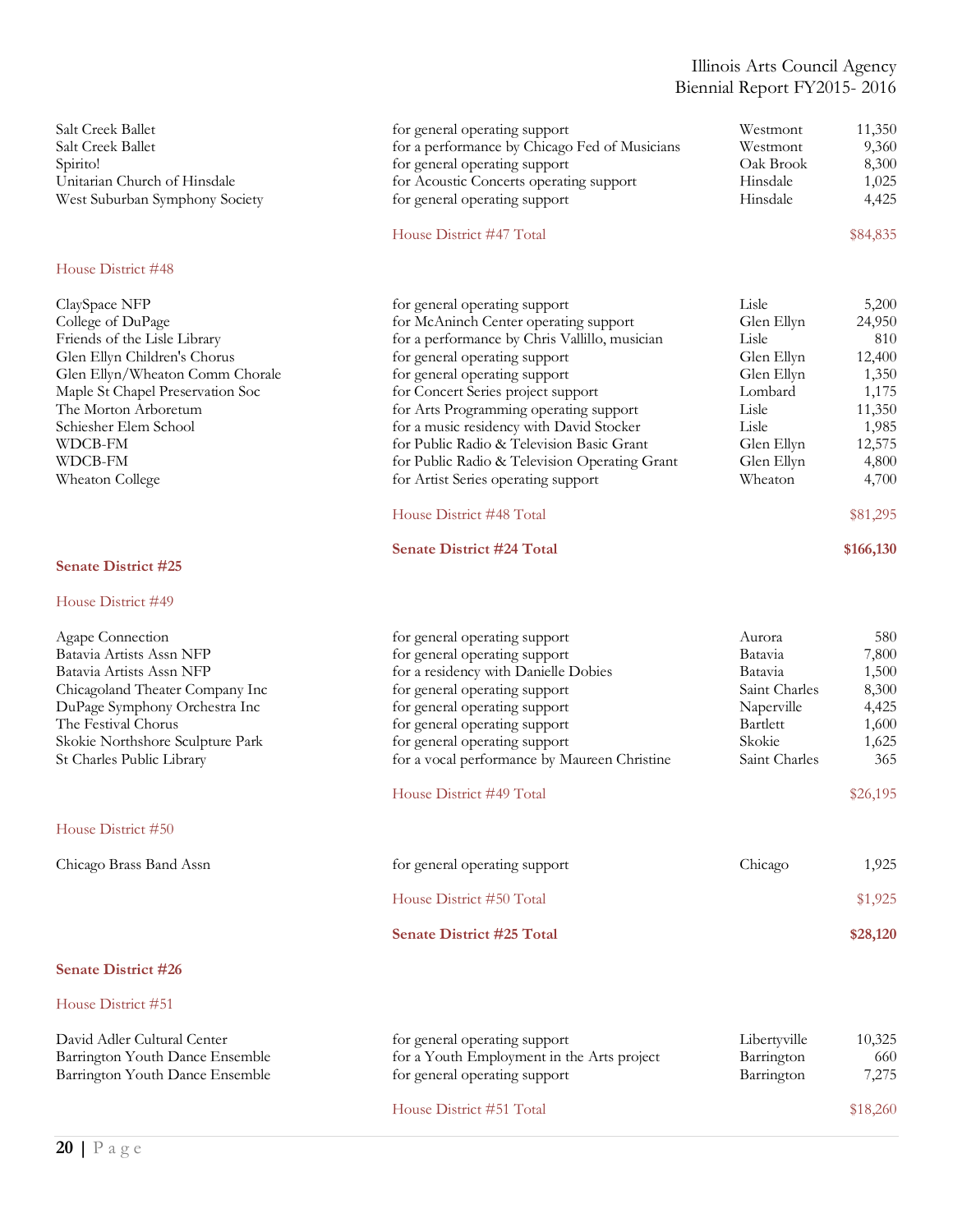| Choral-Aires Chapter of Sweet Adelines<br>Crystal Lake Community Band                                                                                               | for general operating support<br>for general operating support                                                                                                                            | Crystal Lake<br>3,175<br>Crystal Lake<br>1,625                                                                                      |
|---------------------------------------------------------------------------------------------------------------------------------------------------------------------|-------------------------------------------------------------------------------------------------------------------------------------------------------------------------------------------|-------------------------------------------------------------------------------------------------------------------------------------|
|                                                                                                                                                                     | House District #52 Total                                                                                                                                                                  | \$4,800                                                                                                                             |
| <b>Senate District #27</b>                                                                                                                                          | <b>Senate District #26 Total</b>                                                                                                                                                          | \$23,060                                                                                                                            |
| House District #53                                                                                                                                                  |                                                                                                                                                                                           |                                                                                                                                     |
| Northwest Symphony Orchestra Assn<br>Performing Arts at Metropolis<br>Special Gifts Theatre Inc<br>Township High School Dist #214<br>Township High School Dist #214 | for general operating support<br>for general operating support<br>for general operating support<br>for World Stage Series operating support<br>for a Youth Employment in the Arts project | Mt Prospect<br>1,350<br>Arlington Heights 10,325<br>Northbrook<br>7,275<br>Arlington Heights<br>3,700<br>Arlington Heights<br>2,720 |
|                                                                                                                                                                     | House District #53 Total                                                                                                                                                                  | \$25,370                                                                                                                            |
| House District #54                                                                                                                                                  |                                                                                                                                                                                           |                                                                                                                                     |
| Chicago Master Singers<br>Little City Foundation                                                                                                                    | for general operating support<br>for general operating support                                                                                                                            | Palatine<br>6,750<br>Palatine<br>9,350                                                                                              |
|                                                                                                                                                                     | House District #54 Total                                                                                                                                                                  | \$16,100                                                                                                                            |
|                                                                                                                                                                     | Senate District #27 Total                                                                                                                                                                 | \$41,470                                                                                                                            |
| <b>Senate District #28</b>                                                                                                                                          |                                                                                                                                                                                           |                                                                                                                                     |
| House District #55                                                                                                                                                  |                                                                                                                                                                                           |                                                                                                                                     |
| <b>Oakton Community College</b><br>Oakton Community College<br>Park Ridge Civic Orchestra<br>Park Ridge Cultural Arts Council                                       | for Performing Arts Center operating support<br>for Koehnline Museum operating support<br>for general operating support<br>for Community Arts Access Program<br>House District #55 Total  | Des Plaines<br>6,250<br>Des Plaines<br>6,000<br>Park Ridge<br>4,425<br>Park Ridge<br>1,945<br>\$18,620                              |
| House District #56                                                                                                                                                  |                                                                                                                                                                                           |                                                                                                                                     |
| Anila Sinha Fnd Promotn Art Cul India<br>Prairie Center Arts Foundation<br>Spring Valley Concert Band Inc                                                           | for general operating support<br>for a performance by Child's Play Theatre<br>for general operating support                                                                               | Elk Grove Village<br>3,650<br>Schaumburg<br>550<br>Schaumburg<br>675                                                                |
|                                                                                                                                                                     | House District #56 Total                                                                                                                                                                  | \$4,875                                                                                                                             |
|                                                                                                                                                                     | <b>Senate District #28 Total</b>                                                                                                                                                          | \$23,495                                                                                                                            |
| <b>Senate District #29</b>                                                                                                                                          |                                                                                                                                                                                           |                                                                                                                                     |
| House District #57                                                                                                                                                  |                                                                                                                                                                                           |                                                                                                                                     |
| Main Street Opera<br>Wheeling High School                                                                                                                           | for general operating support<br>for a dance residency with Victor Alexander                                                                                                              | Arlington Heights<br>1,625<br>Wheeling<br>545                                                                                       |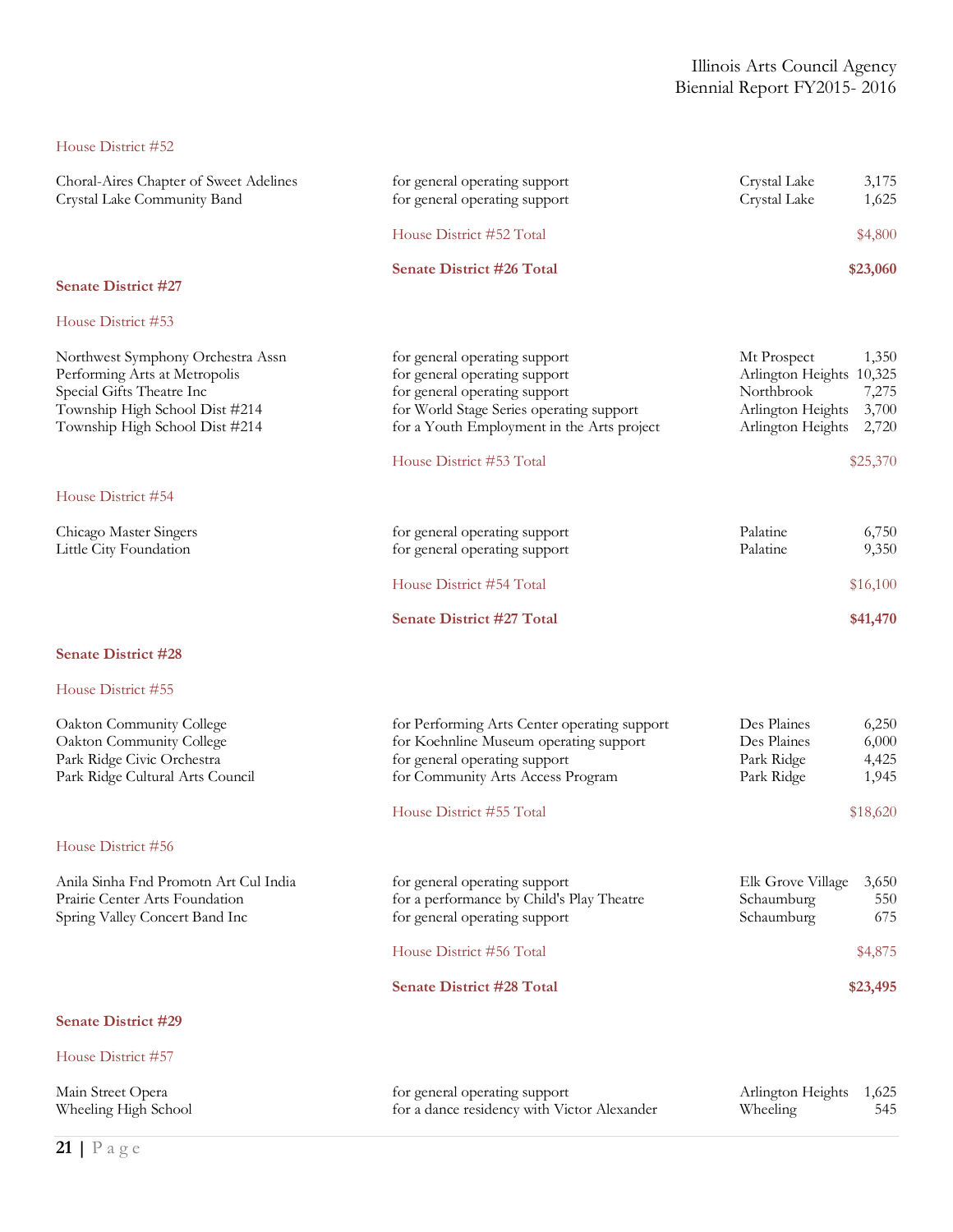For general operating support Highland Park 12,400 for a Youth Employment in the Arts project Highland Park 2,230 For Family Theater operating support Deerfield 1,075<br>
Park 1,075<br>
Park 3,650 For general operating support For general operating support Highland Park 3,650<br>
For Community Arts Access Program Highland Park 4,595 For Community Arts Access Program Highland Park 4,595<br>
for general operating support Chicago 675 Illinois Chicago 675 for a performance by Chicago a cappella Lake Forest 2,400 for general operating support Lake Forest 11,350 for general operating support Highwood 11,350 for a Youth Employment in the Arts project Highwood 6,000 for general operating support Highland Park 3,650 For general operating support Lake Forest 11,350<br>
for a Youth Employment in the Arts project Highland Park 6,000 For a Youth Employment in the Arts project Highland Park 6,000<br>for general operating support Highland Park 45,650 For general operating support Highland Park 45,650 for general operating support Glencoe 11,350

House District #58 Total \$133,725

**Senate District #29 Total \$135,895**

#### House District #58

| The Art Center Highland Park           |
|----------------------------------------|
| The Art Center Highland Park           |
| Deerfield Park District                |
| Focus On The Arts Inc                  |
| Highland Park Cultural Arts Commission |
| Illinois Council of Orchestras         |
| Lake Forest College                    |
| Lake Forest Symphony Assn Inc          |
| Midwest Young Artists                  |
| Midwest Young Artists                  |
| Music Theatre Company NFP              |
| Ragdale Foundation                     |
| Ravinia Festival Assn                  |
| Ravinia Festival Assn                  |
| Writers' Theatre Inc                   |

#### **Senate District #30**

#### House District #59

| Ars Viva<br>Brushwood Center at Ryerson Woods<br>The Kirk Players<br>Stevenson High School Comm Fndn | for general operating support<br>for general operating support<br>for general operating support<br>for general operating support | Libertyville<br>Deerfield<br>Mundelein<br>Lincolnshire | 8,300<br>4,425<br>1,625<br>5,725 |
|------------------------------------------------------------------------------------------------------|----------------------------------------------------------------------------------------------------------------------------------|--------------------------------------------------------|----------------------------------|
|                                                                                                      | House District #59 Total                                                                                                         |                                                        | \$20,075                         |
| House District #60                                                                                   |                                                                                                                                  |                                                        |                                  |
| Waukegan Band Fndn<br>Waukegan Park District                                                         | for general operating support<br>for Cultural Arts Division operating support                                                    | Waukegan<br>Waukegan                                   | 525<br>8,300                     |
|                                                                                                      | House District #60 Total                                                                                                         |                                                        | \$8,825                          |
|                                                                                                      | <b>Senate District #30 Total</b>                                                                                                 |                                                        | \$28,900                         |
| <b>Senate District #31</b>                                                                           |                                                                                                                                  |                                                        |                                  |
| House District #61                                                                                   |                                                                                                                                  |                                                        |                                  |
| Palette Masque & Lyre                                                                                | for general operating support                                                                                                    | Antioch                                                | 2,650                            |
|                                                                                                      | House District #61 Total                                                                                                         |                                                        | \$2,650                          |
| House District #62                                                                                   |                                                                                                                                  |                                                        |                                  |
| College of Lake County<br>Red Rose Children's Choir of Lake Co                                       | for Willow Review operating support<br>for general operating support                                                             | Grayslake<br>Grayslake                                 | 775<br>3,650                     |

#### House District #57 Total \$2,170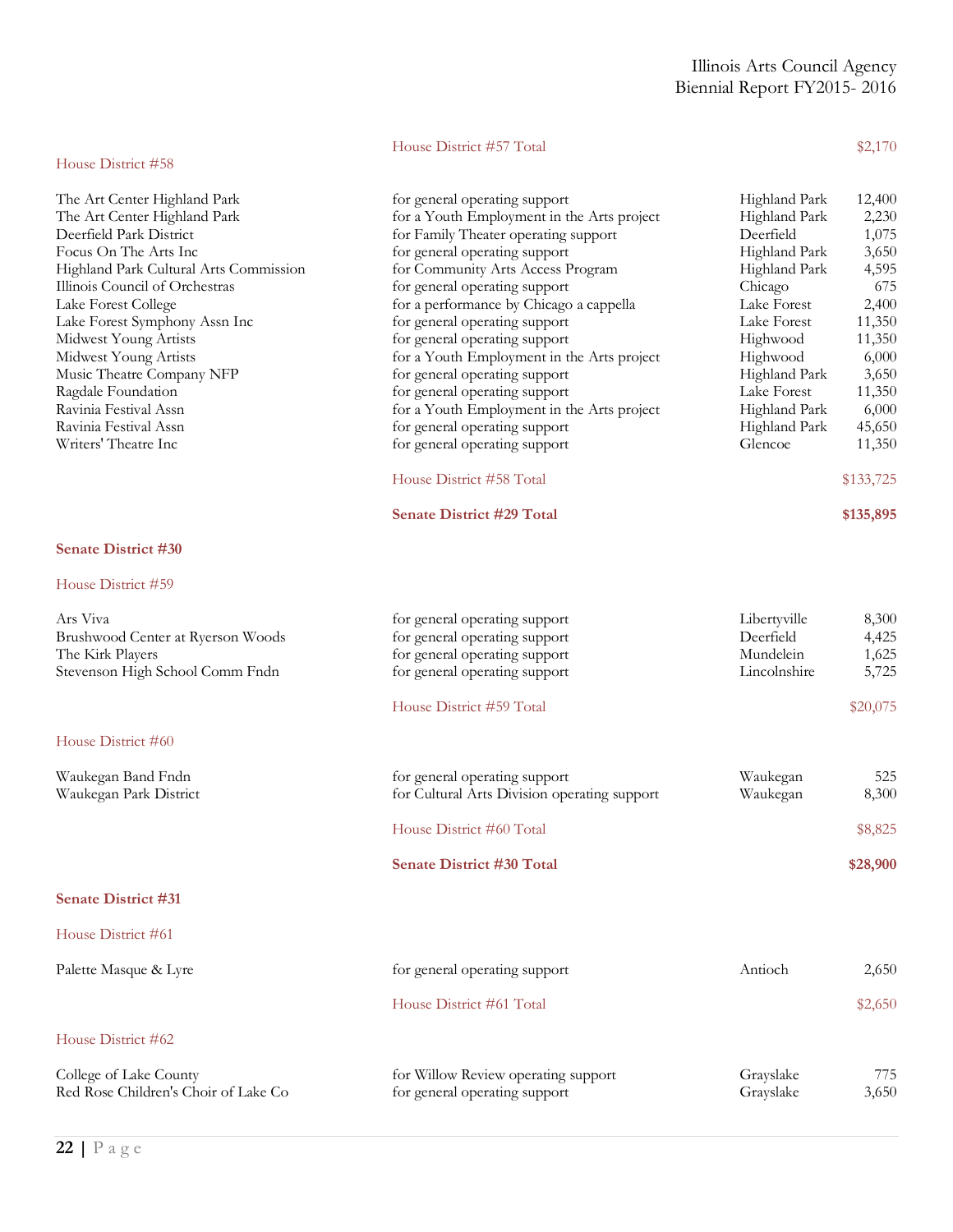| House District #62 Total         | \$4,425 |
|----------------------------------|---------|
| <b>Senate District #31 Total</b> | \$7,075 |
|                                  |         |

| Johnsburg Public Library Dist<br>Woodstock Mozart Festival Inc                                              | for a music performance by Phil Passen<br>for general operating support                                                                                   | Johnsburg<br>Woodstock                                     | 135<br>4,425                      |
|-------------------------------------------------------------------------------------------------------------|-----------------------------------------------------------------------------------------------------------------------------------------------------------|------------------------------------------------------------|-----------------------------------|
|                                                                                                             | House District #63 Total                                                                                                                                  |                                                            | \$4,560                           |
| House District #64                                                                                          |                                                                                                                                                           |                                                            |                                   |
| Cosima Aryee<br>McHenry County Music Center<br>Raue Center For The Arts Inc<br>Raue Center For The Arts Inc | for an IAS Professional Development grant<br>for general operating support<br>for a Youth Employment in the Arts project<br>for general operating support | Round Lake<br>Crystal Lake<br>Crystal Lake<br>Crystal Lake | 1,000<br>6.250<br>2,880<br>11,350 |
|                                                                                                             | House District #64 Total                                                                                                                                  |                                                            | \$21,480                          |
|                                                                                                             | <b>Senate District #32 Total</b>                                                                                                                          |                                                            | \$26,040                          |

# **Senate District #33**

**Senate District #32**

House District #63

### House District #65

| Fine Line Creative Arts Center     | for a Youth Employment in the Arts project    | Saint Charles | 1,980    |
|------------------------------------|-----------------------------------------------|---------------|----------|
| Fine Line Creative Arts Center     | for general operating support                 | Saint Charles | 8,300    |
| Fox Valley Concert Band/St Charles | for general operating support                 | Saint Charles | 1,925    |
| Huntley Community Radio Ltd NFP    | for general operating support                 | Huntley       | 1,625    |
| Illinois Brass Band Assn Inc       | for general operating support                 | Geneva        | 1,175    |
| Roger W Robinson                   | for an apprenticeship in Hammered Dulcimer    | Saint Charles | 3,000    |
| St Charles Singers                 | for a performance by Metropolis Chamber Orch  | Saint Charles | 5,760    |
| St Charles Singers                 | for a performance by Metropolis Orchestra Ens | Saint Charles | 2,645    |
| St Charles Singers                 | for general operating support                 | Saint Charles | 6,750    |
| Steel Beam Theatre Company         | for a Youth Employment in the Arts project    | Saint Charles | 5,600    |
| Steel Beam Theatre Company         | for general operating support                 | Saint Charles | 6,250    |
|                                    | House District #65 Total                      |               | \$45,010 |

## House District #66

| Algonquin CU School District 300<br>Northwest Comm Music Academy<br>Voices in Harmony Inc | for Arts & Foreign Language Planning Assistance<br>for general operating support<br>for general operating support | Algonquin<br>Crystal Lake<br>Crystal Lake | 24,405<br>4,700<br>1,350 |
|-------------------------------------------------------------------------------------------|-------------------------------------------------------------------------------------------------------------------|-------------------------------------------|--------------------------|
|                                                                                           | House District #66 Total                                                                                          |                                           | \$30,455                 |
|                                                                                           | <b>Senate District #33 Total</b>                                                                                  |                                           | \$75,465                 |
| <b>Senate District #34</b>                                                                |                                                                                                                   |                                           |                          |
| <b>TT TAIL ILLE</b>                                                                       |                                                                                                                   |                                           |                          |

| Discovery Center Museum of Rockford | for a Youth Employment in the Arts project | Rockford | 6,000  |
|-------------------------------------|--------------------------------------------|----------|--------|
| Discovery Center Museum of Rockford | for general operating support              | Rockford | 11,350 |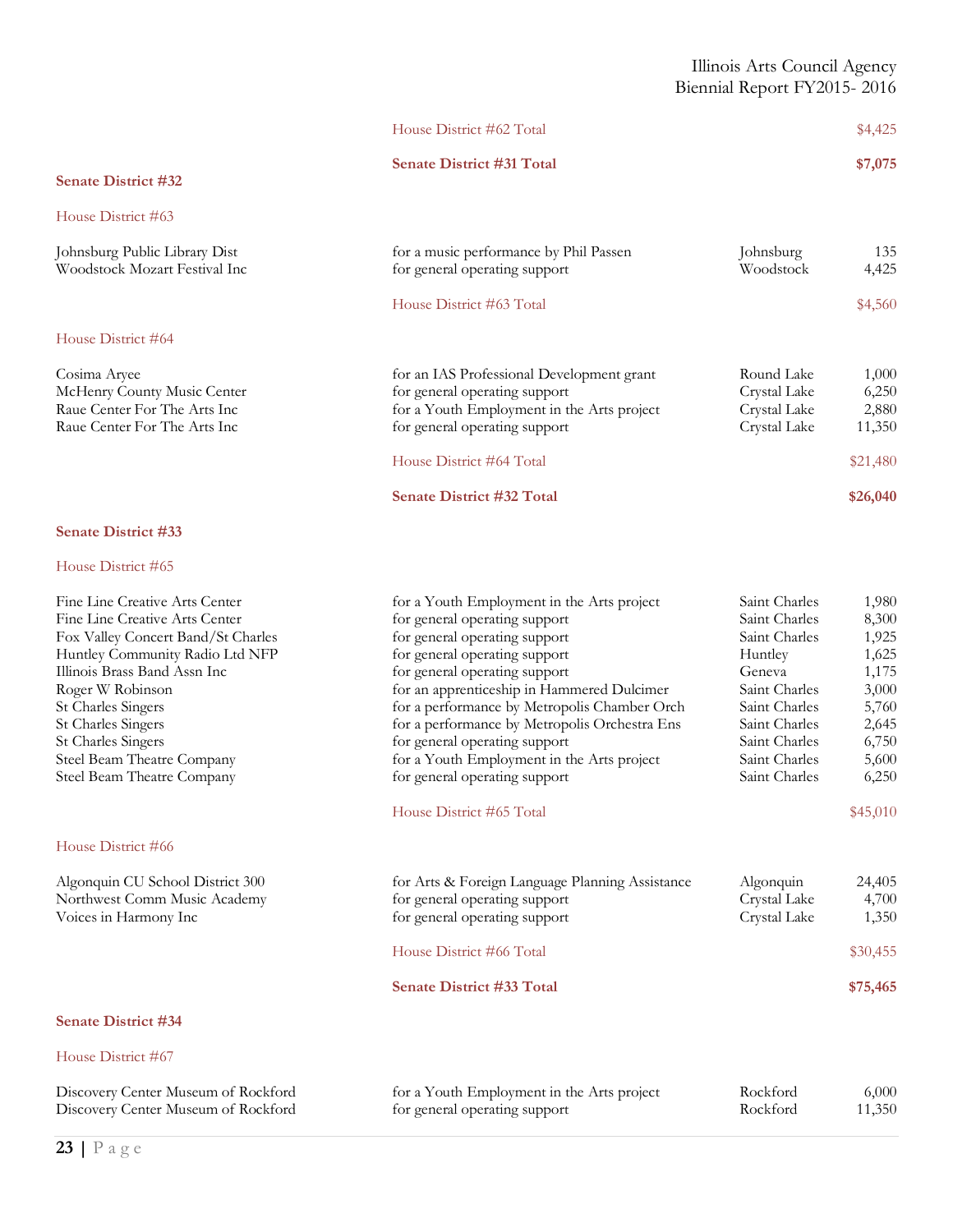| Mendelssohn Club<br>Mendelssohn Club<br>Rockford Area Arts Council<br>Rockford Area Arts Council | for general operating support<br>for a performance by Quintet Attacca<br>for general operating support<br>for Community Arts Access Program | Rockford<br>Rockford<br>Rockford<br>Rockford | 10,325<br>1,375<br>24,650<br>19,545 |
|--------------------------------------------------------------------------------------------------|---------------------------------------------------------------------------------------------------------------------------------------------|----------------------------------------------|-------------------------------------|
| Rockford Area Arts Council                                                                       | for Poetry Out Loud project support                                                                                                         | Rockford                                     | 4,000                               |
| Rockford Art Museum                                                                              | for general operating support                                                                                                               | Rockford                                     | 22,250                              |
| Rockford Park District                                                                           | for Sounds of Summer operating support                                                                                                      | Rockford                                     | 4,425                               |
| Rockford Symphony Orchestras Inc                                                                 | for general operating support                                                                                                               | Rockford                                     | 21,350                              |
| Singing Boys of Rockford                                                                         | for general operating support                                                                                                               | Rockford                                     | 5,200                               |
|                                                                                                  | House District #67 Total                                                                                                                    |                                              | \$130,470                           |
| House District #68                                                                               |                                                                                                                                             |                                              |                                     |
| Artists Ensemble Theater NFP                                                                     | for general operating support                                                                                                               | Rockford                                     | 6,250                               |
| Rockford Coronado Concert Assn                                                                   | for general operating support                                                                                                               | Rockford                                     | 5,725                               |
|                                                                                                  | House District #68 Total                                                                                                                    |                                              | \$11,975                            |
|                                                                                                  | <b>Senate District #34 Total</b>                                                                                                            |                                              | \$142,445                           |
| <b>Senate District #35</b>                                                                       |                                                                                                                                             |                                              |                                     |
| House District #69                                                                               |                                                                                                                                             |                                              |                                     |
| Boone County Arts Council                                                                        | for general operating support                                                                                                               | Belvidere                                    | 1,175                               |
|                                                                                                  | House District #69 Total                                                                                                                    |                                              | \$1,175                             |
| House District #70                                                                               |                                                                                                                                             |                                              |                                     |
| Northern Illinois University                                                                     | for Art Museum operating support                                                                                                            | DeKalb                                       | 7,800                               |
| WNIJ-FM                                                                                          | for Public Radio & Television Basic Grant                                                                                                   | DeKalb                                       | 12,575                              |
| WNIJ-FM                                                                                          | for Public Radio & Television Operating Grant                                                                                               | DeKalb                                       | 4,760                               |
| WNIU-FM<br>WNIU-FM                                                                               | for Public Radio & Television Operating Grant<br>for Public Radio & Television Basic Grant                                                  | DeKalb<br>DeKalb                             | 4,760                               |
|                                                                                                  |                                                                                                                                             |                                              | 12,575                              |
|                                                                                                  | House District #70 Total                                                                                                                    |                                              | \$42,470                            |
|                                                                                                  | <b>Senate District #35 Total</b>                                                                                                            |                                              | \$43,645                            |
| <b>Senate District #36</b>                                                                       |                                                                                                                                             |                                              |                                     |
| House District #71                                                                               |                                                                                                                                             |                                              |                                     |
| Friends of the Fulton Windmill                                                                   | for a performance by Chris Vallillo, musician                                                                                               | Fulton                                       | 300                                 |
| Playcrafters Inc                                                                                 | for general operating support                                                                                                               | Moline                                       | 2,650                               |
| Rock Falls Public Library District                                                               | for a performance by Chris Vallillo, musician                                                                                               | Rock Falls                                   | 300                                 |
|                                                                                                  | House District #71 Total                                                                                                                    |                                              | \$3,250                             |
| House District #72                                                                               |                                                                                                                                             |                                              |                                     |
| Augustana College                                                                                | for WVIK-FM general operating support                                                                                                       | Rock Island                                  | 10,325                              |
| Genesius Theatre Fndn                                                                            | for general operating support                                                                                                               | Rock Island                                  | 1,175                               |
| Genesius Theatre Fndn<br>MidCoast Fine Arts                                                      | for a Youth Employment in the Arts project<br>for general operating support                                                                 | Rock Island<br>Rock Island                   | 4,950<br>6,750                      |
|                                                                                                  |                                                                                                                                             |                                              |                                     |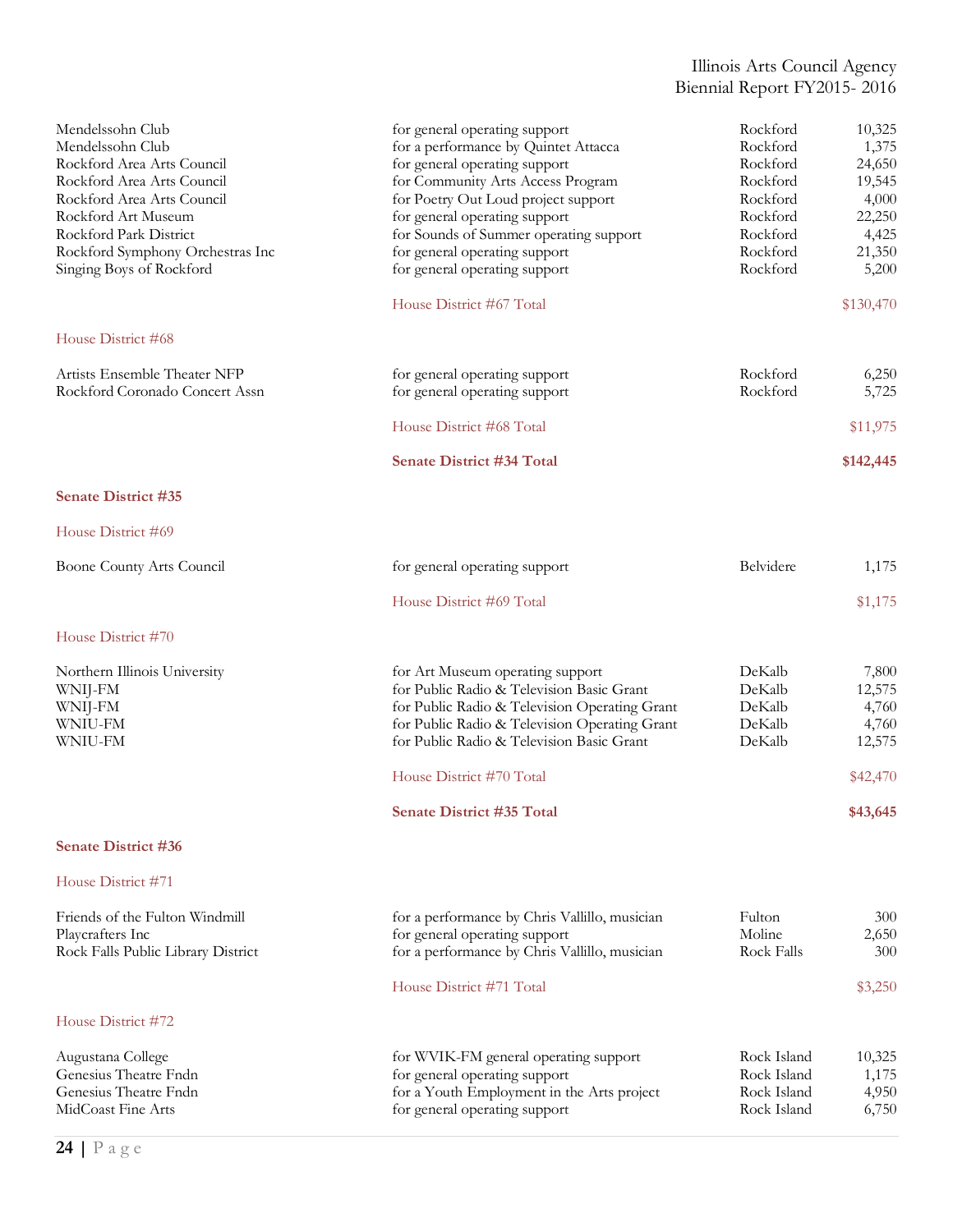Midwest Writing Center **for general operating support** Moline 3,700<br>Midwest Writing Center **for a Youth Employment in the Arts project** Moline 1,920 Midwest Writing Center for a Youth Employment in the Arts project Moline 1,920 Quad Cities Comm Broadcasting Grp for general operating support Rock Island 4,425 Quad City Arts for Poetry Out Loud project support Rock Island 4,000 Quad City Arts **Formulate Contract Contract Contract Contract Contract Contract Contract Contract Contract Contract Contract Contract Contract Contract Contract Contract Contract Contract Contract Contract Contract Contrac** Quad City Arts for Community Arts Access Program Rock Island 12,600 Quad City Music Guild for general operating support Moline 5,725 Quad City Symphony Orchestra for general operating support Moline 11,350<br>Rock Island/Milan School District #41 for Arts & Foreign Language Planning Rock Island 24,900 Sokhna Thiam **for an apprenticeship in Trad African Clothing** Rock Island 3,000 WVIK-FM for Public Radio & Television Operating Grant Rock Island 4,035 WVIK-FM for Public Radio & Television Basic Grant Rock Island 12,575

#### **Senate District #37**

#### House District #73

| Lillie Evans Library District<br>Penguin Project Foundation Inc<br>Sun Foundation for Advancement<br>Sun Foundation for Advancement<br>Sun Foundation for Advancement      | for a performance by Chris Vallillo, musician<br>for general operating support<br>for Community Arts Access Program<br>for general operating support<br>for a Youth Employment in the Arts project                                                                                                                | Princeville<br>Peoria<br>Washburn<br>Washburn<br>Washburn                  | 482<br>2,125<br>10,095<br>9,350<br>4,000                                 |
|----------------------------------------------------------------------------------------------------------------------------------------------------------------------------|-------------------------------------------------------------------------------------------------------------------------------------------------------------------------------------------------------------------------------------------------------------------------------------------------------------------|----------------------------------------------------------------------------|--------------------------------------------------------------------------|
|                                                                                                                                                                            | House District #73 Total                                                                                                                                                                                                                                                                                          |                                                                            | \$26,052                                                                 |
| House District #74                                                                                                                                                         |                                                                                                                                                                                                                                                                                                                   |                                                                            |                                                                          |
| Bishop Hill Heritage Assn<br>Kewanee Public Library District<br>Orpheum Theatre of Galesburg<br>Prairie Arts Council<br>Princeton Theatre Group<br>Princeton Theatre Group | for general operating support<br>for a performance by Chris Vallillo, musician<br>for general operating support<br>for general operating support<br>for a Youth Employment in the Arts project<br>for general operating support<br>House District #74 Total<br><b>Senate District #37 Total</b>                   | Bishop Hill<br>Kewanee<br>Galesburg<br>Princeton<br>Princeton<br>Princeton | 9,350<br>300<br>8,300<br>2,245<br>4,000<br>5,725<br>\$29,920<br>\$55,972 |
| <b>Senate District #38</b>                                                                                                                                                 |                                                                                                                                                                                                                                                                                                                   |                                                                            |                                                                          |
| House District #75                                                                                                                                                         |                                                                                                                                                                                                                                                                                                                   |                                                                            |                                                                          |
| Hammers & Noters Dulcimer Society                                                                                                                                          | for Gebhard Woods Festival project support                                                                                                                                                                                                                                                                        | Morris                                                                     | 775                                                                      |
|                                                                                                                                                                            | House District #75 Total                                                                                                                                                                                                                                                                                          |                                                                            | \$775                                                                    |
| House District #76                                                                                                                                                         |                                                                                                                                                                                                                                                                                                                   |                                                                            |                                                                          |
| $T11' \quad T11 \quad \bigcap \quad 1 \quad \dots \quad 11$                                                                                                                | $\mathcal{C}$ and $\mathcal{C}$ and $\mathcal{C}$ and $\mathcal{C}$ and $\mathcal{C}$ and $\mathcal{C}$ and $\mathcal{C}$ and $\mathcal{C}$ and $\mathcal{C}$ and $\mathcal{C}$ and $\mathcal{C}$ and $\mathcal{C}$ and $\mathcal{C}$ and $\mathcal{C}$ and $\mathcal{C}$ and $\mathcal{C}$ and $\mathcal{C}$ and | $\bigcap_{i=1}^n$                                                          | 0.105                                                                    |

for Arts & Foreign Language Planning

House District #72 Total \$138,280

**Senate District #36 Total \$141,530** 

Illinois Valley Orchestral Assn for general operating support Ottawa 2,125 LaSalle Public Library for a performance by Kidworks Theatre Co LaSalle 355 House District #76 Total \$2,480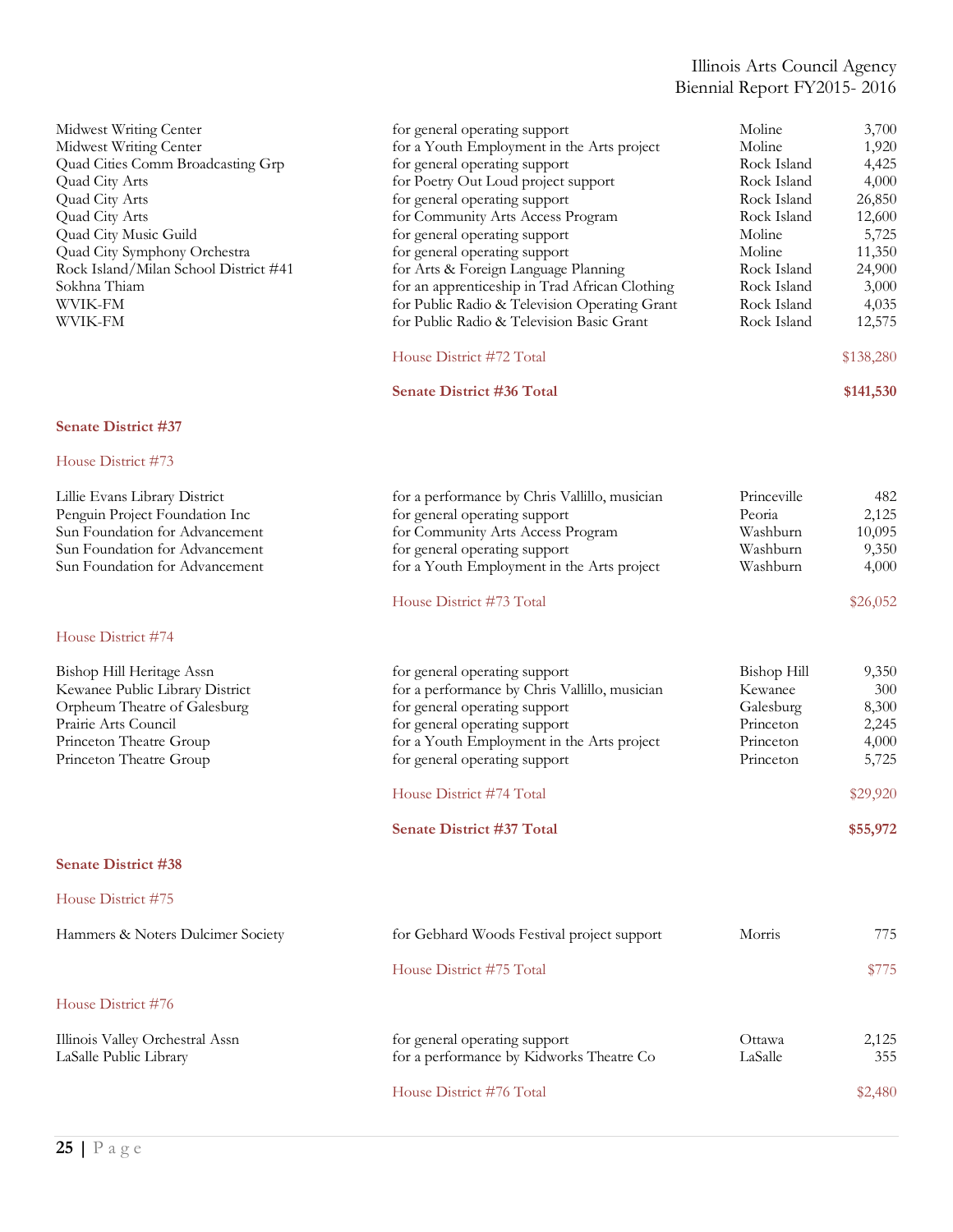### **Senate District #38 Total \$3,255**

#### **Senate District #39**

House District #77

Orion Chamber Ensemble for general operating support Addison 2,125

#### House District #78

| Chicago Folks Operetta NFP                   | for general operating support               | Oak Park | 3,175    |
|----------------------------------------------|---------------------------------------------|----------|----------|
| Children's Museum of Oak Park                | for general operating support               | Oak Park | 6,250    |
| Children's Museum of Oak Park                | for a Youth Employment in the Arts project  | Oak Park | 6,000    |
| Handel Week Inc                              | for Children's Concert project support      | Oak Park | 2,125    |
| Winifred Haun + Dancers                      | for general operating support               | Oak Park | 2,245    |
| Momenta Inc                                  | for general operating support               | Oak Park | 6,750    |
| Oak Park Area Arts Council                   | for Community Arts Access Program           | Oak Park | 9,600    |
| Oak Park Area Arts Council                   | for Local Arts Network project support      | Oak Park | 25,000   |
| Oak Park Area Arts Council                   | for general operating support               | Oak Park | 7,800    |
| Oak Park Art League                          | for general operating support               | Oak Park | 3,175    |
| Oak Park Concert Chorale                     | for general operating support               | Oak Park | 1,625    |
| Oak Park Festival Theatre                    | for general operating support               | Oak Park | 4,425    |
| Pleasant Home Foundation                     | for general operating support               | Oak Park | 3,700    |
| Pleasant Home Foundation                     | for a performance by Thomas Holmes, pianist | Oak Park | 1,000    |
| Pleasant Home Foundation                     | for a Youth Employment in the Arts project  | Oak Park | 1,040    |
| Pro Musica Youth Chorus                      | for general operating support               | Oak Park | 4,700    |
| Senior Citizens Center Oak Park/River Forest | for general operating support               | Oak Park | 1,625    |
| Spectrum Choral Society                      | for general operating support               | Oak Park | 1,075    |
| TRY Center (Today's Relating Youth)          | for Arts Program operating support          | Oak Park | 525      |
|                                              | House District #78 Total                    |          | \$91,835 |

#### **Senate District #40**

#### House District #79

Acting Out Theatre Co Kankakee Valley Symphony Orch Kankakee Valley Theatre Assn Presence Life Connections Wright in Kankakee

#### House District #80

Chicago HeigHeights Drama Group Governors State University Fndn Governors State University Fndn Grande Prairie Choral Arts Illinois Philharmonic Orchestra Village of Park Forest Sri Annamacharya Project

| for general operating support                    | <b>Bradley</b> | 2,650    |
|--------------------------------------------------|----------------|----------|
| for general operating support                    | Kankakee       | 5,725    |
| for general operating support                    | Kankakee       | 5,725    |
| for Charlton Gallery operating support           | Kankakee       | 1,625    |
| for a visual arts residency with Tom Francesconi | Kankakee       | 1,325    |
| House District #79 Total                         |                | \$17,050 |

**Senate District #39 Total \$93,960**

House District #77 Total \$2,125

| for general operating support                | Chicago Hts     | 4,425  |
|----------------------------------------------|-----------------|--------|
| for Performing Arts Center operating support | University Park | 11,350 |
| for Manilow Sculpture Park operating support | University Park | 6,000  |
| for general operating support                | Park Forest     | 1,625  |
| for general operating support                | Park Forest     | 11,350 |
| for Freedom Hall operating support           | Park Forest     | 4,425  |
| for general operating support                | Flossmoor       | 1,350  |
|                                              |                 |        |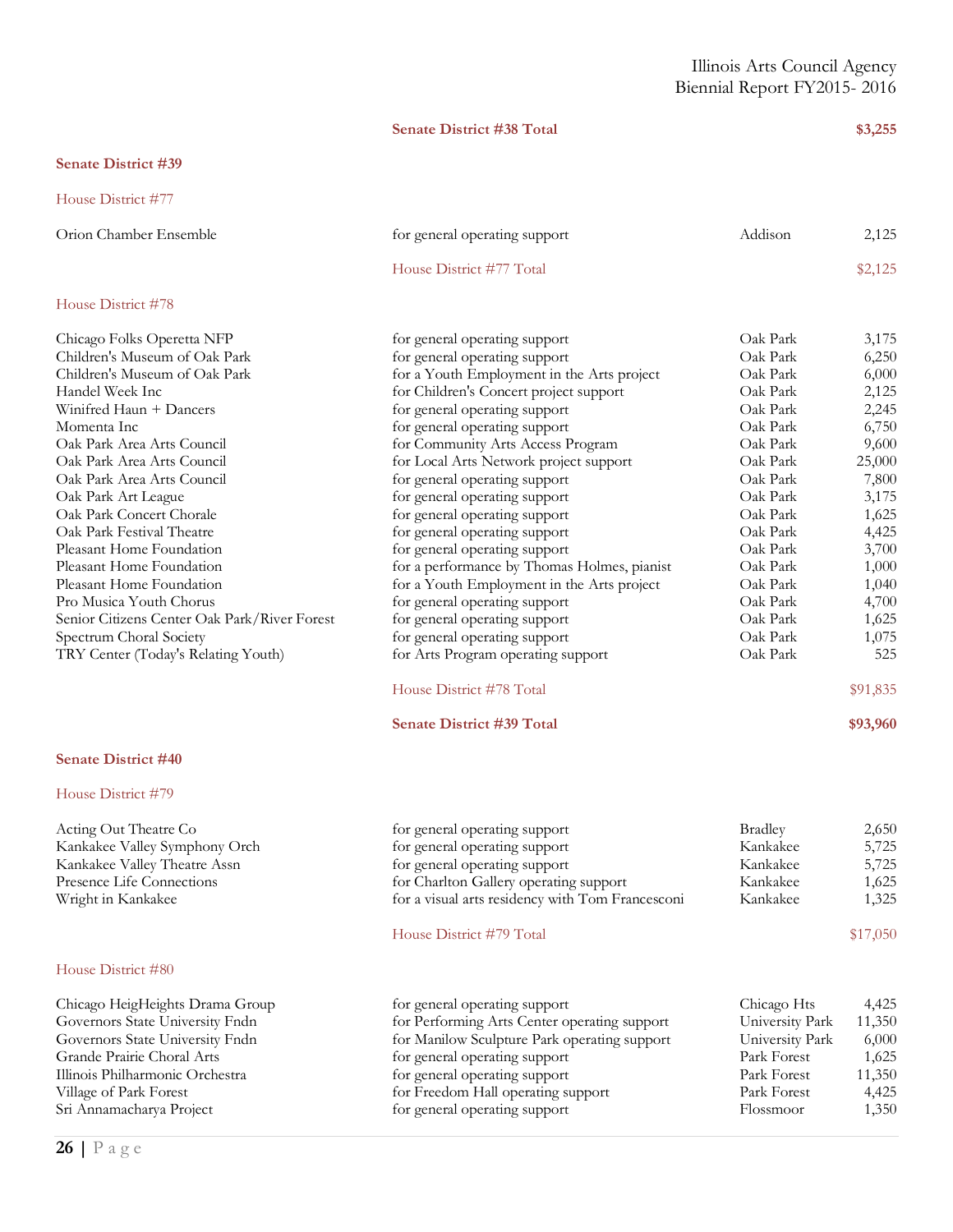| Tall Grass Arts Association<br>Donald Herman Tieri                                                                                                                  | for general operating support<br>for an IAS Professional Development grant                                                                                                                                                                                      | Park Forest<br>Chicago Hts                                                                        | 5,200<br>715                                                     |
|---------------------------------------------------------------------------------------------------------------------------------------------------------------------|-----------------------------------------------------------------------------------------------------------------------------------------------------------------------------------------------------------------------------------------------------------------|---------------------------------------------------------------------------------------------------|------------------------------------------------------------------|
| Union Street Gallery                                                                                                                                                | for general operating support                                                                                                                                                                                                                                   | Chicago Hts                                                                                       | 4,250                                                            |
|                                                                                                                                                                     | House District #80 Total                                                                                                                                                                                                                                        |                                                                                                   | \$50,690                                                         |
|                                                                                                                                                                     | <b>Senate District #40 Total</b>                                                                                                                                                                                                                                |                                                                                                   | \$67,740                                                         |
| <b>Senate District #41</b>                                                                                                                                          |                                                                                                                                                                                                                                                                 |                                                                                                   |                                                                  |
| House District #81                                                                                                                                                  |                                                                                                                                                                                                                                                                 |                                                                                                   |                                                                  |
| Chicago Choral Artists<br>Fifth Wednesday Books Inc<br>Grove Players<br>Hinsdale Chorale<br>Naperville Chorus<br>Senior Suburban Orchestra<br>Sinfonietta Bel Canto | for general operating support<br>for general operating support<br>for general operating support<br>for general operating support<br>for general operating support<br>for general operating support<br>for general operating support<br>House District #81 Total | Downers Grove<br>Lisle<br>Downers Grove<br>Naperville<br>Naperville<br>Woodridge<br>Downers Grove | 900<br>1,345<br>1,625<br>1,025<br>1,350<br>895<br>580<br>\$7,720 |
| House District #82                                                                                                                                                  |                                                                                                                                                                                                                                                                 |                                                                                                   |                                                                  |
| Lemont Art & Culture Commission<br>Metropolitan Youth Symph Orch<br>The Tower Chorale                                                                               | for general operating support<br>for general operating support<br>for general operating support<br>House District #82 Total                                                                                                                                     | Lemont<br>Lemont<br>Western Springs                                                               | 675<br>1,025<br>1,600<br>\$3,300                                 |
|                                                                                                                                                                     | <b>Senate District #41 Total</b>                                                                                                                                                                                                                                |                                                                                                   | \$11,020                                                         |
| <b>Senate District #42</b>                                                                                                                                          |                                                                                                                                                                                                                                                                 |                                                                                                   |                                                                  |
| House District #83                                                                                                                                                  |                                                                                                                                                                                                                                                                 |                                                                                                   |                                                                  |
| Aurora University<br>Fox Valley Acad of Music Perf<br>Paramount Arts Centre<br>Paramount Arts Centre                                                                | for Arts & Ideas Series operating support<br>for general operating support<br>for a Youth Employment in the Arts project<br>for general operating support<br>House District #83 Total                                                                           | Aurora<br>Aurora<br>Aurora<br>Aurora                                                              | 4,425<br>1,075<br>5,940<br>11,350<br>\$22,790                    |
| House District #84                                                                                                                                                  |                                                                                                                                                                                                                                                                 |                                                                                                   |                                                                  |
| Light of The Heart Comm Art Therapy<br>Naperville Men's Glee Club<br>Xtreme Dance Force NFP                                                                         | for general operating support<br>for general operating support<br>for general operating support                                                                                                                                                                 | Aurora<br>Naperville<br>Aurora                                                                    | 1,625<br>1,600<br>6,250                                          |
|                                                                                                                                                                     | House District #84 Total                                                                                                                                                                                                                                        |                                                                                                   | \$9,475                                                          |
| <b>Senate District #43</b>                                                                                                                                          | <b>Senate District #42 Total</b>                                                                                                                                                                                                                                |                                                                                                   | \$32,265                                                         |
| House District #85                                                                                                                                                  |                                                                                                                                                                                                                                                                 |                                                                                                   |                                                                  |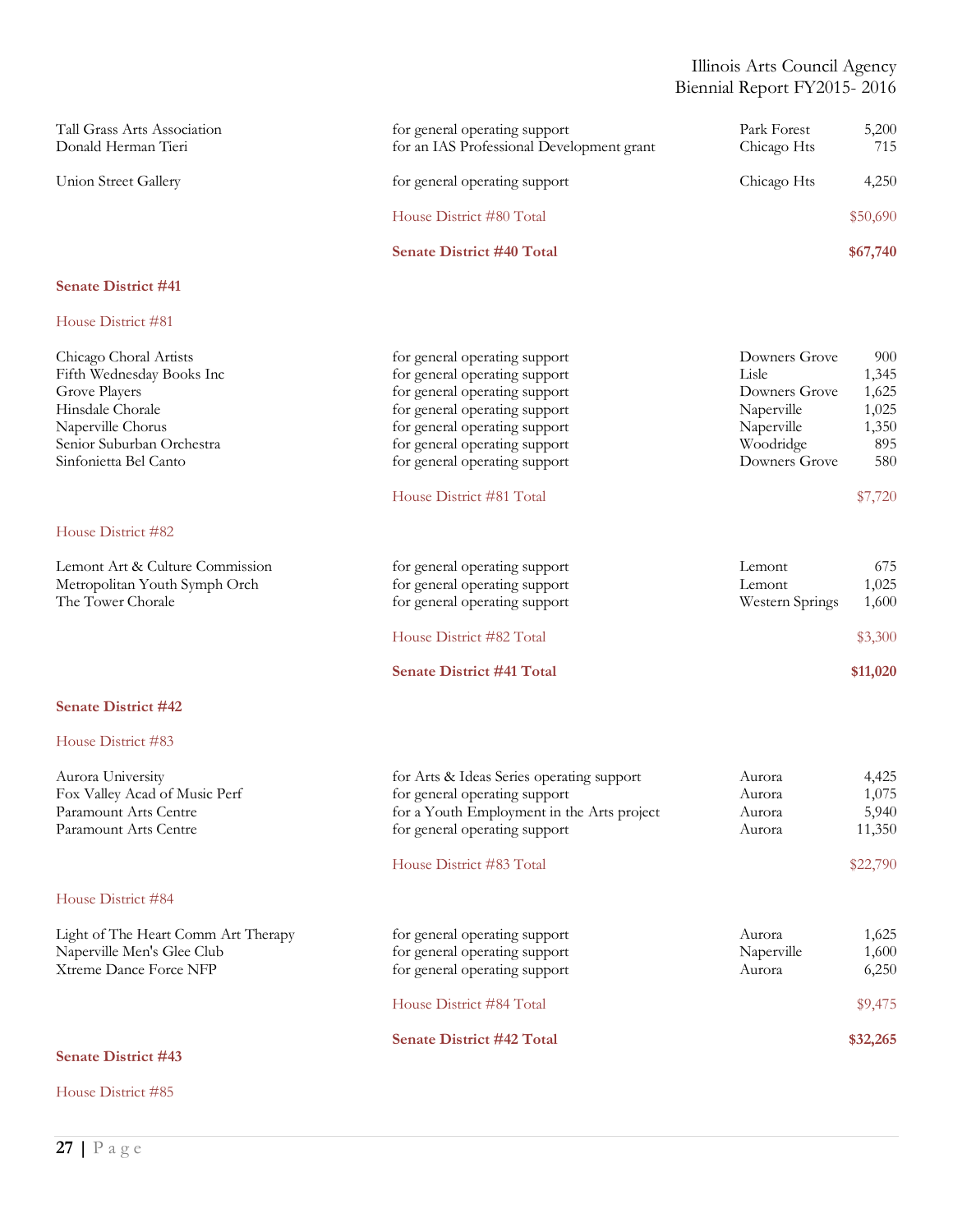| Bolingbrook Park District<br>Lewis University<br>Lewis University<br>Lewis University<br>Lewis University                                                                                                                                                                                                                                                         | for Danceforce operating support<br>for Arts & Ideas operating support<br>for a performance by Corky Siegel<br>for a Youth Employment in the Arts project<br>for a performance by Bella Voce                                                                                                                                                                                                                                                                                                | Bolingbrook<br>Romeoville<br>Romeoville<br>Romeoville<br>Romeoville                                                                                | 3,175<br>1,350<br>2,500<br>4,800<br>2,350                                                                                 |
|-------------------------------------------------------------------------------------------------------------------------------------------------------------------------------------------------------------------------------------------------------------------------------------------------------------------------------------------------------------------|---------------------------------------------------------------------------------------------------------------------------------------------------------------------------------------------------------------------------------------------------------------------------------------------------------------------------------------------------------------------------------------------------------------------------------------------------------------------------------------------|----------------------------------------------------------------------------------------------------------------------------------------------------|---------------------------------------------------------------------------------------------------------------------------|
|                                                                                                                                                                                                                                                                                                                                                                   | House District #85 Total                                                                                                                                                                                                                                                                                                                                                                                                                                                                    |                                                                                                                                                    | \$14,175                                                                                                                  |
| House District #86                                                                                                                                                                                                                                                                                                                                                |                                                                                                                                                                                                                                                                                                                                                                                                                                                                                             |                                                                                                                                                    |                                                                                                                           |
| Channahon Park District<br>Three Rivers Arts Council Inc                                                                                                                                                                                                                                                                                                          | for a performance by 80's Enough<br>for general operating support                                                                                                                                                                                                                                                                                                                                                                                                                           | Channahon<br>Channahon                                                                                                                             | 550<br>1,025                                                                                                              |
|                                                                                                                                                                                                                                                                                                                                                                   | House District #86 Total                                                                                                                                                                                                                                                                                                                                                                                                                                                                    |                                                                                                                                                    | \$1,575                                                                                                                   |
|                                                                                                                                                                                                                                                                                                                                                                   | <b>Senate District #43 Total</b>                                                                                                                                                                                                                                                                                                                                                                                                                                                            |                                                                                                                                                    | \$15,750                                                                                                                  |
| <b>Senate District #44</b>                                                                                                                                                                                                                                                                                                                                        |                                                                                                                                                                                                                                                                                                                                                                                                                                                                                             |                                                                                                                                                    |                                                                                                                           |
| House District #87                                                                                                                                                                                                                                                                                                                                                |                                                                                                                                                                                                                                                                                                                                                                                                                                                                                             |                                                                                                                                                    |                                                                                                                           |
| Menard County Singers                                                                                                                                                                                                                                                                                                                                             | for general operating support                                                                                                                                                                                                                                                                                                                                                                                                                                                               | Petersburg                                                                                                                                         | 675                                                                                                                       |
|                                                                                                                                                                                                                                                                                                                                                                   | House District #87 Total                                                                                                                                                                                                                                                                                                                                                                                                                                                                    |                                                                                                                                                    | \$675                                                                                                                     |
| House District #88                                                                                                                                                                                                                                                                                                                                                |                                                                                                                                                                                                                                                                                                                                                                                                                                                                                             |                                                                                                                                                    |                                                                                                                           |
| Bloomington Center for the Performing Arts<br>Bloomington Center for the Performing Arts<br>Bloomington Parks & Rec Dept<br>Dalkey Archive Press<br>Dalkey Archive Press<br>Heartland Festival Orchestra<br>Illinois Wesleyan University<br>Illinois Wesleyan University<br>McLean County Art Assn<br>McLean County Art Assn<br>Bloomington Chapter 1 of SPEBSQSA | for a theatre performance by Walt Willey<br>for general operating support<br>for general operating support<br>for a Youth Employment in the Arts project<br>for general operating support<br>for general operating support<br>for a Youth Employment in the Arts project<br>for Summer Music Program project support<br>for Community Arts Access Program<br>for general operating support<br>for general operating support<br>House District #88 Total<br><b>Senate District #44 Total</b> | Bloomington<br>Bloomington<br>Bloomington<br>McLean<br>McLean<br>Peoria<br>Bloomington<br>Bloomington<br>Bloomington<br>Bloomington<br>Bloomington | 2,475<br>10,325<br>3,650<br>6,000<br>17,250<br>7,275<br>2,310<br>3,175<br>5,950<br>9,350<br>3,175<br>\$70,935<br>\$71,610 |
| <b>Senate District #45</b>                                                                                                                                                                                                                                                                                                                                        |                                                                                                                                                                                                                                                                                                                                                                                                                                                                                             |                                                                                                                                                    |                                                                                                                           |
| House District #89                                                                                                                                                                                                                                                                                                                                                |                                                                                                                                                                                                                                                                                                                                                                                                                                                                                             |                                                                                                                                                    |                                                                                                                           |
| <b>Freeport Arts Center</b><br><b>Freeport Arts Center</b><br><b>Freeport Arts Center</b><br>Galena Cultural Arts Alliance<br>Mt Carroll Township Public Library<br>Mt Morris Public Library<br>Timber Lake Playhouse<br>Timber Lake Playhouse                                                                                                                    | for Community Arts Access Program<br>for a Youth Employment in the Arts project<br>for general operating support<br>for general operating support<br>for a performance by Phil Passen<br>for a performance by Rick Rayburn<br>for general operating support<br>for a Youth Employment in the Arts project<br>House District #89 Total                                                                                                                                                       | Freeport<br>Freeport<br>Freeport<br>Galena<br>Mount Carroll<br>Mount Morris<br>Mount Carroll<br>Mount Carroll                                      | 4,595<br>1,125<br>7,800<br>1,350<br>210<br>210<br>10,325<br>6,000<br>\$31,615                                             |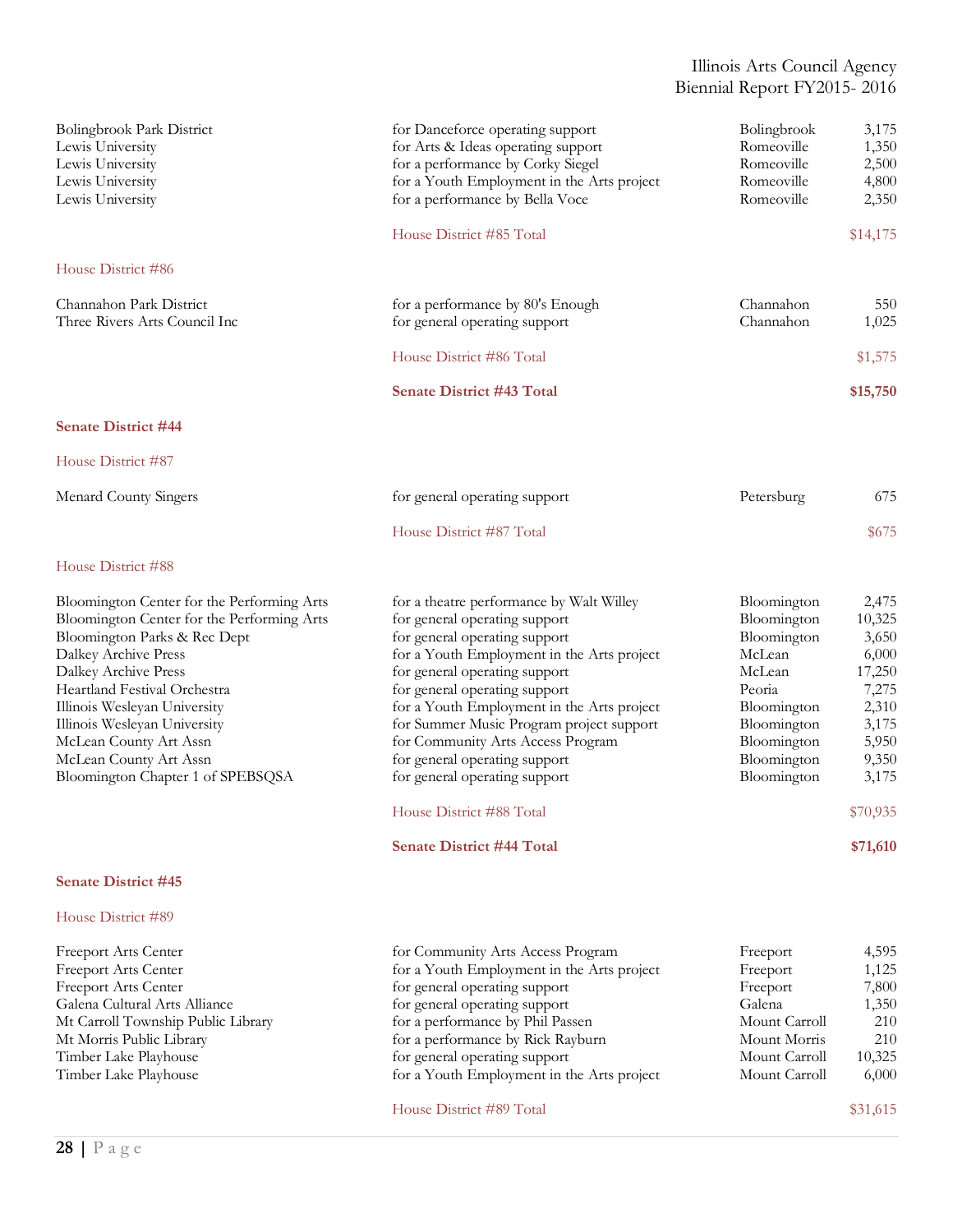## House District #90

| Association To Restore City Hall                                                                                                                                                                                                                                                                                                                                                                                                                                                                            | for general operating support                                                                                                                                                                                                                                                                                                                                                                                                                                                                                                                                                                                                                                                           | Sandwich                                                                                                                                                               | 3,175                                                                                                                                                         |
|-------------------------------------------------------------------------------------------------------------------------------------------------------------------------------------------------------------------------------------------------------------------------------------------------------------------------------------------------------------------------------------------------------------------------------------------------------------------------------------------------------------|-----------------------------------------------------------------------------------------------------------------------------------------------------------------------------------------------------------------------------------------------------------------------------------------------------------------------------------------------------------------------------------------------------------------------------------------------------------------------------------------------------------------------------------------------------------------------------------------------------------------------------------------------------------------------------------------|------------------------------------------------------------------------------------------------------------------------------------------------------------------------|---------------------------------------------------------------------------------------------------------------------------------------------------------------|
|                                                                                                                                                                                                                                                                                                                                                                                                                                                                                                             | House District #90 Total                                                                                                                                                                                                                                                                                                                                                                                                                                                                                                                                                                                                                                                                |                                                                                                                                                                        | \$3,175                                                                                                                                                       |
|                                                                                                                                                                                                                                                                                                                                                                                                                                                                                                             | <b>Senate District #45 Total</b>                                                                                                                                                                                                                                                                                                                                                                                                                                                                                                                                                                                                                                                        |                                                                                                                                                                        | \$34,790                                                                                                                                                      |
| <b>Senate District #46</b>                                                                                                                                                                                                                                                                                                                                                                                                                                                                                  |                                                                                                                                                                                                                                                                                                                                                                                                                                                                                                                                                                                                                                                                                         |                                                                                                                                                                        |                                                                                                                                                               |
| House District #91                                                                                                                                                                                                                                                                                                                                                                                                                                                                                          |                                                                                                                                                                                                                                                                                                                                                                                                                                                                                                                                                                                                                                                                                         |                                                                                                                                                                        |                                                                                                                                                               |
| Eastlight Theatre<br><b>Eastlight Theatre</b><br>Fulton County Comm Arts Council                                                                                                                                                                                                                                                                                                                                                                                                                            | for general operating support<br>for a Youth Employment in the Arts project<br>for general operating support                                                                                                                                                                                                                                                                                                                                                                                                                                                                                                                                                                            | East Peoria<br>East Peoria<br>Canton                                                                                                                                   | 6,250<br>4,000<br>600                                                                                                                                         |
|                                                                                                                                                                                                                                                                                                                                                                                                                                                                                                             | House District #91 Total                                                                                                                                                                                                                                                                                                                                                                                                                                                                                                                                                                                                                                                                |                                                                                                                                                                        | \$10,850                                                                                                                                                      |
| House District #92                                                                                                                                                                                                                                                                                                                                                                                                                                                                                          |                                                                                                                                                                                                                                                                                                                                                                                                                                                                                                                                                                                                                                                                                         |                                                                                                                                                                        |                                                                                                                                                               |
| ArtsPartners of Central Illinois, Inc.<br><b>Bradley University</b><br><b>Bradley University</b><br>Central Illinois Youth Symphony<br>Central Illinois Youth Symphony<br>Contemporary Art Center of Peoria<br>Heritage Ensemble<br>Lakeview Museum of Arts & Sciences<br>Peoria Art Guild<br>Peoria Park District<br>Peoria Park District<br>Peoria Players Theatre<br>Peoria Symphony Orchestra<br>WCBU-FM<br>WCBU-FM<br>WTVP-TV Illinois Val Pub Telecomm Corp<br>WTVP-TV Illinois Val Pub Telecomm Corp | for general operating support<br>for WCBU-FM operating support<br>for Exhibition/Lecture Series operating support<br>for general operating support<br>for a Youth Employment in the Arts project<br>for general operating support<br>for general operating support<br>for general operating support<br>for general operating support<br>for a performance by Peoria Symphony Orch<br>for Fine Arts Dept operating support<br>for general operating support<br>for general operating support<br>for Public Radio & Television Operating Grant<br>for Public Radio & Television Basic Grant<br>for Public Radio & Television Basic Grant<br>for Public Radio & Television Operating Grant | Peoria<br>Peoria<br>Peoria<br>Peoria<br>Peoria<br>Peoria<br>Peoria<br>Peoria<br>Peoria<br>Peoria<br>Peoria<br>Peoria<br>Peoria<br>Peoria<br>Peoria<br>Peoria<br>Peoria | 5,200<br>11,350<br>10,325<br>3,700<br>1,325<br>4,700<br>1,345<br>21,250<br>9,350<br>11,500<br>3,650<br>7,275<br>17,950<br>4,000<br>12,575<br>50,300<br>18,220 |
|                                                                                                                                                                                                                                                                                                                                                                                                                                                                                                             | House District #92 Total                                                                                                                                                                                                                                                                                                                                                                                                                                                                                                                                                                                                                                                                |                                                                                                                                                                        | \$194,015                                                                                                                                                     |
|                                                                                                                                                                                                                                                                                                                                                                                                                                                                                                             | <b>Senate District #46 Total</b>                                                                                                                                                                                                                                                                                                                                                                                                                                                                                                                                                                                                                                                        |                                                                                                                                                                        | \$204,865                                                                                                                                                     |
| <b>Senate District #47</b>                                                                                                                                                                                                                                                                                                                                                                                                                                                                                  |                                                                                                                                                                                                                                                                                                                                                                                                                                                                                                                                                                                                                                                                                         |                                                                                                                                                                        |                                                                                                                                                               |
| House District #93                                                                                                                                                                                                                                                                                                                                                                                                                                                                                          |                                                                                                                                                                                                                                                                                                                                                                                                                                                                                                                                                                                                                                                                                         |                                                                                                                                                                        |                                                                                                                                                               |
| Galesburg Civic Art League Inc<br>Galesburg Civic Art League Inc                                                                                                                                                                                                                                                                                                                                                                                                                                            | for a Youth Employment in the Arts project<br>for general operating support                                                                                                                                                                                                                                                                                                                                                                                                                                                                                                                                                                                                             | Galesburg<br>Galesburg                                                                                                                                                 | 4,455<br>3,700                                                                                                                                                |

for a performance by MOJO & Bayou Gypsies Macomb 6,000<br>for a performance by 90's Daughter Macomb 1,200

for general operating support Macomb 900

Galesburg Community Chorus for general operating support Galesburg 1,925 Galesburg Symphony Society for general operating support Galesburg 6,750<br>Knox College for a theatre residency with Jamil Khoury Galesburg 1,235 Knox College for a theatre residency with Jamil Khoury Galesburg 1,235<br>Macomb Area Convention Visitors Bureau for a performance by MOJO & Bayou Gypsies Macomb 6,000 Macomb Area Convention Visitors Bureau for a performance by 90's Daughter Macomb 1,200 Macomb 1,200 Macomb 1,200 Macomb 1,200 Macomb 1,200 Macomb 1,200 Macomb 1,200 Macomb 1,200 Macomb 1,200 Macomb 1,200 Macomb 1,200 Macom Macomb Area Convention Visitors Bureau for a performance by Leaving Ashland Macomb 1440<br>Macomb Community Theatre for general operating support Macomb 900 Nova Singers for general operating support Galesburg 2,650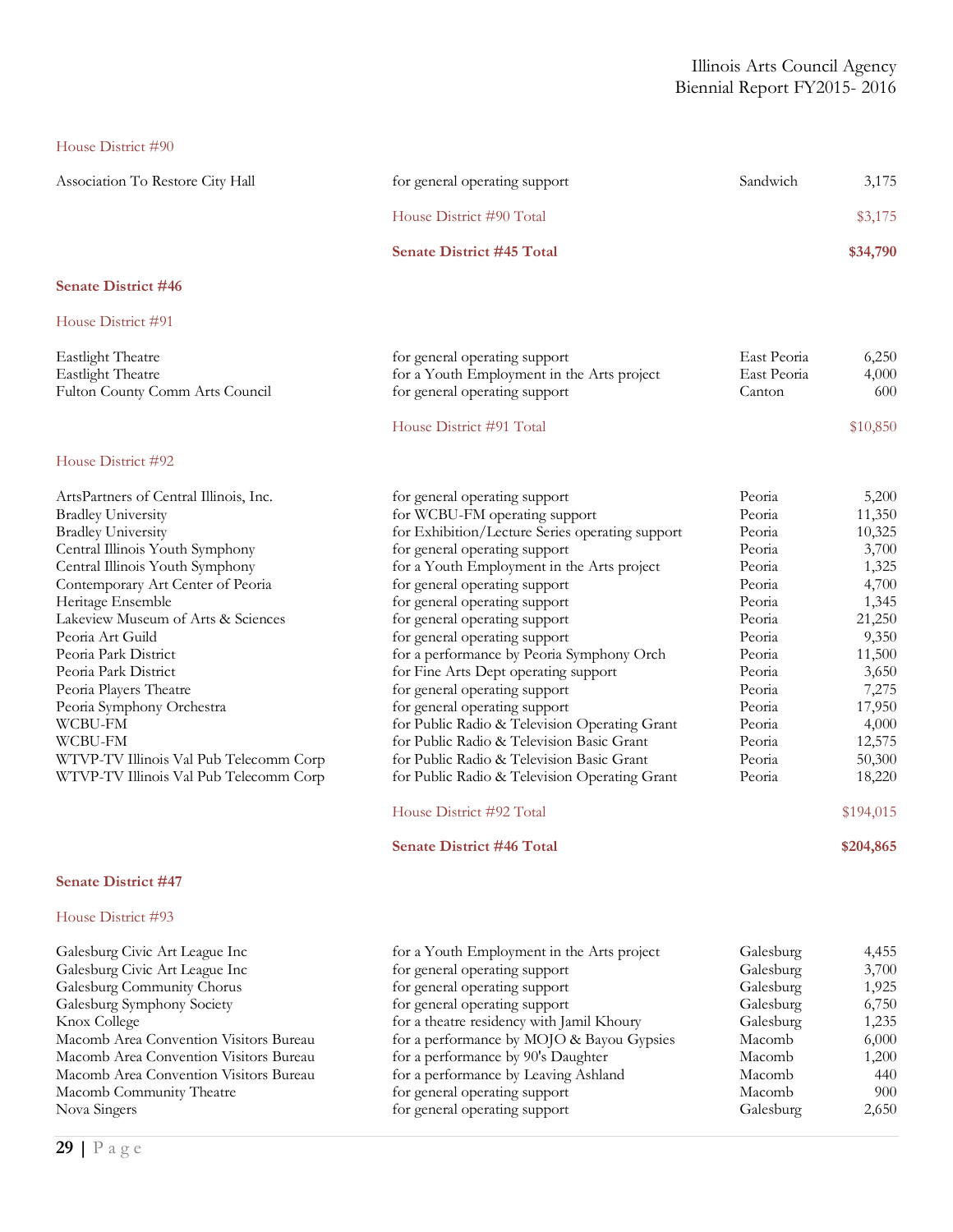#### House District #94

Buchanan Center for the Arts Buchanan Center for the Arts Carthage Public Library District Colchester District Library Midsummer Arts Faire NFP Quincy Art Center Quincy Art Center Quincy Civic Music Assn Quincy Society of Fine Arts for general operating support Quincy Quincy Quincy 25,600 Quincy 25,650 Quincy 25,650 Quincy 25,650 Quincy 25,650 Quincy 25,650 Quincy 25,650 Quincy 25,650 Quincy 25,650 Quincy 25,650 Quincy 25, Quincy Society of Fine Arts for Community Arts Access Program Quincy 6,795 Two Rivers Arts Council for general operating support Raritan 775 Two Rivers Arts Council for Community Arts Access Program Raritan 9,895

#### **Senate District #48**

#### House District #96

| Decatur Area Arts Council              |
|----------------------------------------|
| Decatur Area Arts Council              |
| Gallery 510 Arts Guild Ltd             |
| Illinois Central Blues Club            |
| Illinois Symphony Orchestra            |
| The Vachel Lindsay Assn                |
| Looking for Lincoln Heritage Coalition |
| Millikin University                    |
| Millikin University                    |
| Prairie Art Alliance                   |
| Springfield Area Arts Council          |
| Springfield Area Arts Council          |
| Springfield Area Arts Council          |
| Springfield Area Arts Council          |
| Springfield Art Assn/Edward Pl         |
| Springfield Ballet Company             |
|                                        |

**30 |** P a g e

| Prairie Players Civic Theatre       | for general operating support                 | Galesburg  | 1,600     |
|-------------------------------------|-----------------------------------------------|------------|-----------|
| Quincy Community Theatre            | for general operating support                 | Quincy     | 8,300     |
| Quincy Symphony Orchestra           | for general operating support                 | Quincy     | 5,725     |
| Al Sears Jazz Festival              | for a jazz performance by Janice Borla        | Macomb     | 2,160     |
| West Central Illinois Art Center    | for general operating support                 | Macomb     | 1,625     |
| Western Illinois University         | for Performing Arts Series operating support  | Macomb     | 16,650    |
| WIUM-FM Western Illinois University | for Public Radio & Television Operating Grant | Macomb     | 4,250     |
| WIUM-FM Western Illinois University | for Public Radio & Television Basic Grant     | Macomb     | 12,575    |
| WQPT-TV                             | for Public Radio & Television Operating Grant | Macomb     | 10,765    |
| WQPT-TV                             | for Public Radio & Television Basic Grant     | Macomb     | 50,300    |
|                                     | House District #93 Total                      |            | \$143,205 |
| House District #94                  |                                               |            |           |
| Buchanan Center for the Arts        | for general operating support                 | Monmouth   | 4,250     |
| Buchanan Center for the Arts        | for Community Arts Access Program             | Monmouth   | 5,600     |
| Carthage Public Library District    | for a music performance by Mike Anderson      | Carthage   | 135       |
| Colchester District Library         | for a music performance by Mike Anderson      | Colchester | 135       |
| Midsummer Arts Faire NFP            | for general operating support                 | Quincy     | 1,625     |
| Quincy Art Center                   | for a Youth Employment in the Arts project    | Quincy     | 1,720     |
| Quincy Art Center                   | for general operating support                 | Quincy     | 8,300     |
| Quincy Civic Music Assn             | for general operating support                 | Quincy     | 1,925     |
| Quincy Public Library               | for a performance by Chris Vallillo, musician | Quincy     | 250       |
| Quincy Society of Fine Arts         | for general operating support                 | Quincy     | 25,650    |

House District #94 Total \$67,055

**Senate District #47 Total \$210,260** 

| Decatur Area Arts Council              | for Community Arts Access Program               | Decatur     | 8,595     |
|----------------------------------------|-------------------------------------------------|-------------|-----------|
| Decatur Area Arts Council              | for general operating support                   | Decatur     | 13,470    |
| Gallery 510 Arts Guild Ltd             | for general operating support                   | Decatur     | 2,125     |
| Illinois Central Blues Club            | for general operating support                   | Springfield | 2,245     |
| Illinois Symphony Orchestra            | for general operating support                   | Springfield | 11,350    |
| The Vachel Lindsay Assn                | for general operating support                   | Springfield | 1,625     |
| Looking for Lincoln Heritage Coalition | for a performance by Chris Vallillo, musician   | Springfield | 800       |
| Millikin University                    | for Kirkland Center operating support           | Decatur     | 7,275     |
| Millikin University                    | for Millikin-Decatur Symphony operating support | Decatur     | 4,425     |
| Prairie Art Alliance                   | for general operating support                   | Springfield | 5,725     |
| Springfield Area Arts Council          | for general operating support                   | Springfield | 6,000     |
| Springfield Area Arts Council          | for Poetry Out Loud project support             | Springfield | 21,000    |
| Springfield Area Arts Council          | for a Youth Employment in the Arts project      | Springfield | 2,000     |
| Springfield Area Arts Council          | for Community Arts Access Program               | Springfield | 7,100     |
| Springfield Art Assn/Edward Pl         | for general operating support                   | Springfield | 11,350    |
| Springfield Ballet Company             | for general operating support                   | Springfield | 8,300     |
|                                        | House District #96 Total                        |             | \$113,385 |
|                                        | <b>Senate District #48 Total</b>                |             | \$113,385 |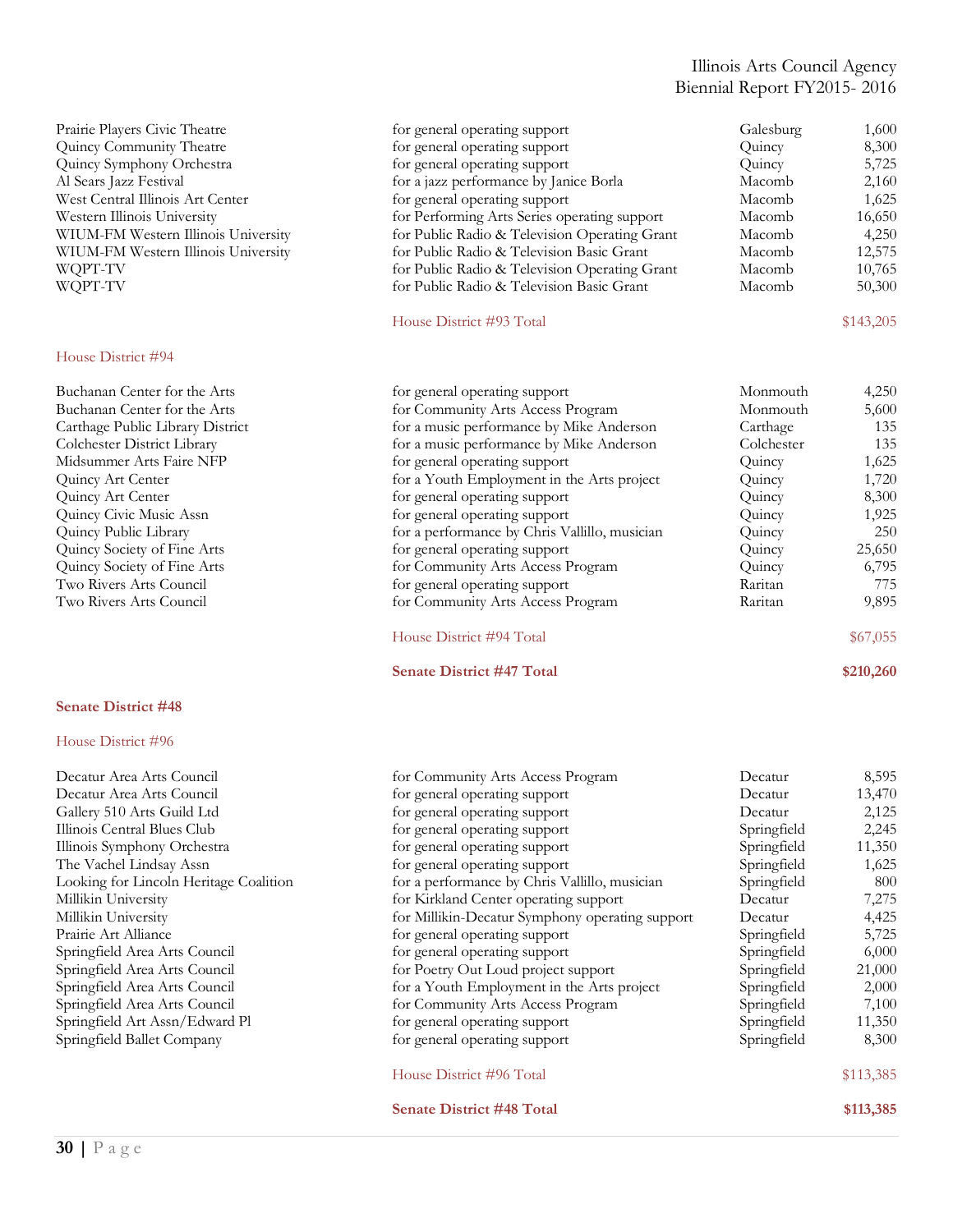#### **Senate District #49**

House District #97

Vanitha Veeravalli

#### **Senate District #50**

#### House District #99

| for an apprenticeship in Bharatanatyam | Naperville | 3,000   |
|----------------------------------------|------------|---------|
| House District #97 Total               |            | \$3,000 |
| <b>Senate District #49 Total</b>       |            | \$3,000 |

House District #101 Total \$1,000

| 2015 Lincoln Funeral Coalition NFP     | for a performance by 33rd Illinois Regiment Band | Springfield | 1,100     |
|----------------------------------------|--------------------------------------------------|-------------|-----------|
| 2015 Lincoln Funeral Coalition NFP     | for a performance by Springfield Choral Society  | Springfield | 1,650     |
| 2015 Lincoln Funeral Coalition NFP     | for a performance by Prairie Aires               | Springfield | 660       |
| University of Illinois/Spfld           | for Visual Arts Gallery operating support        | Springfield | 1,625     |
| University of Illinois/Spfld           | for Sangamon Auditorium operating support        | Springfield | 11,350    |
| University of Illinois/Spfld           | for a performance by Corky Siegel                | Springfield | 3,300     |
| West Central Illinois Ed Telecomm Corp | for Public Radio & Television Operating Grant    | Chatham     | 14,520    |
| West Central Illinois Ed Telecomm Corp | for general operating support                    | Chatham     | 8,300     |
| West Central Illinois Ed Telecomm Corp | for Public Radio & Television Basic Grant        | Chatham     | 50,300    |
| WUIS-FM                                | for Public Radio & Television Operating Grant    | Springfield | 5,550     |
| WUIS-FM                                | for Public Radio & Television Basic Grant        | Springfield | 12,575    |
|                                        | House District #99 Total                         |             | \$110,930 |

## House District #100

|                                                                                    | <b>Senate District #50 Total</b>                                                                | \$116,805                                                          |  |
|------------------------------------------------------------------------------------|-------------------------------------------------------------------------------------------------|--------------------------------------------------------------------|--|
|                                                                                    | House District #100 Total                                                                       | \$5,875                                                            |  |
| Great Rivers Choral Society<br>Imagine Foundation<br>Jacksonville Symphony Society | for general operating support<br>for general operating support<br>for general operating support | 1,075<br>Godfrey<br>1,625<br>Jacksonville<br>3,175<br>Jacksonville |  |

# **Senate District #51**

House District #101

Peter J Bushell for an IAS Professional Development grant Mahomet 1,000

| Bicentennial Art Center & Museum<br>Little Theatre-On The Square<br>Prairie Air Inc WEFT-FM<br>Villa Grove Comm Theatre Co | for general operating support<br>for general operating support<br>for general operating support<br>for general operating support | Paris<br>Sullivan<br>Champaign<br>Tuscola | 4,425<br>23,850<br>5,200<br>1,600 |
|----------------------------------------------------------------------------------------------------------------------------|----------------------------------------------------------------------------------------------------------------------------------|-------------------------------------------|-----------------------------------|
|                                                                                                                            | House District #102 Total                                                                                                        |                                           | \$35,075                          |
|                                                                                                                            | <b>Senate District #51 Total</b>                                                                                                 |                                           | \$36,075                          |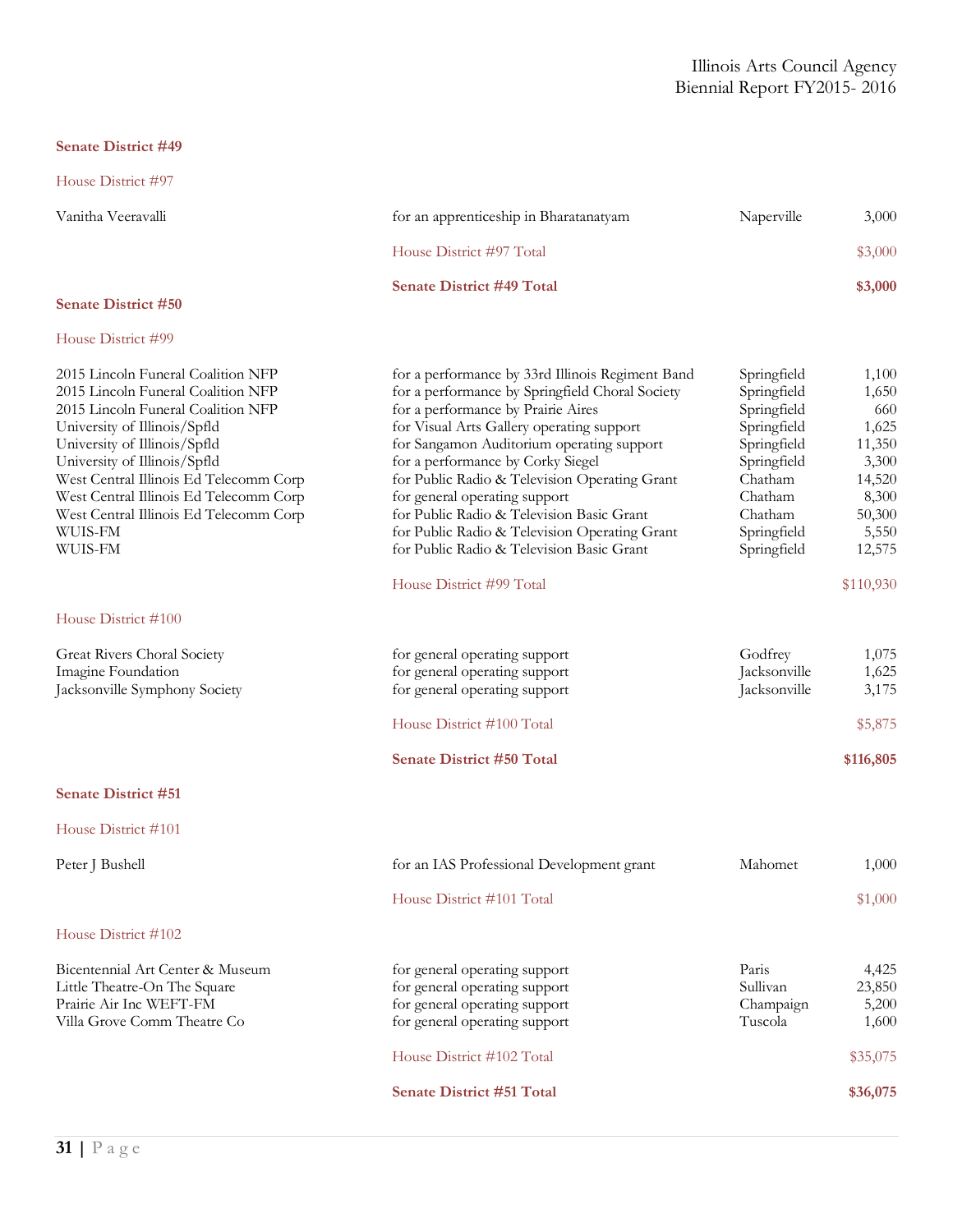#### **Senate District #52**

#### House District #103

#### House District #104

#### **Senate District #53**

#### House District #105

| 40 North/88 West Inc                    | for Poetry Out Loud project support             | Champaign | 4,000     |
|-----------------------------------------|-------------------------------------------------|-----------|-----------|
| 40 North/88 West Inc                    | for general operating support                   | Champaign | 6,000     |
| Celebration Co/Station Theatre          | for general operating support                   | Champaign | 2,125     |
| Central Illinois Children's Chorus      | for general operating support                   | Champaign | 1,925     |
| Champaign County Head Start             | for a four-week dance residency with Kate Kuper | Urbana    | 4,175     |
| Champaign Park District                 | for general operating support                   | Champaign | 8,300     |
| Champaign Urbana Ballet                 | for a Youth Employment in the Arts project      | Champaign | 120       |
| Champaign Urbana Ballet                 | for general operating support                   | Champaign | 7,275     |
| Champaign-Urbana Folk & Roots Festival  | for general operating support                   | Urbana    | 2,245     |
| Champaign-Urbana Symphony Orchestra     | for general operating support                   | Champaign | 8,300     |
| Community Center for the Arts           | for general operating support                   | Urbana    | 4,425     |
| The Conservatory of Central Illinois    | for general operating support                   | Champaign | 4,700     |
| Developmental Services Ctr-Champaign Co | for Prompting Theater operating support         | Champaign | 2,245     |
| Parkland College                        | for a Youth Employment in the Arts project      | Champaign | 2,900     |
| University of Illinois/UC               | for Krannert Center operating support           | Champaign | 31,650    |
| University of Illinois/UC               | for Sinfonia da Camera operating support        | Champaign | 5,725     |
| University of Illinois/UC               | for Spurlock Museum operating support           | Champaign | 11,350    |
| University of Illinois/UC               | for WILL Broadcasting operating support         | Champaign | 11,350    |
| University of Illinois/UC               | for Krannert Art Museum operating support       | Champaign | 13,470    |
| University of Illinois/UC               | for Japan House operating support               | Champaign | 5,200     |
| City of Urbana                          | for Public Arts Program operating support       | Urbana    | 4,250     |
| Urbana-Champaign Indep Media Ctr        | for general operating support                   | Urbana    | 9,350     |
| WILL-AM University of Illinois/UC       | for Public Radio & Television Basic Grant       | Champaign | 12,575    |
| WILL-AM University of Illinois/UC       | for Public Radio & Television Operating Grant   | Champaign | 5,750     |
| WILL-FM University of Illinois/UC       | for Public Radio & Television Basic Grant       | Champaign | 12,575    |
| WILL-FM University of Illinois/UC       | for Public Radio & Television Operating Grant   | Champaign | 5,750     |
| WILL-TV University of Illinois/UC       | for Public Radio & Television Operating Grant   | Champaign | 28,180    |
| WILL-TV University of Illinois/UC       | for Public Radio & Television Basic Grant       | Champaign | 50,300    |
| Rachel Lee Wolfe                        | for an IAS Professional Development grant       | Urbana    | 1,000     |
|                                         | House District #103 Total                       |           | \$267,210 |

| House District #103 Total |  |  |  |
|---------------------------|--|--|--|
|---------------------------|--|--|--|

| The Danville Art League           | for general operating support                   | Danville | 1.925     |
|-----------------------------------|-------------------------------------------------|----------|-----------|
| Danville Light Opera Co           | for general operating support                   | Danville | 2,245     |
| Danville Symphony Orchestra Inc   | for general operating support                   | Danville | 8,300     |
| Rantoul City School District #137 | for Arts & Foreign Language Planning Assistance | Rantoul  | 13,005    |
|                                   | House District #104 Total                       |          | \$25,475  |
|                                   | <b>Senate District #52 Total</b>                |          | \$292,685 |

| for general operating support              | 2,650                                                              |
|--------------------------------------------|--------------------------------------------------------------------|
| for University Galleries operating support | 10,420                                                             |
| for Shakespeare Festival operating support | 12,400                                                             |
| for Normal Editions operating support      | 4,425                                                              |
| for an IAS Professional Development grant  | 1,000                                                              |
| for Normal Theater operating support       | 6,750                                                              |
|                                            | Bloomington<br>Normal<br>Normal<br>Normal<br>Bloomington<br>Normal |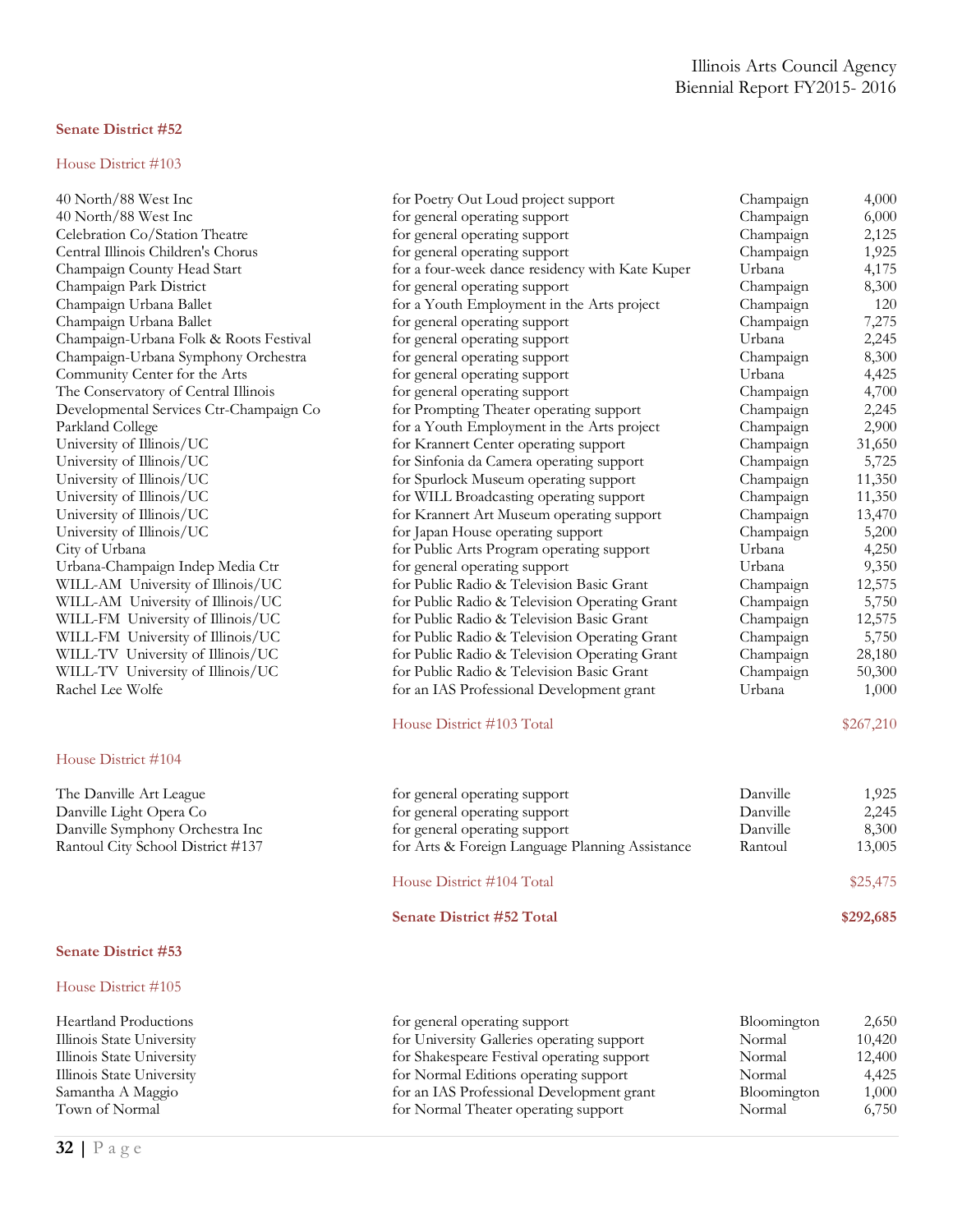| WGLT-FM Illinois State University<br>WGLT-FM Illinois State University                                      | for Public Radio & Television Operating Grant<br>for Public Radio & Television Basic Grant                       | Normal<br>Normal                             | 5,490<br>12,575         |
|-------------------------------------------------------------------------------------------------------------|------------------------------------------------------------------------------------------------------------------|----------------------------------------------|-------------------------|
|                                                                                                             | House District #105 Total                                                                                        |                                              | \$55,710                |
| House District #106                                                                                         |                                                                                                                  |                                              |                         |
| Country Theatre Workshop<br>Gibson City-Melvin-Sibley CUSD #5<br>Sugar Creek Opera Ltd                      | for general operating support<br>for a performance by Linda Gorham, storyteller<br>for general operating support | Cissna Park<br>Gibson City<br>Watseka        | 2,125<br>660<br>3,650   |
|                                                                                                             | House District #106 Total                                                                                        |                                              | \$6,435                 |
|                                                                                                             | <b>Senate District #53 Total</b>                                                                                 |                                              | \$62,145                |
| <b>Senate District #54</b>                                                                                  |                                                                                                                  |                                              |                         |
| House District #107                                                                                         |                                                                                                                  |                                              |                         |
| John R & Eleanor R Mitchell Foundation                                                                      | for general operating support                                                                                    | Mount Vernon                                 | 26,850                  |
|                                                                                                             | House District #107 Total                                                                                        |                                              | \$26,850                |
|                                                                                                             | <b>Senate District #54 Total</b>                                                                                 |                                              | \$26,850                |
| <b>Senate District #55</b>                                                                                  |                                                                                                                  |                                              |                         |
| House District #110                                                                                         |                                                                                                                  |                                              |                         |
| WEIU-TV Eastern Illinois University<br>WEIU-TV Eastern Illinois University                                  | for Public Radio & Television Basic Grant<br>for Public Radio & Television Operating Grant                       | Charleston<br>Charleston                     | 50,300<br>16,835        |
|                                                                                                             | House District #110 Total                                                                                        |                                              | \$67,135                |
| <b>Senate District #56</b>                                                                                  | <b>Senate District #55 Total</b>                                                                                 |                                              | \$67,135                |
| House District #111                                                                                         |                                                                                                                  |                                              |                         |
| Alton Symphony Orchestra<br>Alton Youth Symphony<br>Alton Youth Symphony                                    | for general operating support<br>for a Youth Employment in the Arts project<br>for general operating support     | Alton<br>Godfrey<br>Godfrey                  | 2,245<br>960<br>2,245   |
|                                                                                                             | House District #111 Total                                                                                        |                                              | \$5,450                 |
| House District #112                                                                                         |                                                                                                                  |                                              |                         |
| Southern Illinois University/E<br>Southern Illinois University/E<br>St Louis Vol Lawyer/Accountant for Arts | for a performance by Lucky Plush<br>for Arts & Issues operating support<br>for general operating support         | Edwardsville<br>Edwardsville<br>Edwardsville | 7,800<br>4,700<br>3,175 |
|                                                                                                             | House District #112 Total                                                                                        |                                              | \$15,675                |
|                                                                                                             | <b>Senate District #56 Total</b>                                                                                 |                                              | \$21,125                |

# **Senate District #57**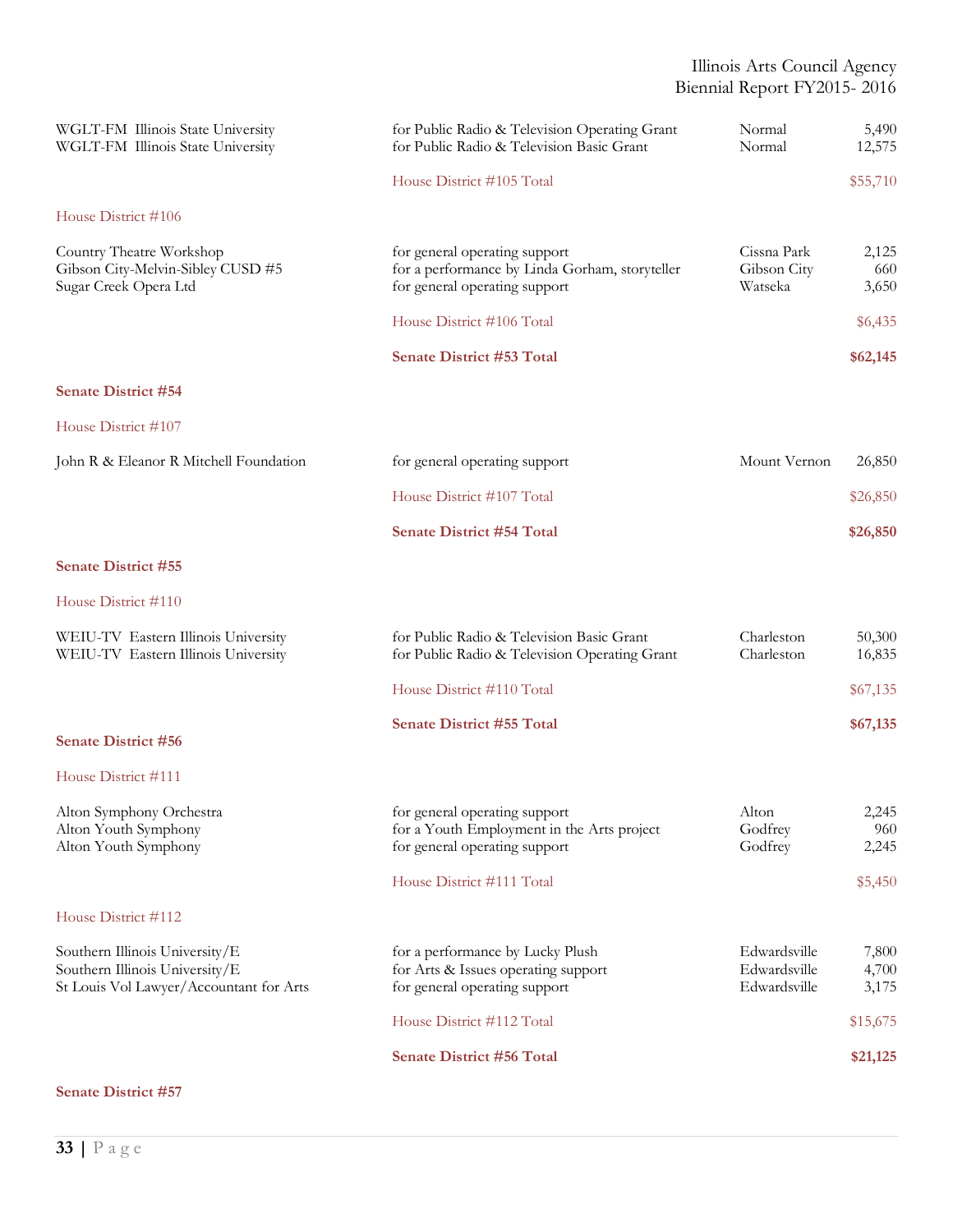#### House District #113

Art on the Square Foundation Inc for general operation support Belleville 8,300 for general operation support Belleville 8,300 for general operation support Belleville 8,300 for general operation support Belleville 8,300 f Philharmonic Soc of Belleville 2,6500 for general operations of Belleville 2,6500 for  $\epsilon$ 

#### House District #114

Cahokia CU School District #187 for Looking Glass Playhouse for general operations of  $f$ Masterworks Chorale Inc for a Youth Employment in the Arts project Belleville 1,020 minutes and  $\theta$ Masterworks Chorale Inc for general operations of  $f$ c McKendree University for McKendree Presents operation and the McKendree Presents operation 8,300 million 8,300 Southwestern Illinois College for Poetry Poetry Poetry Project support Belleville 4,000 minutes and Belleville 4,000 minutes and Project support Belleville 4,000 minutes and Project support Belleville 4,000 minutes and Pro

### **Senate District #58**

#### House District #115

| David R Bond                   |
|--------------------------------|
| Carbondale Community Arts      |
| Carbondale Community Arts      |
| Carbondale Community Arts      |
| Carbondale Community Arts      |
| Southern Illinois University/C |
| Southern Illinois University/C |
| Southern Illinois University/C |
| WSIU-FM                        |
| WSIU-FM                        |
| WSIU-TV                        |
| WSIU-TV                        |
| WUSI-TV                        |
| WHSL-TV                        |

#### **Senate District #59**

#### House District #117

Johnston City CU School Dist 1 Little Egypt Arts Assn Inc John A Logan College Marion Cultural & Civic Center Williamson Co Historical Soc

| for general operating support<br>for general operating support | Belleville<br><b>Belleville</b> | 8,300<br>2,650 |
|----------------------------------------------------------------|---------------------------------|----------------|
| House District #113 Total                                      |                                 | \$10,950       |
|                                                                |                                 |                |
| for Arts & Foreign Language Planning Assistance                | Cahokia                         | 18,070         |
| for general operating support                                  | Lebanon                         | 2,125          |
| for a Youth Employment in the Arts project                     | Belleville                      | 1,020          |
| for general operating support                                  | Belleville                      | 3,175          |
| for McKendree Presents operating support                       | Lebanon                         | 8,300          |
| for Poetry Out Loud project support                            | Belleville                      | 4,000          |
| House District #114 Total                                      |                                 | \$36,690       |
| <b>Senate District #57 Total</b>                               |                                 | \$47,640       |

| David R Bond                   | for an IAS Professional Development grant        | Carbondale | 1,000     |
|--------------------------------|--------------------------------------------------|------------|-----------|
| Carbondale Community Arts      | for Community Arts Access Program                | Carbondale | 17,550    |
| Carbondale Community Arts      | for general operating support                    | Carbondale | 6,000     |
| Carbondale Community Arts      | for a Youth Employment in the Arts project       | Carbondale | 6,000     |
| Carbondale Community Arts      | for Poetry Out Loud project support              | Carbondale | 8,000     |
| Southern Illinois University/C | for Crab Orchard Review operating support        | Carbondale | 6,000     |
| Southern Illinois University/C | for Southern Illinois Symphony operating support | Carbondale | 8,300     |
| Southern Illinois University/C | for a Youth Employment in the Arts project       | Carbondale | 2,880     |
| WSIU-FM                        | for Public Radio & Television Operating Grant    | Carbondale | 4,615     |
| WSIU-FM                        | for Public Radio & Television Basic Grant        | Carbondale | 12,575    |
| WSIU-TV                        | for Public Radio & Television Operating Grant    | Carbondale | 14,210    |
| WSIU-TV                        | for Public Radio & Television Basic Grant        | Carbondale | 50,300    |
| WUSI-TV                        | for Public Radio & Television Operating Grant    | Carbondale | 14,210    |
| WUSI-TV                        | for Public Radio & Television Basic Grant        | Carbondale | 50,300    |
|                                | House District #115 Total                        |            | \$201,940 |
|                                | <b>Senate District #58 Total</b>                 |            | \$201,940 |
|                                |                                                  |            |           |

| for Arts & Foreign Language Planning Assistance | Johnston City | 5,945    |
|-------------------------------------------------|---------------|----------|
| for general operating support                   | Marion        | 675      |
| for a music performance by Vallillo & Halker    | Carterville   | 750      |
| for general operating support                   | Marion        | 11,350   |
| for a performance by Chris Vallillo, musician   | Marion        | 450      |
| House District #117 Total                       |               | \$19,170 |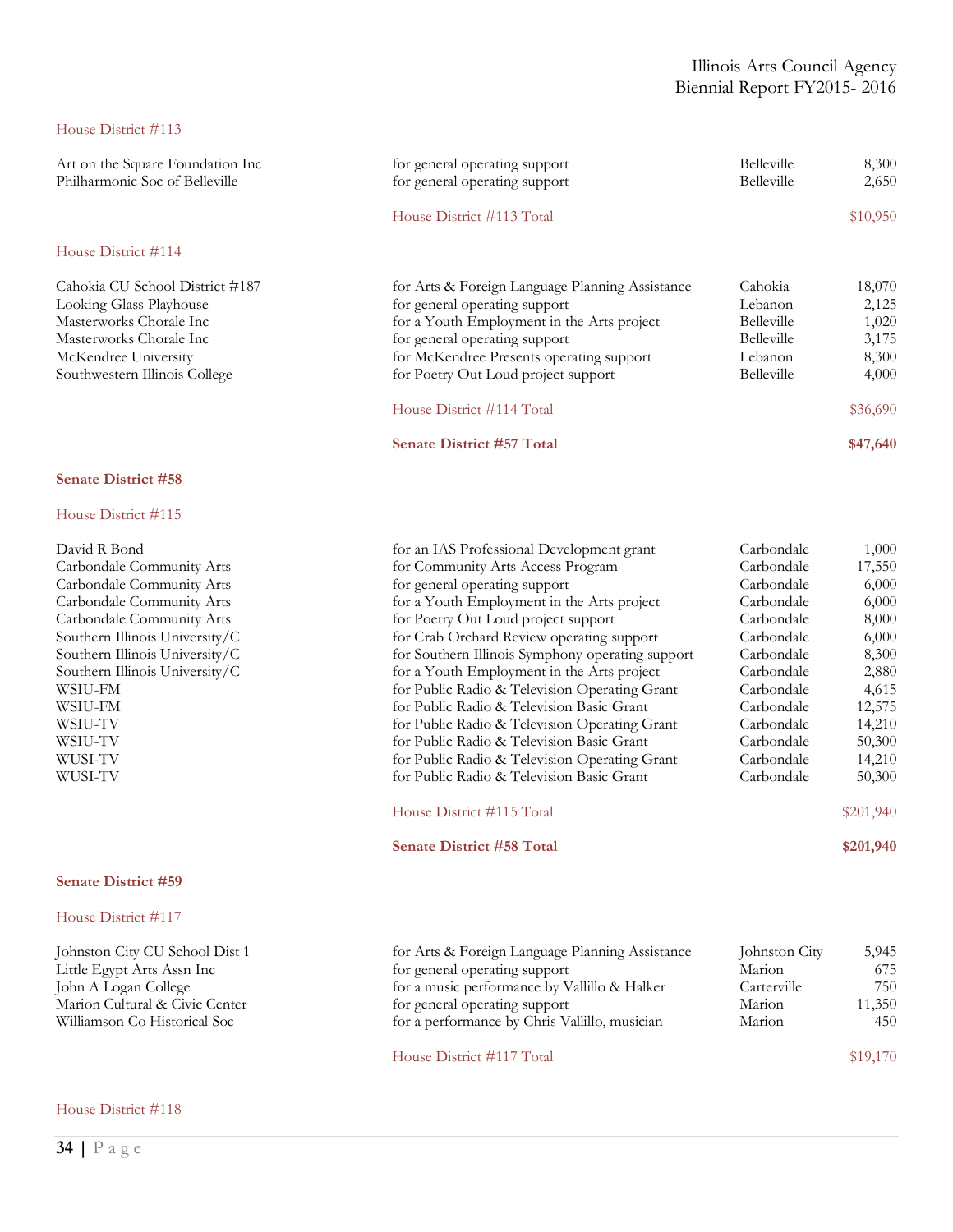| Brehm Prep School | for a performance by New Chicago Chamber | Carbondale | 3,250       |
|-------------------|------------------------------------------|------------|-------------|
|                   | House District #118 Total                |            | \$3,250     |
|                   | <b>Senate District #59 Total</b>         |            | \$22,420    |
|                   | <b>Grand Total</b>                       |            | \$7,261,917 |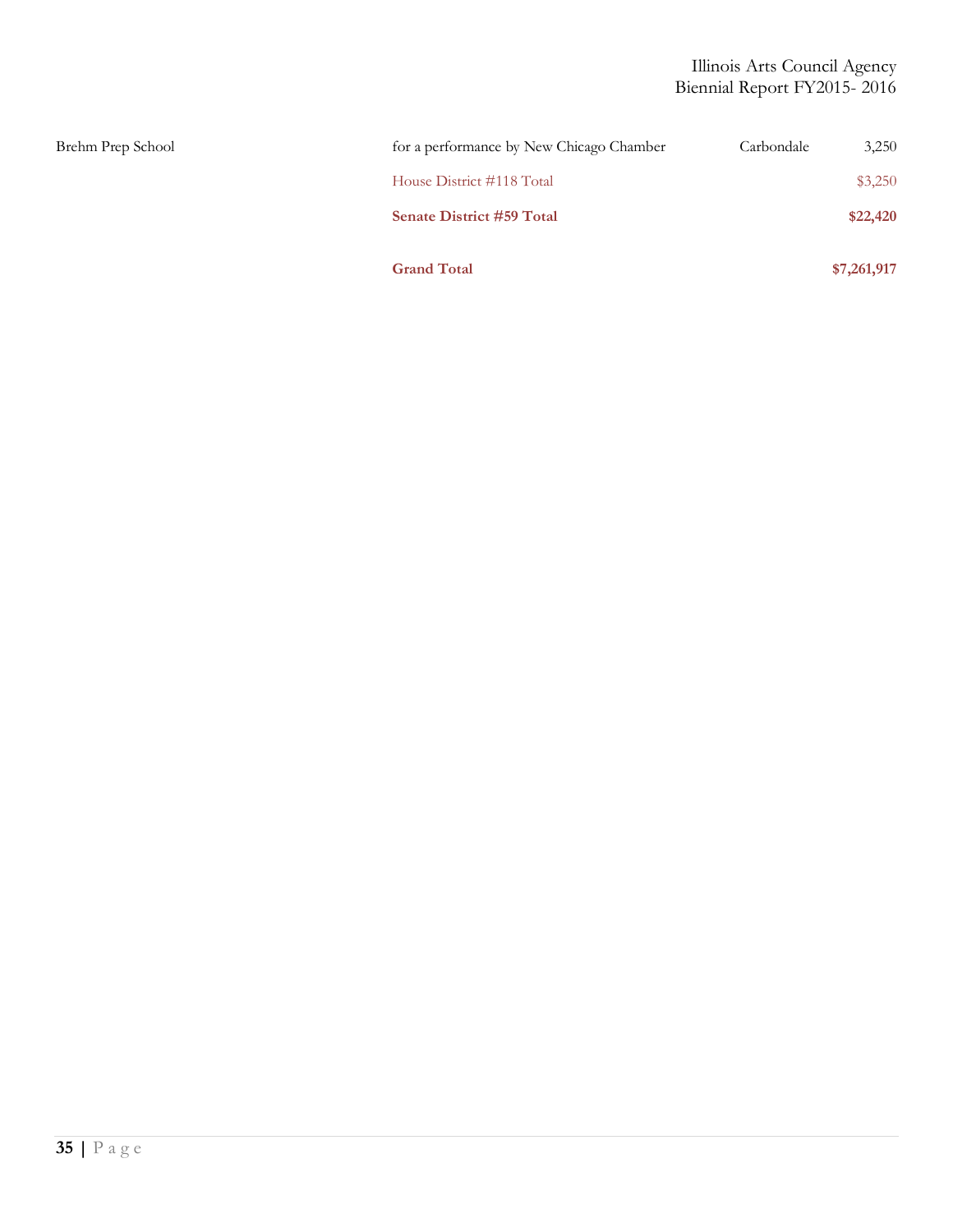# <span id="page-36-0"></span>**Fiscal Year 2016 Listing of Grants by Legislative District**

The following Fiscal Year 2016 grants reflect all those awarded by the Illinois Arts Council. Some awards were not claimed and must remain part of the record.

## **Senate District #1**

#### House District #2

| for a Youth Employment in the Arts project<br>for a Youth Employment in the Arts project<br>for an apprenticeship in Traditional Chinese dance | Chicago<br>Chicago<br>Chicago                                                                                                                                                                                           | 5,940<br>4,200<br>3,000                             |
|------------------------------------------------------------------------------------------------------------------------------------------------|-------------------------------------------------------------------------------------------------------------------------------------------------------------------------------------------------------------------------|-----------------------------------------------------|
| House District #2 Total                                                                                                                        |                                                                                                                                                                                                                         | \$13,140                                            |
| <b>Senate District #1 Total</b>                                                                                                                |                                                                                                                                                                                                                         | \$13,140                                            |
|                                                                                                                                                |                                                                                                                                                                                                                         |                                                     |
|                                                                                                                                                |                                                                                                                                                                                                                         |                                                     |
| for an apprenticeship in Guatemalan marimba                                                                                                    | Chicago                                                                                                                                                                                                                 | 3,000                                               |
| House District #3 Total                                                                                                                        |                                                                                                                                                                                                                         | \$3,000                                             |
|                                                                                                                                                |                                                                                                                                                                                                                         |                                                     |
| for a Youth Employment in the Arts project<br>for a Youth Employment in the Arts project                                                       | Chicago<br>Chicago                                                                                                                                                                                                      | 4,800<br>4,800                                      |
| House District #4 Total                                                                                                                        |                                                                                                                                                                                                                         | \$9,600                                             |
| <b>Senate District #2 Total</b>                                                                                                                |                                                                                                                                                                                                                         | \$12,600                                            |
|                                                                                                                                                |                                                                                                                                                                                                                         |                                                     |
|                                                                                                                                                |                                                                                                                                                                                                                         |                                                     |
| for Community Arts Access Program<br>for a Youth Employment in the Arts project                                                                | Chicago<br>Chicago                                                                                                                                                                                                      | 138,650<br>1,500                                    |
|                                                                                                                                                |                                                                                                                                                                                                                         | 6,000                                               |
|                                                                                                                                                |                                                                                                                                                                                                                         | 2,560                                               |
|                                                                                                                                                |                                                                                                                                                                                                                         | 2,835<br>5,940                                      |
|                                                                                                                                                |                                                                                                                                                                                                                         | 6,400                                               |
|                                                                                                                                                | for a Youth Employment in the Arts project<br>for a Youth Employment in the Arts project<br>for a Youth Employment in the Arts project<br>for a Youth Employment in the Arts project<br>for a two-month dance residency | Chicago<br>Chicago<br>Chicago<br>Chicago<br>Chicago |

#### House District #6

| Live the Spirit Residency | for a Youth Employment in the Arts project | Chicago | 5,280 |
|---------------------------|--------------------------------------------|---------|-------|
| Urban Gateways            | for a Youth Employment in the Arts project | Chicago | 6,000 |
| Frank Lloyd Wright Trust  | for a Youth Employment in the Arts project | Chicago | 750   |

House District #5 Total \$163,885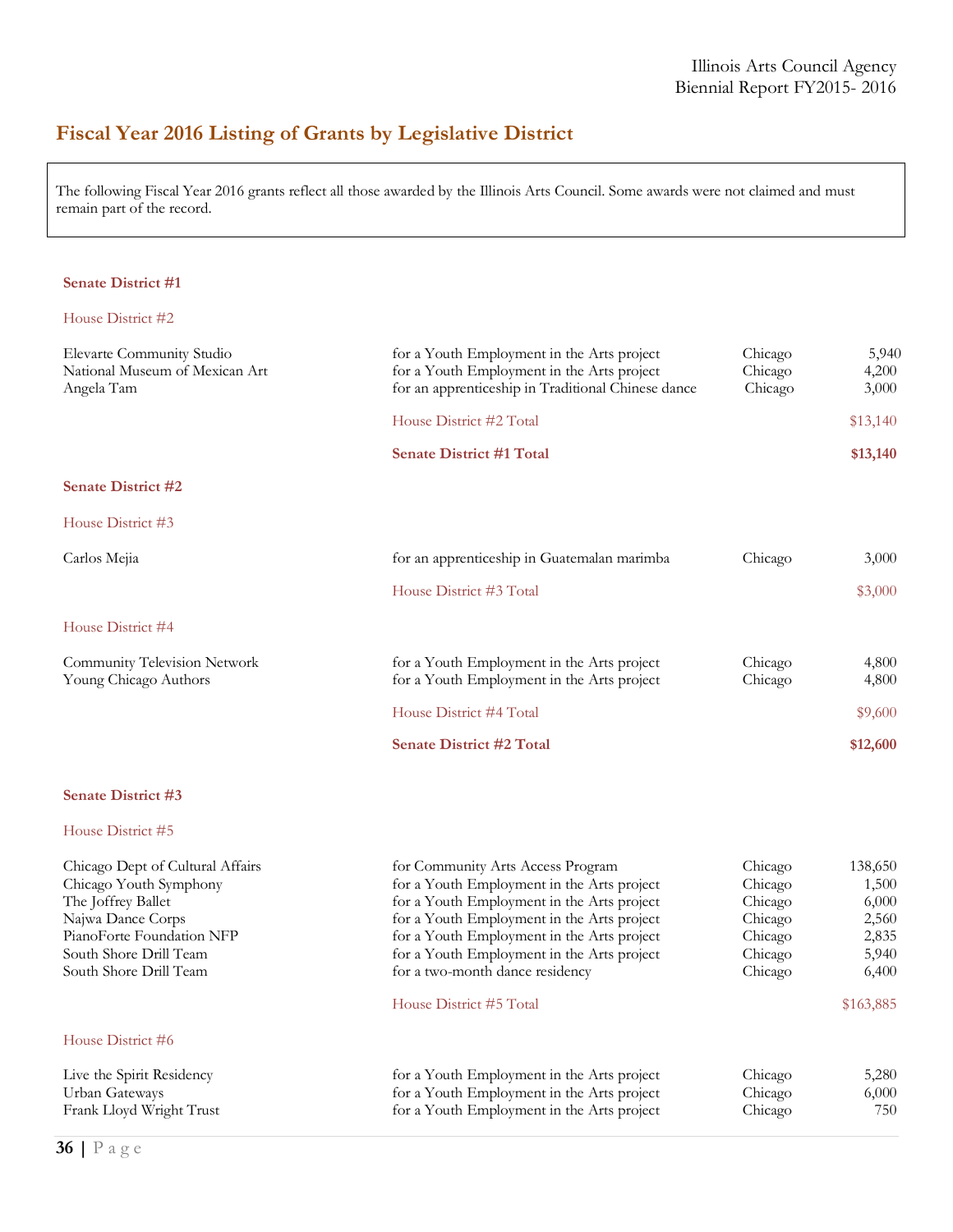## House District #6 Total \$12,030

# **Senate District #3 Total \$175,915**

#### **Senate District #4**

#### House District #7

| Maywood Fine Arts Assn | for a Youth Employment in the Arts project | Maywood  | 4,030    |
|------------------------|--------------------------------------------|----------|----------|
|                        | House District #7 Total                    |          | \$4,030  |
| House District #8      |                                            |          |          |
| Kioto Aoki             | for an apprenticeship in Japanese Taiko    | Oak Park | 3,000    |
| Tatsuyuki Aoki         | for apprenticeship in Japanese lute music  | Oak Park | 3,000    |
|                        | House District #8 Total                    |          | \$6,000  |
|                        | <b>Senate District #4 Total</b>            |          | \$10,030 |

#### **Senate District #5**

| Bella Voce                                  | for a Youth Employment in the Arts project | Chicago | 4,350    |
|---------------------------------------------|--------------------------------------------|---------|----------|
| Chicago Jazz Philharmonic                   | for a Youth Employment in the Arts project | Chicago | 1,520    |
| Hubbard Street Dance Chicago                | for a Youth Employment in the Arts project | Chicago | 1,000    |
| Marwen Foundation                           | for a Youth Employment in the Arts project | Chicago | 3,565    |
| Merit School of Music                       | for a Youth Employment in the Arts project | Chicago | 6,000    |
| Storycatchers Theatre                       | for a Youth Employment in the Arts project | Chicago | 5,660    |
|                                             | House District #9 Total                    |         | \$22,095 |
| House District #10                          |                                            |         |          |
| The Arts of Life Inc                        | for a Youth Employment in the Arts project | Chicago | 5,460    |
| Chicago Children's Theatre                  | for a Youth Employment in the Arts project | Chicago | 3,360    |
| Divine Purpose Youth Performing Arts Center | for a Youth Employment in the Arts project | Chicago | 1,680    |
| Free Street Theater                         | for a Youth Employment in the Arts project | Chicago | 6,000    |
| Intuit: Ctr Intuitive/Outsider Art          | for a Youth Employment in the Arts project | Chicago | 5,760    |
| Street-Level Youth Media                    | for a Youth Employment in the Arts project | Chicago | 6,000    |
|                                             | House District #10 Total                   |         | \$28,260 |
|                                             | <b>Senate District #5 Total</b>            |         | \$50,355 |
| <b>Senate District #6</b>                   |                                            |         |          |
| House District #11                          |                                            |         |          |
| Albany Park Theater Project                 | for a Youth Employment in the Arts project | Chicago | 6,000    |
| Links Hall Inc                              | for a Youth Employment in the Arts project | Chicago | 3,000    |
|                                             | House District #11 Total                   |         | \$9,000  |
| House District #12                          |                                            |         |          |
| Hawthorne Scholastic Academy                | for an eight-week theatre residency        | Chicago | 6,440    |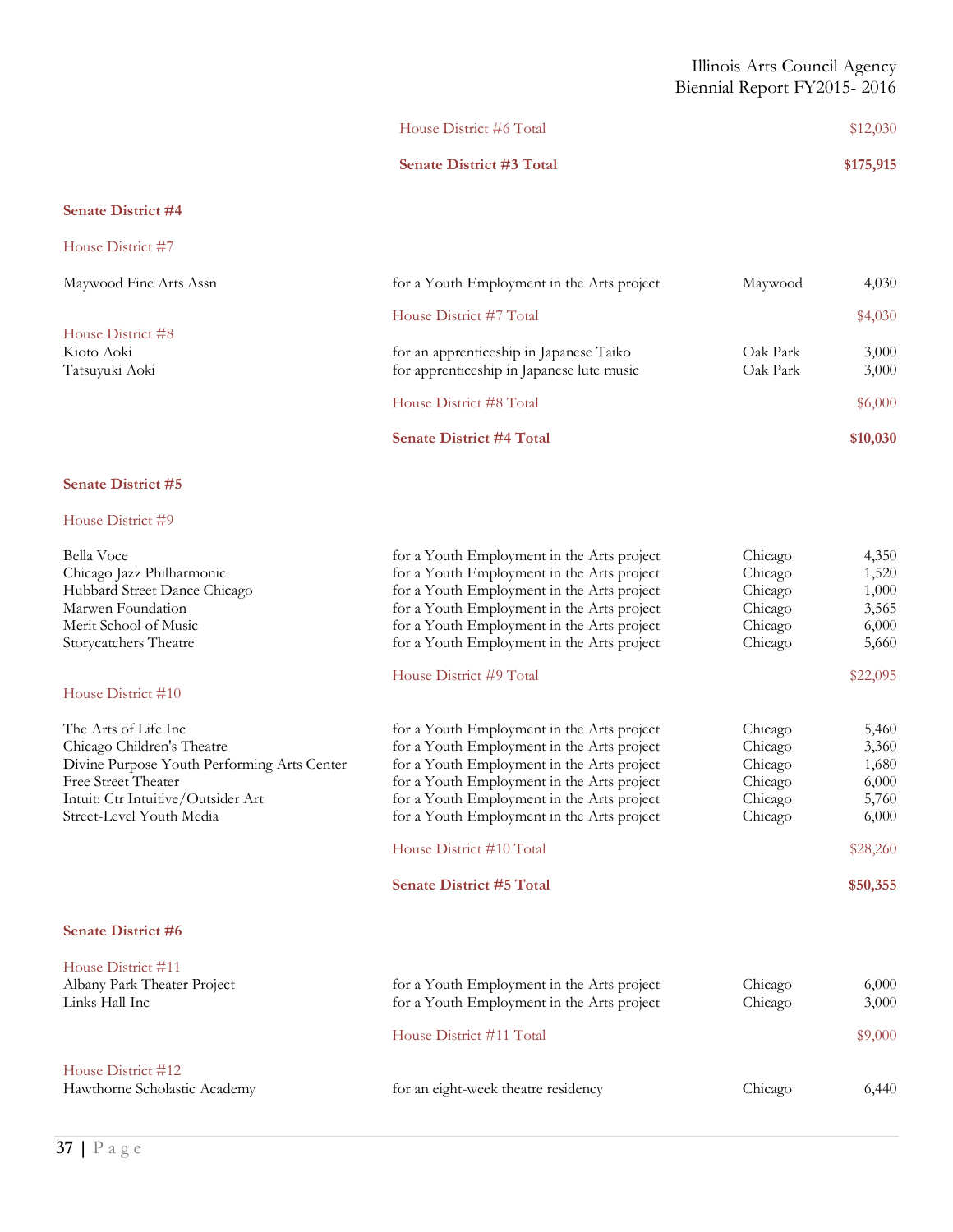| House District #12 Total        | \$6,440  |
|---------------------------------|----------|
| <b>Senate District #6 Total</b> | \$15,440 |

#### **Senate District #7**

### House District #13

| American Indian Center<br><b>Black Ensemble Theater Corp</b><br>CircEsteem<br>Juan A Dies<br>Experimental Sound Studio<br>Holsten Human Capital Development NFP<br>Kuumba Lynx | for a Youth Employment in the Arts project<br>for a Youth Employment in the Arts project<br>for a Youth Employment in the Arts project<br>for an apprenticeship in Mexican Son music<br>for a Youth Employment in the Arts project<br>for a seven-week theatre residency<br>for a Youth Employment in the Arts project<br>House District #13 Total | Chicago<br>Chicago<br>Chicago<br>Chicago<br>Chicago<br>Chicago<br>Chicago | 2,400<br>6,000<br>6,000<br>3,000<br>1,245<br>18,000<br>6,000<br>\$42,645 |
|--------------------------------------------------------------------------------------------------------------------------------------------------------------------------------|----------------------------------------------------------------------------------------------------------------------------------------------------------------------------------------------------------------------------------------------------------------------------------------------------------------------------------------------------|---------------------------------------------------------------------------|--------------------------------------------------------------------------|
| House District #14                                                                                                                                                             |                                                                                                                                                                                                                                                                                                                                                    |                                                                           |                                                                          |
| 6018North<br>Company of Folk<br>Convent of the Sacred Heart<br>Sonata Kazimieraitiene<br>Swedish Am Museum Assn of Chicago                                                     | for a Youth Employment in the Arts project<br>for folk art fieldwork/tech assistance support<br>for a four-week music residency<br>for an apprenticeship in Lithuanian ceramic tile<br>for a Youth Employment in the Arts project<br>House District #14 Total<br><b>Senate District #7 Total</b>                                                   | Chicago<br>Chicago<br>Chicago<br>Chicago<br>Chicago                       | 6,000<br>15,000<br>4,605<br>3,000<br>3,000<br>\$31,605<br>\$74,250       |
| <b>Senate District #9</b>                                                                                                                                                      |                                                                                                                                                                                                                                                                                                                                                    |                                                                           |                                                                          |
| House District #17                                                                                                                                                             |                                                                                                                                                                                                                                                                                                                                                    |                                                                           |                                                                          |
| Kohl Children's Museum/Greater Chicago<br>Northlight Theatre Inc                                                                                                               | for a Youth Employment in the Arts project<br>for a Youth Employment in the Arts project                                                                                                                                                                                                                                                           | Glenview<br>Skokie                                                        | 2,570<br>1,920                                                           |
|                                                                                                                                                                                | House District #17 Total                                                                                                                                                                                                                                                                                                                           |                                                                           | \$4,490                                                                  |
| House District #18                                                                                                                                                             |                                                                                                                                                                                                                                                                                                                                                    |                                                                           |                                                                          |
| The Actors Gymnasium Inc<br><b>Evanston Art Center</b><br>Evanston Arts Council<br>Literature for All of Us<br>Mudlark Theater Company NFP<br>Piven Theatre Workshop           | for a Youth Employment in the Arts project<br>for a Youth Employment in the Arts project<br>for Community Arts Access Program<br>for Poetry Out Loud project support<br>for a Youth Employment in the Arts project<br>for a Youth Employment in the Arts project<br>House District #18 Total                                                       | Evanston<br>Evanston<br>Evanston<br>Evanston<br>Evanston<br>Evanston      | 5,440<br>3,600<br>9,115<br>7,000<br>5,830<br>2,400                       |
|                                                                                                                                                                                | <b>Senate District #9 Total</b>                                                                                                                                                                                                                                                                                                                    |                                                                           | \$33,385<br>\$37,875                                                     |
|                                                                                                                                                                                |                                                                                                                                                                                                                                                                                                                                                    |                                                                           |                                                                          |

#### **Senate District #10**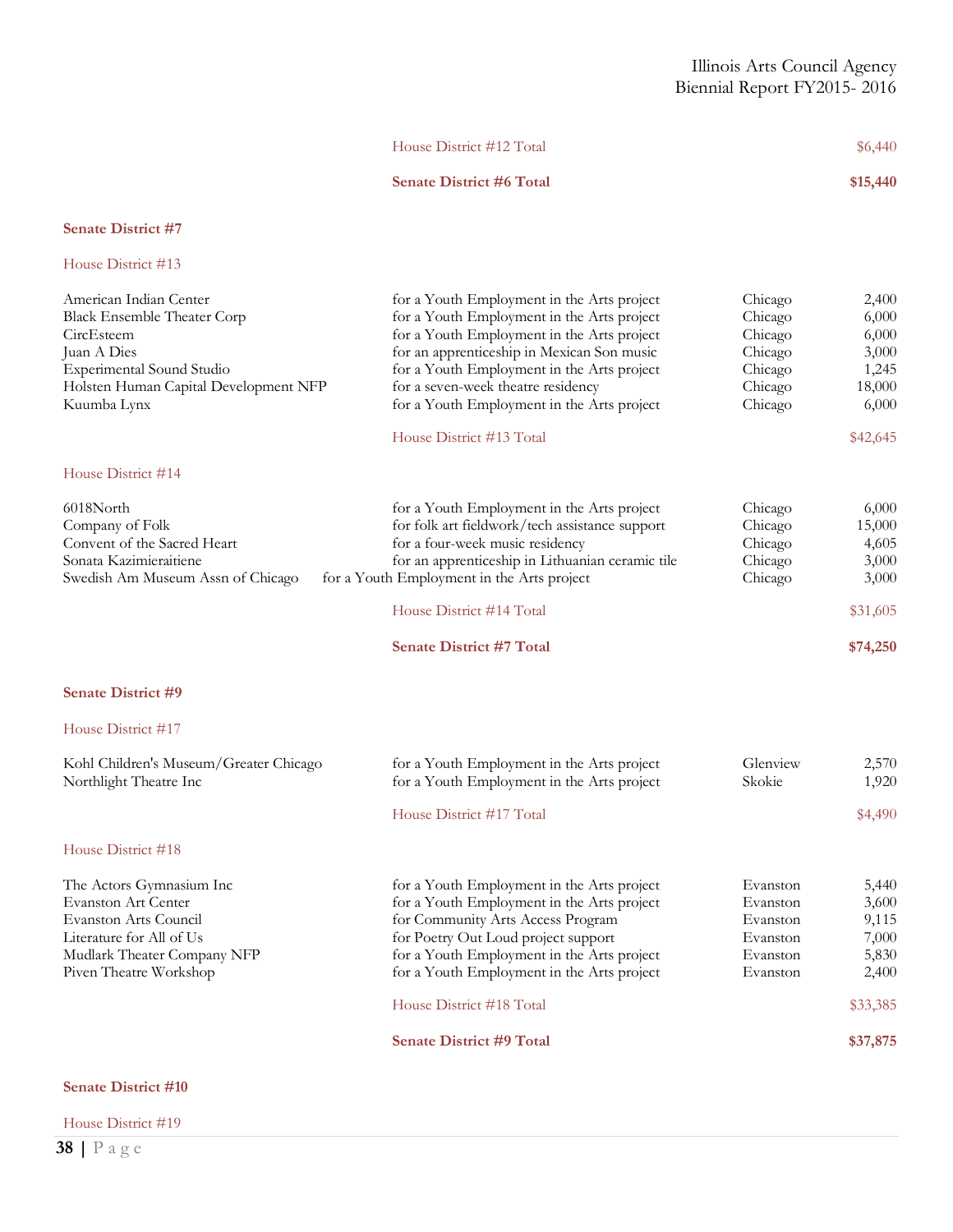| Paderewski Symphony Orchestra                  | for a Youth Employment in the Arts project                                               | Chicago            | 6,000          |
|------------------------------------------------|------------------------------------------------------------------------------------------|--------------------|----------------|
|                                                | House District #19 Total                                                                 |                    | \$6,000        |
| House District #20                             |                                                                                          |                    |                |
| Ebinger Elem School                            | for an eight-week dance residency                                                        | Chicago            | 15,120         |
|                                                | House District #20 Total                                                                 |                    | \$15,120       |
|                                                | <b>Senate District #10 Total</b>                                                         |                    | \$21,120       |
| <b>Senate District #13</b>                     |                                                                                          |                    |                |
| House District #25                             |                                                                                          |                    |                |
| <b>SkyART NFP</b><br>West Point Fellowship Inc | for a Youth Employment in the Arts project<br>for a Youth Employment in the Arts project | Chicago<br>Chicago | 5,460<br>6,000 |
| House District #26                             | House District #25 Total                                                                 |                    | \$11,460       |
| Muntu Dance Theatre<br>Pegasus Theatre Chicago | for a Youth Employment in the Arts project<br>for a Youth Employment in the Arts project | Chicago<br>Chicago | 4,400<br>6,000 |
|                                                | House District #26 Total                                                                 |                    | \$10,400       |
|                                                | <b>Senate District #13 Total</b>                                                         |                    | \$21,860       |
| <b>Senate District #17</b>                     |                                                                                          |                    |                |
| House District #33                             |                                                                                          |                    |                |
| Global Girls                                   | for a Youth Employment in the Arts project                                               | Chicago            | 6,000          |
|                                                | House District #33 Total                                                                 |                    | \$6,000        |
|                                                | <b>Senate District #17 Total</b>                                                         |                    | \$6,000        |
| <b>Senate District #18</b>                     |                                                                                          |                    |                |
| House District #35                             |                                                                                          |                    |                |
| Beverly Arts Center of Chicago                 | for a Youth Employment in the Arts project                                               | Chicago            | 3,600          |
|                                                | House District #35 Total                                                                 |                    | \$3,600        |
|                                                | <b>Senate District #18 Total</b>                                                         |                    | \$3,600        |
| <b>Senate District #20</b>                     |                                                                                          |                    |                |
| House District #39                             |                                                                                          |                    |                |
| The Chicago Ballet                             | for a Youth Employment in the Arts project                                               | Chicago            | 3,680          |
|                                                |                                                                                          |                    |                |

**39 |** P a g e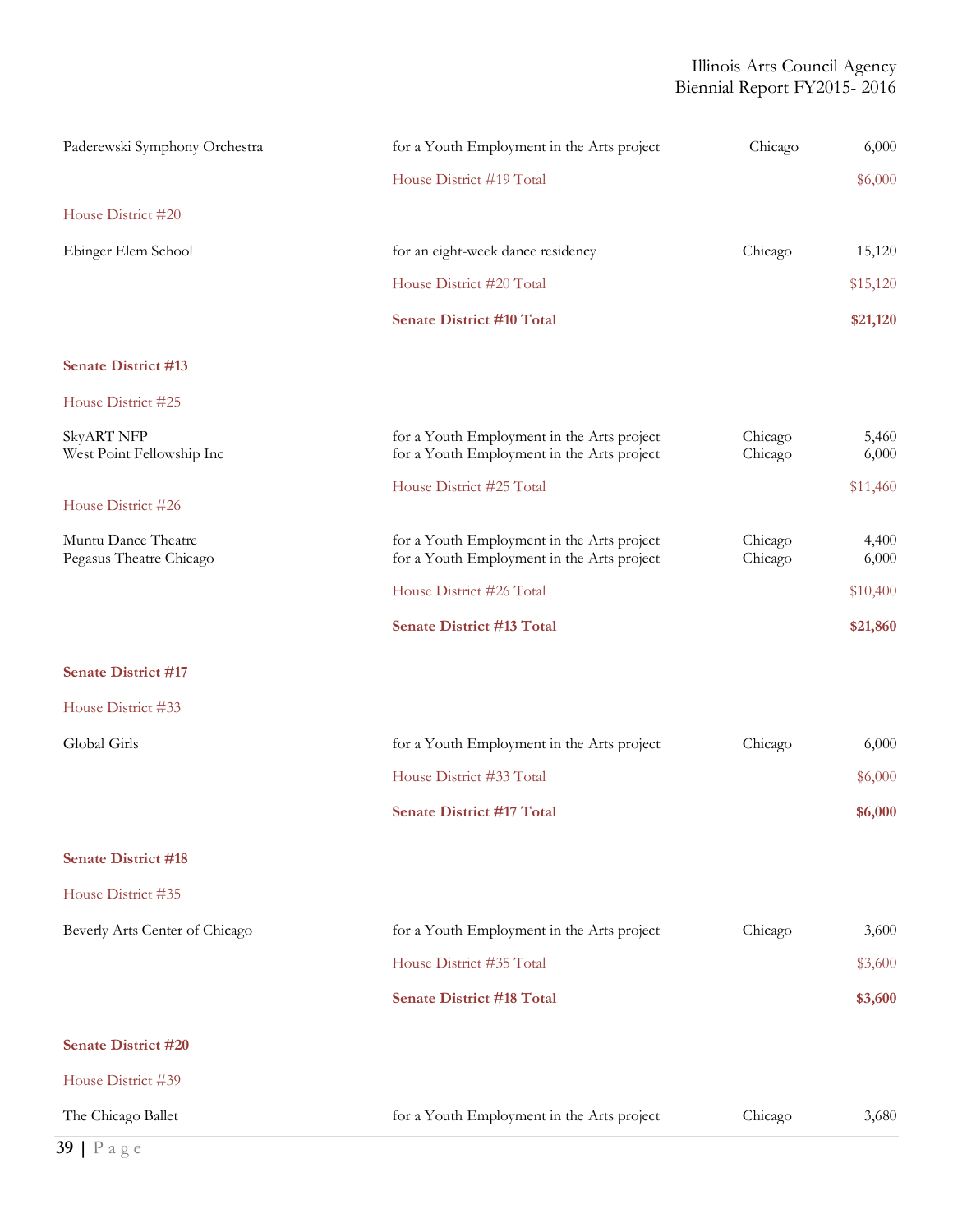| Logan Square Chamber of Arts                                                      | for a Youth Employment in the Arts project                                                                                             | Chicago                                | 6,000                 |
|-----------------------------------------------------------------------------------|----------------------------------------------------------------------------------------------------------------------------------------|----------------------------------------|-----------------------|
|                                                                                   | House District #39 Total                                                                                                               |                                        | \$9,680               |
|                                                                                   |                                                                                                                                        |                                        |                       |
| House District #40                                                                |                                                                                                                                        |                                        |                       |
| Puerto Rican Arts Alliance                                                        | for a Youth Employment in the Arts project                                                                                             | Chicago                                | 6,000                 |
|                                                                                   | House District #40 Total                                                                                                               |                                        | \$6,000               |
|                                                                                   | <b>Senate District #20 Total</b>                                                                                                       |                                        | \$15,680              |
| <b>Senate District #21</b>                                                        |                                                                                                                                        |                                        |                       |
| House District #41                                                                |                                                                                                                                        |                                        |                       |
| DuPage Children's Museum<br>Fair Lady Productions Inc<br>Young Naperville Singers | for a Youth Employment in the Arts project<br>for a Youth Employment in the Arts project<br>for a Youth Employment in the Arts project | Naperville<br>Naperville<br>Naperville | 5,325<br>5,940<br>540 |
|                                                                                   | House District #41 Total                                                                                                               |                                        | \$11,805              |
| House District #42                                                                |                                                                                                                                        |                                        |                       |
| Broadway Bound Dance Co                                                           | for a Youth Employment in the Arts project                                                                                             | Wheaton                                | 860                   |
|                                                                                   | House District #42 Total                                                                                                               |                                        | \$860                 |
|                                                                                   | <b>Senate District #21 Total</b>                                                                                                       |                                        | \$12,665              |
| <b>Senate District #23</b>                                                        |                                                                                                                                        |                                        |                       |
| House District #45                                                                |                                                                                                                                        |                                        |                       |
| Arts in Bartlett NFP                                                              | for a Youth Employment in the Arts project                                                                                             | Bartlett                               | 2,340                 |
|                                                                                   | House District #45 Total                                                                                                               |                                        | \$2,340               |
|                                                                                   | <b>Senate District #23 Total</b>                                                                                                       |                                        | \$2,340               |
| <b>Senate District #24</b>                                                        |                                                                                                                                        |                                        |                       |
| House District #47                                                                |                                                                                                                                        |                                        |                       |
| Elmhurst Art Museum<br>First Folio Theatre                                        | for a Youth Employment in the Arts project<br>for a Youth Employment in the Arts project                                               | Elmhurst<br>Clarendon Hills            | 6,000<br>6,000        |
|                                                                                   | House District #47 Total                                                                                                               |                                        | \$12,000              |
|                                                                                   | <b>Senate District #24 Total</b>                                                                                                       |                                        | \$12,000              |
| <b>Senate District #26</b>                                                        |                                                                                                                                        |                                        |                       |
| House District #51                                                                |                                                                                                                                        |                                        |                       |

**40 |** P a g e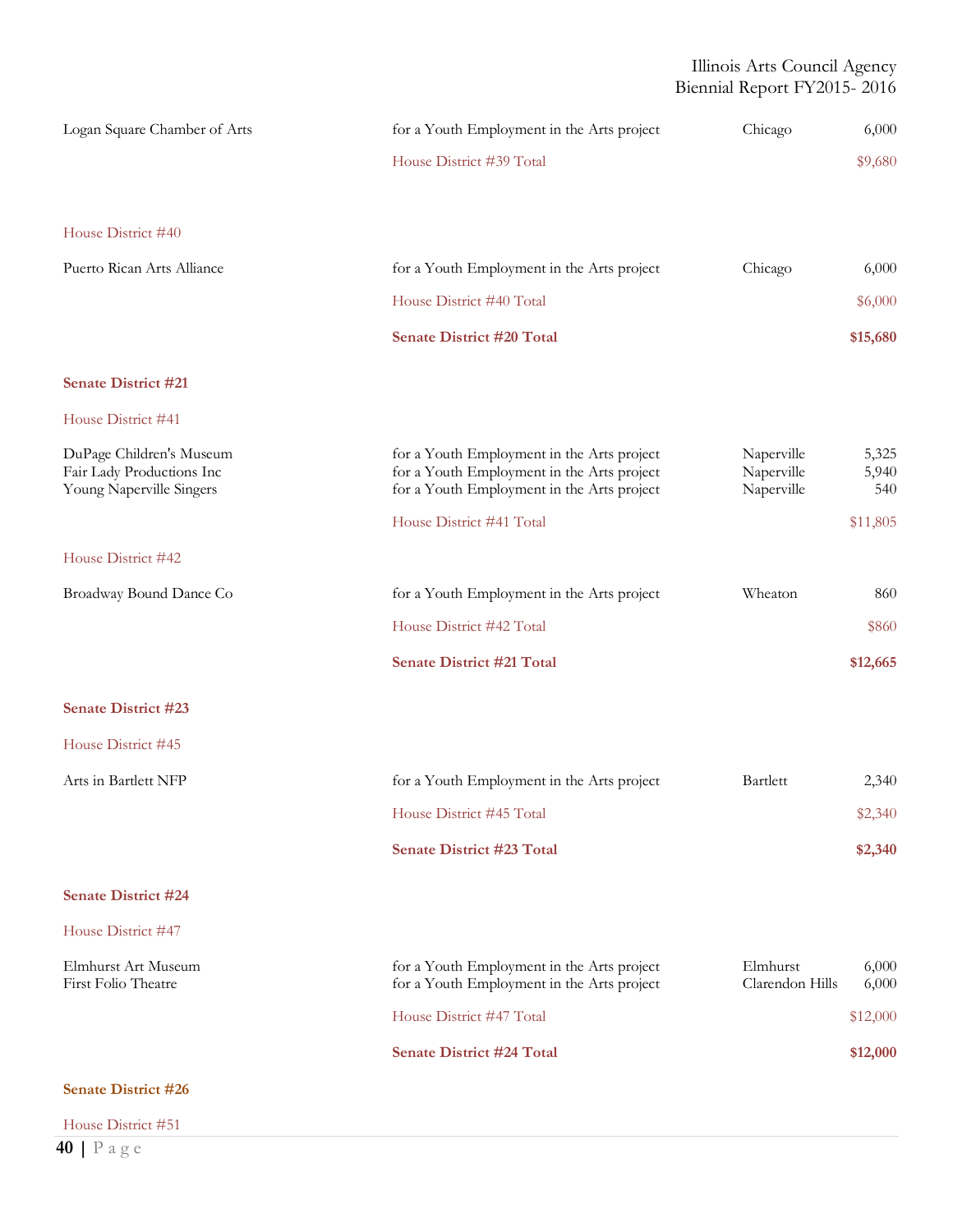| David Adler Cultural Center<br>Barrington Youth Dance Ensemble                                                           | for a Youth Employment in the Arts project<br>for a Youth Employment in the Arts project                                                                                    | Libertyville<br>Barrington                                  | 2,320<br>660                     |
|--------------------------------------------------------------------------------------------------------------------------|-----------------------------------------------------------------------------------------------------------------------------------------------------------------------------|-------------------------------------------------------------|----------------------------------|
|                                                                                                                          | House District #51 Total                                                                                                                                                    |                                                             | \$2,980                          |
|                                                                                                                          | <b>Senate District #26 Total</b>                                                                                                                                            |                                                             | \$2,980                          |
| <b>Senate District #27</b>                                                                                               |                                                                                                                                                                             |                                                             |                                  |
| House District #54                                                                                                       |                                                                                                                                                                             |                                                             |                                  |
| Aedeok Lee Cho<br>Margaret Skrzypkowski                                                                                  | for an apprenticeship in Korean Buk drumming<br>for an apprenticeship in Polish Folk dance                                                                                  | Rolling Meadows<br>Arlington Heights                        | 3,000<br>3,000                   |
|                                                                                                                          | House District #54 Total                                                                                                                                                    |                                                             | \$6,000                          |
|                                                                                                                          | Senate District #27 Total                                                                                                                                                   |                                                             | \$6,000                          |
| <b>Senate District #28</b>                                                                                               |                                                                                                                                                                             |                                                             |                                  |
| House District #55                                                                                                       |                                                                                                                                                                             |                                                             |                                  |
| Park Ridge Cultural Arts Council<br>South Elem School<br>#18144<br>Kelly R Summers                                       | for Community Arts Access Program<br>for a four-week theatre residency<br>for an apprenticeship in American Indian beading                                                  | Park Ridge<br>Des Plaines<br>Des Plaines                    | 1,850<br>5,240<br>3,000          |
|                                                                                                                          | House District #55 Total                                                                                                                                                    |                                                             | \$10,090                         |
|                                                                                                                          | <b>Senate District #28 Total</b>                                                                                                                                            |                                                             | \$10,090                         |
| <b>Senate District #29</b>                                                                                               |                                                                                                                                                                             |                                                             |                                  |
| House District #57                                                                                                       |                                                                                                                                                                             |                                                             |                                  |
| Main Street Opera                                                                                                        | for a Youth Employment in the Arts project                                                                                                                                  | Arlington Heights                                           | 5,600                            |
|                                                                                                                          | House District #57 Total                                                                                                                                                    |                                                             | \$5,600                          |
| House District #58                                                                                                       |                                                                                                                                                                             |                                                             |                                  |
| The Art Center Highland Park<br>Highland Park Cultural Arts Commission<br>Midwest Young Artists<br>Ravinia Festival Assn | for a Youth Employment in the Arts project<br>for Community Arts Access Program<br>for a Youth Employment in the Arts project<br>for a Youth Employment in the Arts project | Highland Park<br>Highland Park<br>Highwood<br>Highland Park | 2,230<br>4,365<br>6,000<br>6,000 |
|                                                                                                                          | House District #58 Total                                                                                                                                                    |                                                             | \$18,595                         |
|                                                                                                                          | <b>Senate District #29 Total</b>                                                                                                                                            |                                                             | \$24,195                         |
|                                                                                                                          |                                                                                                                                                                             |                                                             |                                  |

# **Senate District #32**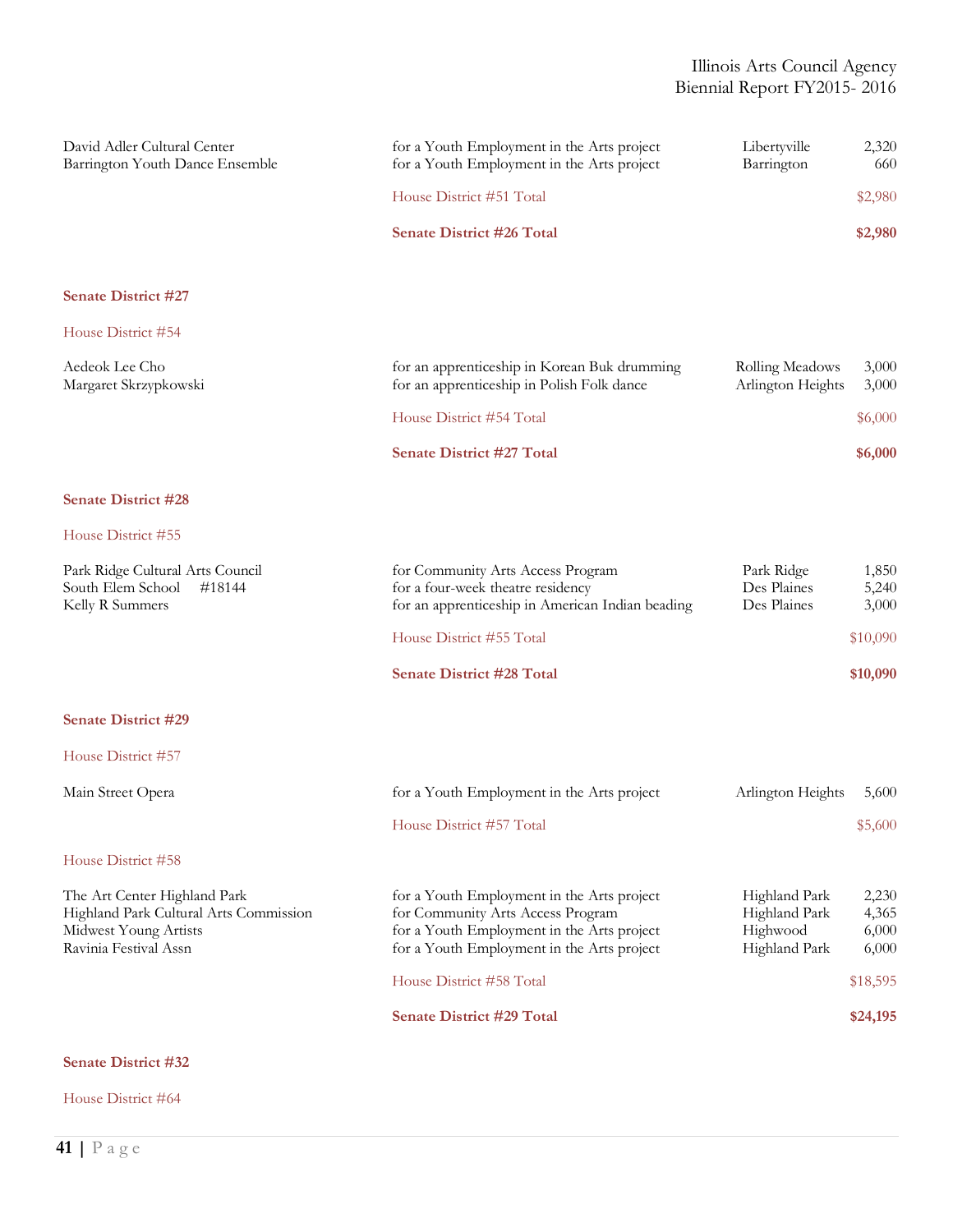|                                                                                                                               |                                                                                                                                                                      | Biennial Report FY2015-2016                                                                   |
|-------------------------------------------------------------------------------------------------------------------------------|----------------------------------------------------------------------------------------------------------------------------------------------------------------------|-----------------------------------------------------------------------------------------------|
| Raue Center For The Arts Inc                                                                                                  | for a Youth Employment in the Arts project                                                                                                                           | Crystal Lake<br>3,600                                                                         |
|                                                                                                                               | House District #64 Total                                                                                                                                             | \$3,600                                                                                       |
|                                                                                                                               | <b>Senate District #32 Total</b>                                                                                                                                     | \$3,600                                                                                       |
| <b>Senate District #33</b>                                                                                                    |                                                                                                                                                                      |                                                                                               |
| House District #65                                                                                                            |                                                                                                                                                                      |                                                                                               |
| Roger W Robinson                                                                                                              | for an apprenticeship in hammered dulcimer                                                                                                                           | Saint Charles<br>3,000                                                                        |
|                                                                                                                               | House District #65 Total                                                                                                                                             | \$3,000                                                                                       |
|                                                                                                                               | <b>Senate District #33 Total</b>                                                                                                                                     | \$3,000                                                                                       |
| <b>Senate District #34</b>                                                                                                    |                                                                                                                                                                      |                                                                                               |
| House District #67                                                                                                            |                                                                                                                                                                      |                                                                                               |
| Discovery Center Museum of Rockford<br>Rockford Area Arts Council<br>Rockford Area Arts Council<br>Rockford Area Arts Council | for a Youth Employment in the Arts project<br>for a Youth Employment in the Arts project<br>for Poetry Out Loud project support<br>for Community Arts Access Program | Rockford<br>6,000<br>Rockford<br>6,000<br>Rockford<br>2,500<br>Rockford<br>18,570             |
|                                                                                                                               | House District #67 Total                                                                                                                                             | \$33,070                                                                                      |
|                                                                                                                               | <b>Senate District #34 Total</b>                                                                                                                                     | \$33,070                                                                                      |
| <b>Senate District #36</b>                                                                                                    |                                                                                                                                                                      |                                                                                               |
| House District #72                                                                                                            |                                                                                                                                                                      |                                                                                               |
| Genesius Theatre Fndn<br>Quad City Arts<br>Quad City Arts<br>Sokhna Thiam                                                     | for a Youth Employment in the Arts project<br>for Poetry Out Loud project support<br>for Community Arts Access Program<br>for an apprenticeship in African clothing  | Rock Island<br>4,675<br>Rock Island<br>2,500<br>Rock Island<br>11,970<br>Rock Island<br>3,000 |
|                                                                                                                               | House District #72 Total                                                                                                                                             | \$22,145                                                                                      |
|                                                                                                                               | <b>Senate District #36 Total</b>                                                                                                                                     | \$22,145                                                                                      |
| <b>Senate District #37</b>                                                                                                    |                                                                                                                                                                      |                                                                                               |

| Sun Foundation for Advancement<br>Sun Foundation for Advancement | for a Youth Employment in the Arts project<br>for Community Arts Access Program | Washburn<br>Washburn | 5,760<br>9,590 |
|------------------------------------------------------------------|---------------------------------------------------------------------------------|----------------------|----------------|
|                                                                  | House District #73 Total                                                        |                      | \$15,350       |
| House District #74                                               |                                                                                 |                      |                |
| Princeton Theatre Group                                          | for a Youth Employment in the Arts project                                      | Princeton            | 6,000          |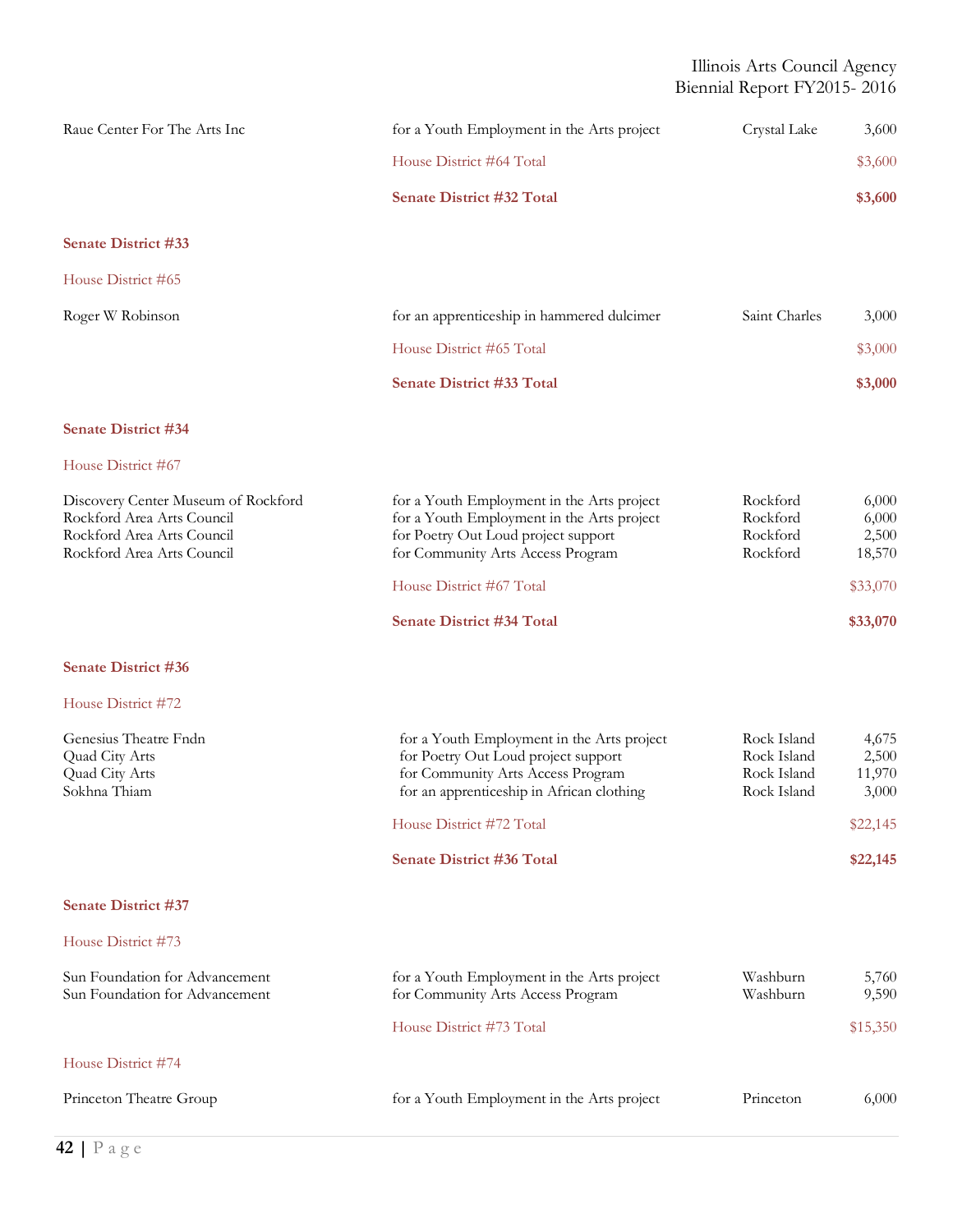| House District #74 Total         | \$6,000  |
|----------------------------------|----------|
| <b>Senate District #37 Total</b> | \$21,350 |

### **Senate District #39**

#### House District #78

| Children's Museum of Oak Park<br>Oak Park Area Arts Council | for a Youth Employment in the Arts project<br>for a Youth Employment in the Arts project | Oak Park<br>Oak Park | 4,200<br>1,600 |
|-------------------------------------------------------------|------------------------------------------------------------------------------------------|----------------------|----------------|
| Oak Park Area Arts Council                                  | for Community Arts Access Program                                                        | Oak Park             | 9,120          |
| Oak Park Art League                                         | for a Youth Employment in the Arts project                                               | Oak Park             | 2,720          |
| Pleasant Home Foundation                                    | for a Youth Employment in the Arts project                                               | Oak Park             | 2,000          |
|                                                             | House District #78 Total                                                                 |                      | \$19,640       |
|                                                             | <b>Senate District #39 Total</b>                                                         |                      | \$19,640       |
| <b>Senate District #42</b>                                  |                                                                                          |                      |                |
| House District #83                                          |                                                                                          |                      |                |
| Paramount Arts Centre                                       | for a Youth Employment in the Arts project                                               | Aurora               | 4,950          |
|                                                             | House District #83 Total                                                                 |                      | \$4,950        |
| House District #84                                          |                                                                                          |                      |                |
| Shoba Natarajan                                             | for an apprenticeship in Bharatanatyam                                                   | Naperville           | 3,000          |
|                                                             | House District #84 Total                                                                 |                      | \$3,000        |
|                                                             | <b>Senate District #42 Total</b>                                                         |                      | \$7,950        |
| <b>Senate District #43</b>                                  |                                                                                          |                      |                |
| House District #85                                          |                                                                                          |                      |                |
| Lewis University                                            | for a Youth Employment in the Arts project                                               | Romeoville           | 6,000          |
|                                                             | House District #85 Total                                                                 |                      | \$6,000        |
|                                                             | <b>Senate District #43 Total</b>                                                         |                      | \$6,000        |

# **Senate District #44**

| Bloomington Center for the Performing Arts<br>Illinois Wesleyan University<br>McLean County Art Assn | for a Youth Employment in the Arts project<br>for a Youth Employment in the Arts project<br>for Community Arts Access Program | Bloomington<br>Bloomington<br>Bloomington | 4,800<br>660<br>5,650 |
|------------------------------------------------------------------------------------------------------|-------------------------------------------------------------------------------------------------------------------------------|-------------------------------------------|-----------------------|
|                                                                                                      | House District #88 Total                                                                                                      |                                           | \$11,110              |
|                                                                                                      | <b>Senate District #44 Total</b>                                                                                              |                                           | \$11,110              |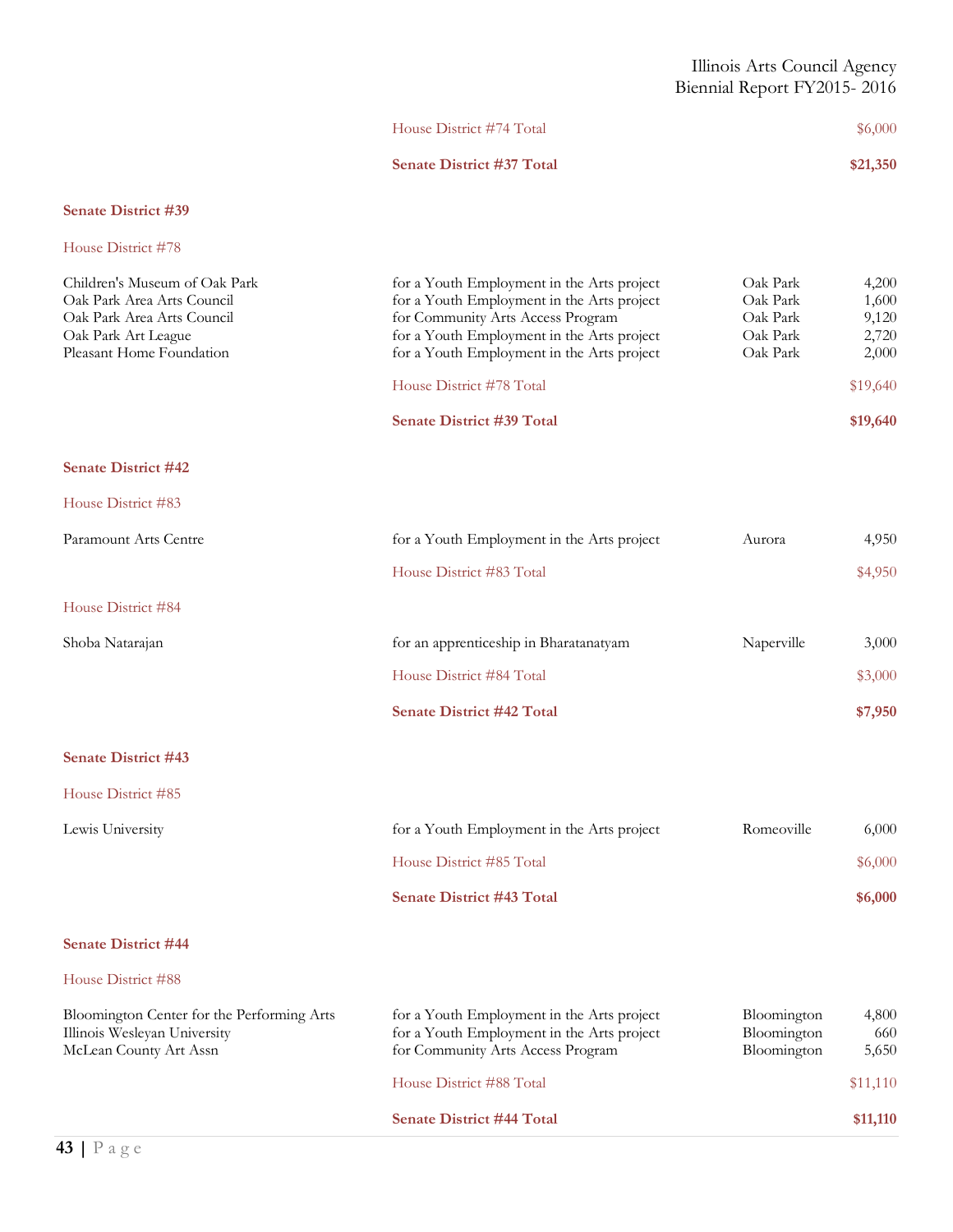### **Senate District #45**

### House District #89

| Freeport Arts Center<br><b>Freeport Arts Center</b><br><b>Freeport Arts Center</b><br>Timber Lake Playhouse | for Local Arts Network project support<br>for Community Arts Access Program<br>for a Youth Employment in the Arts project<br>for a Youth Employment in the Arts project | Freeport<br>Freeport<br>Freeport<br>Mount Carroll | 15,000<br>4,365<br>1,850<br>6,000 |
|-------------------------------------------------------------------------------------------------------------|-------------------------------------------------------------------------------------------------------------------------------------------------------------------------|---------------------------------------------------|-----------------------------------|
|                                                                                                             | House District #89 Total                                                                                                                                                |                                                   | \$27,215                          |
|                                                                                                             | <b>Senate District #45 Total</b>                                                                                                                                        |                                                   | \$27,215                          |
| <b>Senate District #46</b>                                                                                  |                                                                                                                                                                         |                                                   |                                   |
| House District #91                                                                                          |                                                                                                                                                                         |                                                   |                                   |
| <b>Eastlight Theatre</b>                                                                                    | for a Youth Employment in the Arts project                                                                                                                              | East Peoria                                       | 4,000                             |
|                                                                                                             | House District #91 Total                                                                                                                                                |                                                   | \$4,000                           |
| House District #92                                                                                          |                                                                                                                                                                         |                                                   |                                   |
| Central Illinois Youth Symphony                                                                             | for a Youth Employment in the Arts project                                                                                                                              | Peoria                                            | 1,145                             |
|                                                                                                             | House District #92 Total                                                                                                                                                |                                                   | \$1,145                           |
|                                                                                                             | <b>Senate District #46 Total</b>                                                                                                                                        |                                                   | \$5,145                           |
| <b>Senate District #47</b>                                                                                  |                                                                                                                                                                         |                                                   |                                   |
| House District #93                                                                                          |                                                                                                                                                                         |                                                   |                                   |
| Galesburg Civic Art League Inc<br>Quincy Community Theatre<br>Western Illinois University                   | for a Youth Employment in the Arts project<br>for a Youth Employment in the Arts project<br>for a Youth Employment in the Arts project                                  | Galesburg<br>Quincy<br>Macomb                     | 5,940<br>3,960<br>5,615           |
|                                                                                                             | House District #93 Total                                                                                                                                                |                                                   | \$15,515                          |
| House District #94                                                                                          |                                                                                                                                                                         |                                                   |                                   |
| Buchanan Center for the Arts<br>Quincy Art Center<br>Quincy Society of Fine Arts<br>Two Rivers Arts Council | for Community Arts Access Program<br>for a Youth Employment in the Arts project<br>for Community Arts Access Program<br>for Community Arts Access Program               | Monmouth<br>Quincy<br>Quincy<br>Raritan           | 5,320<br>3,600<br>6,455<br>9,400  |
|                                                                                                             | House District #94 Total                                                                                                                                                |                                                   | \$24,775                          |
|                                                                                                             | <b>Senate District #47 Total</b>                                                                                                                                        |                                                   | \$40,290                          |

### **Senate District #48**

| Decatur Area Arts Council | for Community Arts Access Program          | Decatur | 8,165 |
|---------------------------|--------------------------------------------|---------|-------|
| Decatur Area Arts Council | for a Youth Employment in the Arts project | Decatur | 900   |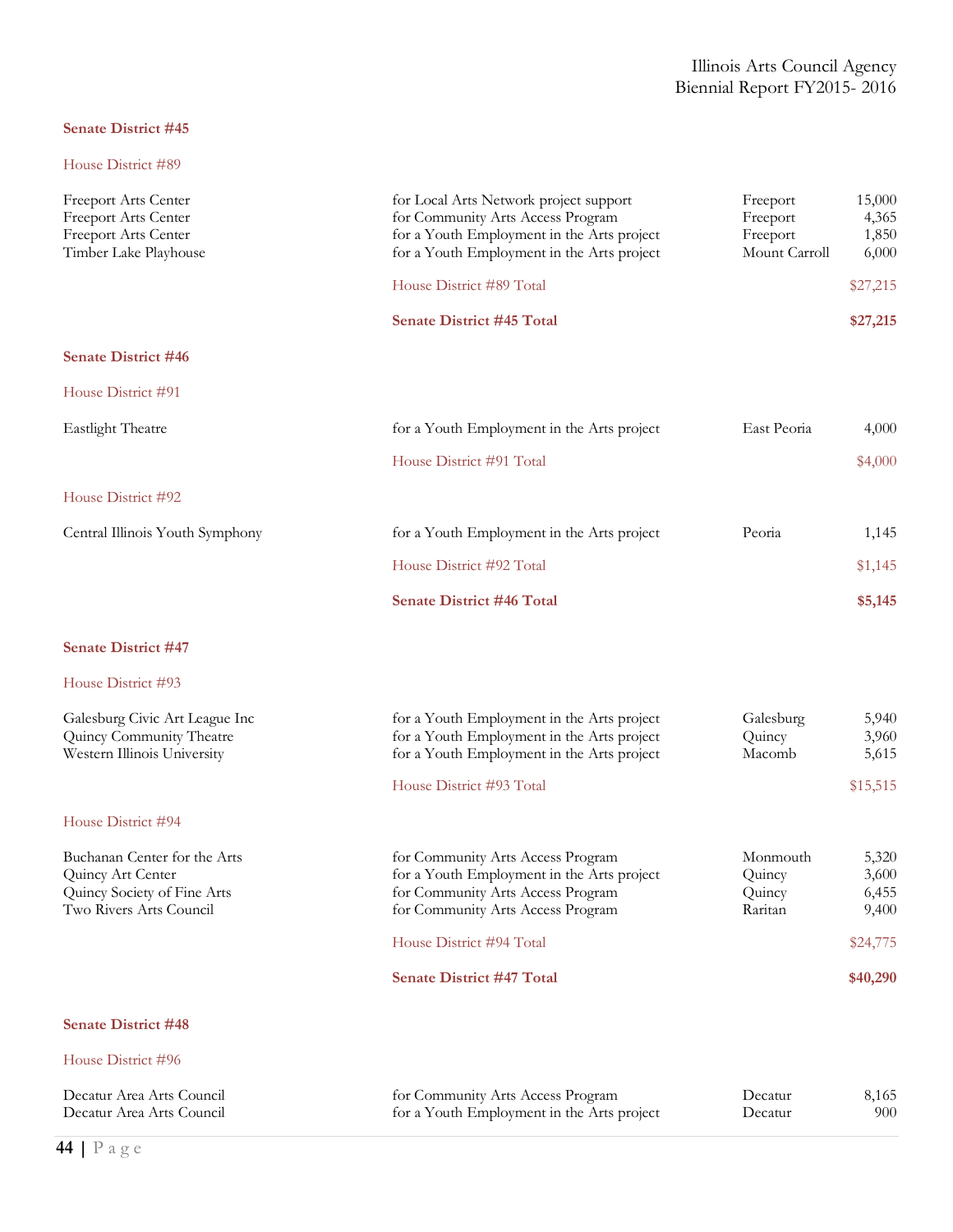| Springfield Area Arts Council<br>Springfield Area Arts Council<br>Springfield Art Assn/Edward Pl | for Community Arts Access Program<br>for Poetry Out Loud project support<br>for a Youth Employment in the Arts project          | Springfield<br>Springfield<br>Springfield | 6,745<br>18,000<br>1,155 |
|--------------------------------------------------------------------------------------------------|---------------------------------------------------------------------------------------------------------------------------------|-------------------------------------------|--------------------------|
|                                                                                                  | House District #96 Total                                                                                                        |                                           | \$34,965                 |
|                                                                                                  | <b>Senate District #48 Total</b>                                                                                                |                                           | \$34,965                 |
| <b>Senate District #49</b>                                                                       |                                                                                                                                 |                                           |                          |
| House District #97                                                                               |                                                                                                                                 |                                           |                          |
| Vanitha Veeravalli                                                                               | for an apprenticeship in Bharatanatyam                                                                                          | Naperville                                | 3,000                    |
|                                                                                                  | House District #97 Total                                                                                                        |                                           | \$3,000                  |
|                                                                                                  | <b>Senate District #49 Total</b>                                                                                                |                                           | \$3,000                  |
| <b>Senate District #50</b>                                                                       |                                                                                                                                 |                                           |                          |
| House District #100                                                                              |                                                                                                                                 |                                           |                          |
| Imagine Foundation                                                                               | for a Youth Employment in the Arts project                                                                                      | Jacksonville                              | 3,940                    |
|                                                                                                  | House District #100 Total                                                                                                       |                                           | \$3,940                  |
|                                                                                                  | <b>Senate District #50 Total</b>                                                                                                |                                           | \$3,940                  |
| <b>Senate District #51</b>                                                                       |                                                                                                                                 |                                           |                          |
| House District #102                                                                              |                                                                                                                                 |                                           |                          |
| Little Theatre-On The Square                                                                     | for a Youth Employment in the Arts project                                                                                      | Sullivan                                  | 5,730                    |
|                                                                                                  | House District #102 Total                                                                                                       |                                           | \$5,730                  |
|                                                                                                  | <b>Senate District #51 Total</b>                                                                                                |                                           | \$5,730                  |
| <b>Senate District #52</b>                                                                       |                                                                                                                                 |                                           |                          |
| House District #103                                                                              |                                                                                                                                 |                                           |                          |
| 40 North/88 West Inc<br>Champaign Urbana Ballet<br>Parkland College                              | for Poetry Out Loud project support<br>for a Youth Employment in the Arts project<br>for a Youth Employment in the Arts project | Champaign<br>Champaign<br>Champaign       | 2,500<br>370<br>3,960    |
|                                                                                                  | House District #103 Total                                                                                                       |                                           | \$6,830                  |
|                                                                                                  | <b>Senate District #52 Total</b>                                                                                                |                                           | \$6,830                  |

# **Senate District # 57**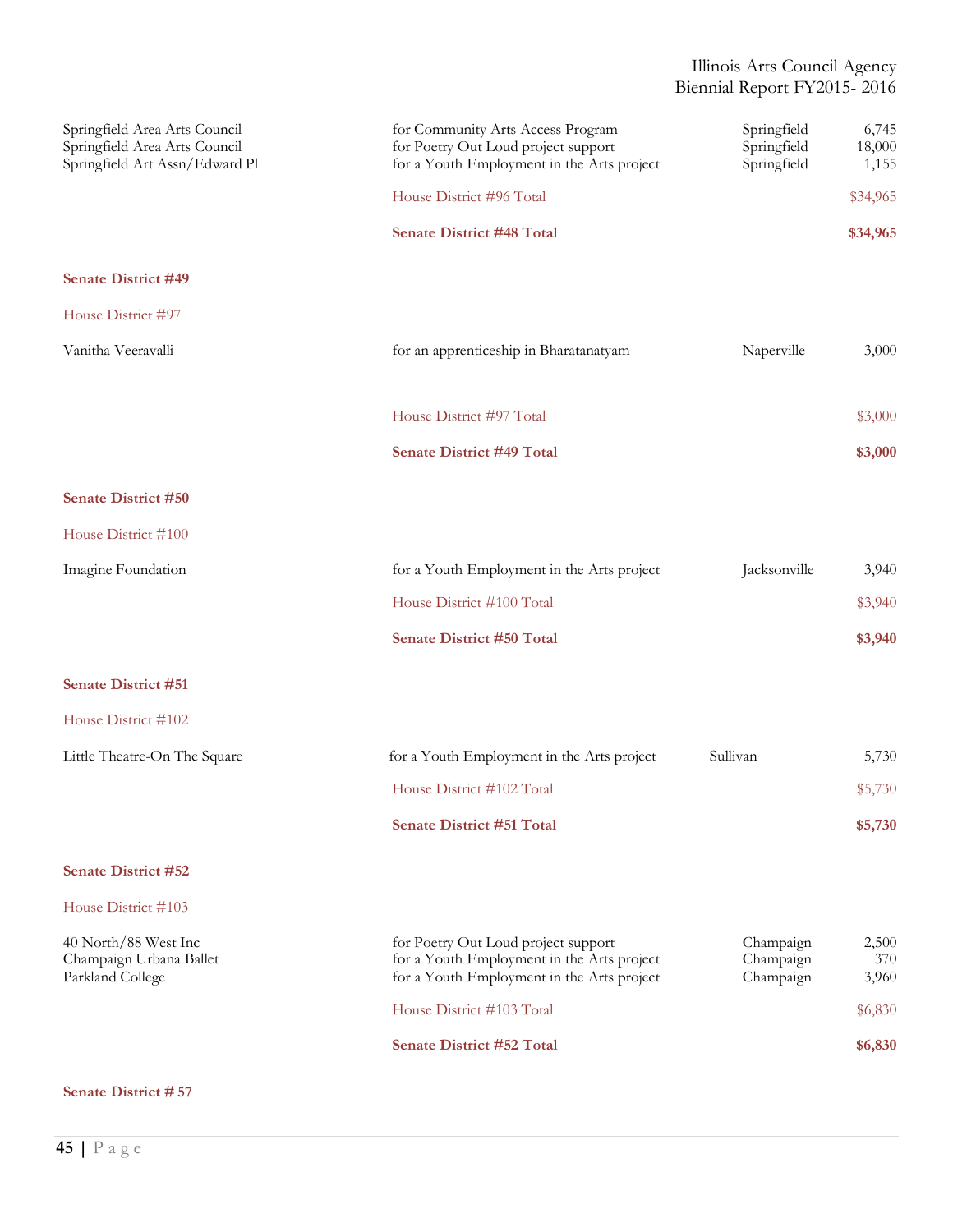# McKendree University for a Youth Employment in the Arts project Lebanon 1,440 Edna Patterson-Petty for an apprenticeship in textile art East St Louis 3,000 Southwestern Illinois College for Poetry Out Loud project support Belleville 2,500 House District #114 Total \$6,940 **Senate District #57 Total \$6,940 Senate District # 58** House District # 115 Carbondale Community Arts for Poetry Out Loud project support Carbondale 5,000 Carbondale Community Arts for Community Arts Access Program Carbondale 16,670<br>Carbondale Community Arts for a Youth Employment in the Arts project Carbondale 6,000 Carbondale Community Arts for a Youth Employment in the Arts project Carbondale<br>
Southern Illinois University/C for a Youth Employment in the Arts project Carbondale for a Youth Employment in the Arts project Carbondale 2,880 House District #115 Total \$30,550 **Senate District #58 Total \$30,550 Grand Total \$820,605**